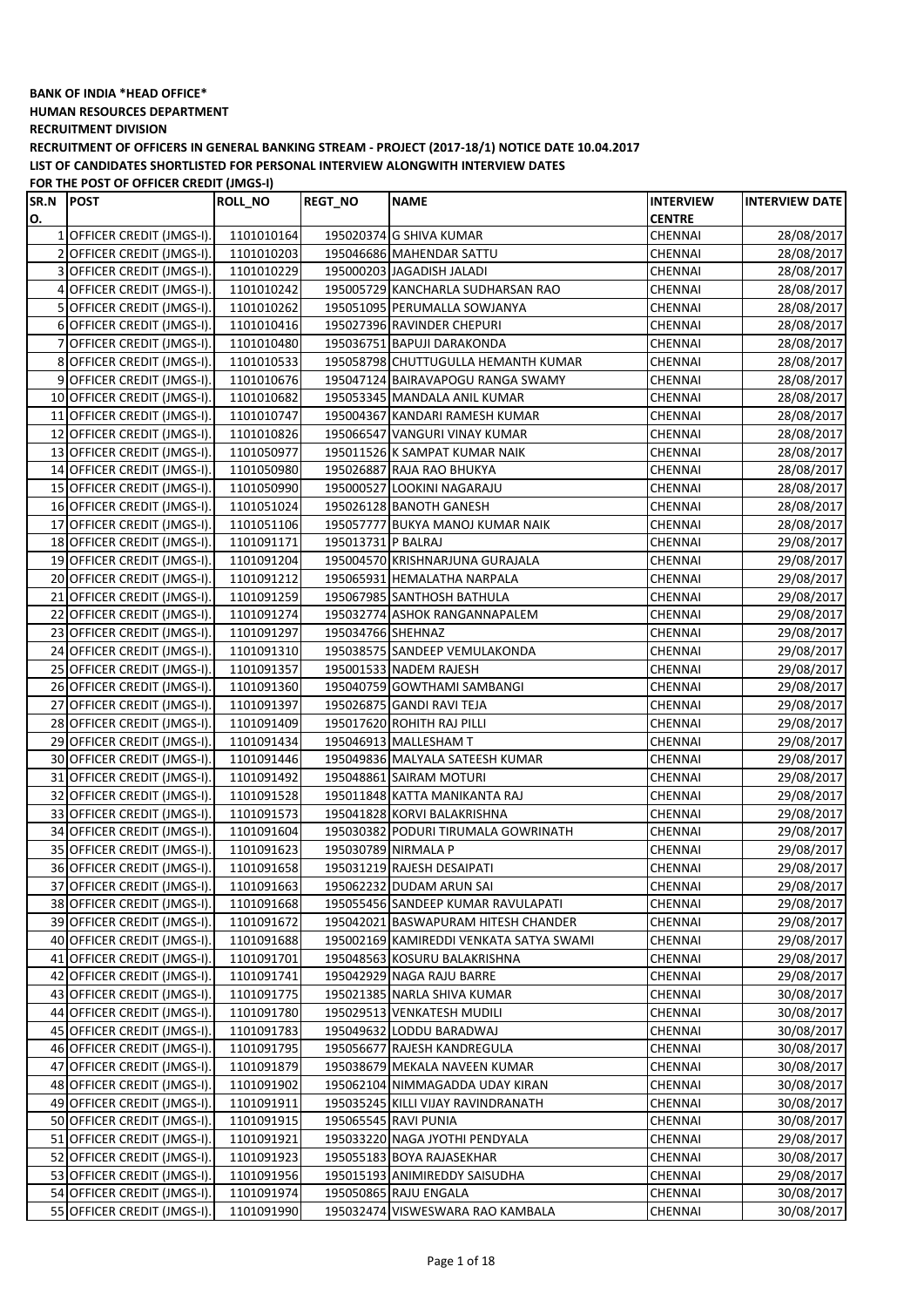**HUMAN RESOURCES DEPARTMENT**

**RECRUITMENT DIVISION**

**RECRUITMENT OF OFFICERS IN GENERAL BANKING STREAM - PROJECT (2017-18/1) NOTICE DATE 10.04.2017 LIST OF CANDIDATES SHORTLISTED FOR PERSONAL INTERVIEW ALONGWITH INTERVIEW DATES**

**FOR THE POST OF OFFICER CREDIT (JMGS-I)**

| SR.N | <b>POST</b>                  | <b>ROLL_NO</b> | <b>REGT NO</b>      | <b>NAME</b>                              | <b>INTERVIEW</b> | <b>INTERVIEW DATE</b> |
|------|------------------------------|----------------|---------------------|------------------------------------------|------------------|-----------------------|
| О.   |                              |                |                     |                                          | <b>CENTRE</b>    |                       |
|      | 56 OFFICER CREDIT (JMGS-I).  | 1101092009     |                     | 195012349 BANDARU SREE SATYA HARSHA VARD | CHENNAI          | 30/08/2017            |
|      | 57 OFFICER CREDIT (JMGS-I).  | 1101092022     |                     | 195059184 POODI KAMESWARARAO             | CHENNAI          | 30/08/2017            |
|      | 58 OFFICER CREDIT (JMGS-I).  | 1101132066     |                     | 195027649 SANDIP SUKUMAR PAL             | CHENNAI          | 11/09/2017            |
|      | 59 OFFICER CREDIT (JMGS-I).  | 1101132087     |                     | 195058816 VANGALA JHANSI                 | CHENNAI          | 12/09/2017            |
|      | 60 OFFICER CREDIT (JMGS-I).  | 1101132098     |                     | 195020380 SANDEEP APPANA                 | CHENNAI          | 11/09/2017            |
|      | 61 OFFICER CREDIT (JMGS-I).  | 1101132107     |                     | 195022468 V ANUDEEP KUMAR REDDY G        | CHENNAI          | 11/09/2017            |
|      | 62 OFFICER CREDIT (JMGS-I).  | 1101132108     |                     | 195067589 MEGHA SHYAM VAJINEPALLI        | CHENNAI          | 12/09/2017            |
|      | 63 OFFICER CREDIT (JMGS-I).  | 1101132175     |                     | 195023501 SRAVAN KUMAR BHAMEDIPATI       | CHENNAI          | 11/09/2017            |
|      | 64 OFFICER CREDIT (JMGS-I).  | 1101132271     |                     | 195060315 PRASHANT GUPTA                 | CHENNAI          | 11/09/2017            |
|      | 65 OFFICER CREDIT (JMGS-I).  | 1101132389     |                     | 195023585 JANAKI BANDLAMUDI              | CHENNAI          | 12/09/2017            |
|      | 66 OFFICER CREDIT (JMGS-I).  | 1101132475     |                     | 195024453 PODDUTURI HARISH REDDY         | CHENNAI          | 11/09/2017            |
|      | 67 OFFICER CREDIT (JMGS-I).  | 1101132478     |                     | 195046765 SANGEETHA REDDY K              | CHENNAI          | 12/09/2017            |
|      | 68 OFFICER CREDIT (JMGS-I).  | 1101132485     |                     | 195014749 MADDINENI SREEHARI NAIDU       | CHENNAI          | 11/09/2017            |
|      | 69 OFFICER CREDIT (JMGS-I).  | 1101132574     |                     | 195053415 ANKIT AMRITLAL SETA            | CHENNAI          | 11/09/2017            |
|      | 70 OFFICER CREDIT (JMGS-I).  | 1101132580     |                     | 195055431 D ABHISHEK                     | CHENNAI          | 11/09/2017            |
|      | 71 OFFICER CREDIT (JMGS-I).  | 1101132586     |                     | 195000696 NUSUM VENKATESWARA REDDY       | CHENNAI          | 11/09/2017            |
| 72   | OFFICER CREDIT (JMGS-I).     | 1101132679     |                     | 195057968 CHANDRA SEKHAR KONA            | CHENNAI          | 11/09/2017            |
|      | 73 OFFICER CREDIT (JMGS-I).  | 1101132736     |                     | 195010488 SUMIT KUMAR                    | CHENNAI          | 11/09/2017            |
|      | 74 OFFICER CREDIT (JMGS-I).  | 1101132743     |                     | 195041721 KOMMAREDDY VENKATA REDDY       | CHENNAI          | 11/09/2017            |
|      | 75 OFFICER CREDIT (JMGS-I).  | 1101150072     |                     | 195002767 SRUJAN THOUTREDDY              | CHENNAI          | 12/09/2017            |
|      | 76 OFFICER CREDIT (JMGS-I).  | 1201010029     |                     | 195041900 SUBHANKAR DAS                  | KOLKATA          | 15/09/2017            |
|      | 77 OFFICER CREDIT (JMGS-I).  | 1201050102     |                     | 195056733 ELNISSTAR MYRTHONG             | <b>KOLKATA</b>   | 15/09/2017            |
|      | 78 OFFICER CREDIT (JMGS-I).  | 1201050124     |                     | 195047201 BARUN CHANDRA BORA             | <b>KOLKATA</b>   | 15/09/2017            |
|      | 79 OFFICER CREDIT (JMGS-I).  | 1201050157     |                     | 195021340 CHINGRIWUNG RUIVA SHIMRAY      | KOLKATA          | 15/09/2017            |
|      | 80 OFFICER CREDIT (JMGS-I).  | 1201090169     |                     | 195017454 SAKHI NATH                     | KOLKATA          | 16/09/2017            |
|      | 81 OFFICER CREDIT (JMGS-I).  | 1201090172     |                     | 195057580 PRASIT MORAN                   | <b>KOLKATA</b>   | 15/09/2017            |
|      | 82 OFFICER CREDIT (JMGS-I).  | 1201090173     |                     | 195012540 HIRANYA KUMAR DAS              | <b>KOLKATA</b>   | 15/09/2017            |
|      | 83 OFFICER CREDIT (JMGS-I).  | 1201090208     |                     | 195031388 MANNU ROY                      | <b>KOLKATA</b>   | 16/09/2017            |
|      | 84 OFFICER CREDIT (JMGS-I).  | 1301010056     |                     | 195001026 SUBHAM BHARTI                  | <b>KOLKATA</b>   | 15/09/2017            |
|      | 85 OFFICER CREDIT (JMGS-I).  | 1301010059     |                     | 195052935 BABITA KUMARI                  | KOLKATA          | 15/09/2017            |
|      | 86 OFFICER CREDIT (JMGS-I).  | 1301010079     |                     | 195053853 NAVEEN KUMAR BASAK             | KOLKATA          | 15/09/2017            |
|      | 87 OFFICER CREDIT (JMGS-I).  | 1301010106     |                     | 195013031 PRABHAT KUMAR                  | KOLKATA          | 15/09/2017            |
|      | 88 OFFICER CREDIT (JMGS-I).  | 1301010114     |                     | 195009556 PRITI CHOUDHARY                | KOLKATA          | 15/09/2017            |
|      | 89 OFFICER CREDIT (JMGS-I).  | 1301010117     |                     | 195030175 VITESHWAR KUMAR                | KOLKATA          | 15/09/2017            |
|      | 90 OFFICER CREDIT (JMGS-I).  | 1301010148     |                     | 195041895 SONALI SWETA                   | KOLKATA          | 15/09/2017            |
|      | 91 OFFICER CREDIT (JMGS-I).  | 1301090215     |                     | 195041631 MEDHA SURYANSHI                | <b>KOLKATA</b>   | 16/09/2017            |
|      | 92 OFFICER CREDIT (JMGS-I).  | 1301090367     |                     | 195031088 NEERAJ KUMAR                   | <b>KOLKATA</b>   | 16/09/2017            |
|      | 93 OFFICER CREDIT (JMGS-I).  | 1301090546     |                     | 195010991 SHASHI KUMAR ROY               | KOLKATA          | 16/09/2017            |
|      | 94 OFFICER CREDIT (JMGS-I).  | 1301090584     |                     | 195007600 JYOTSNA KRISHNAN               | <b>KOLKATA</b>   | 16/09/2017            |
|      | 95 OFFICER CREDIT (JMGS-I).  | 1301090602     |                     | 195001753 VIKASH ANAND                   | KOLKATA          | 16/09/2017            |
|      | 96 OFFICER CREDIT (JMGS-I).  | 1301090642     |                     | 195007569 SAURAV JALAN                   | KOLKATA          | 16/09/2017            |
|      | 97 OFFICER CREDIT (JMGS-I).  | 1301130731     |                     | 195052777 SURAJ KUMAR JHA                | KOLKATA          | 03/10/2017            |
|      | 98 OFFICER CREDIT (JMGS-I).  | 1301130740     |                     | 195015351 MANMOHAN MISHRA                | KOLKATA          | 03/10/2017            |
|      | 99 OFFICER CREDIT (JMGS-I).  | 1301130755     |                     | 195046792 SUMAN GOKARN                   | <b>KOLKATA</b>   | 03/10/2017            |
|      | 100 OFFICER CREDIT (JMGS-I). | 1301130760     |                     | 195037424 ABHISHEK KUMAR SINGH           | <b>KOLKATA</b>   | 03/10/2017            |
|      | 101 OFFICER CREDIT (JMGS-I). | 1301130832     | 195001002 AMRIT RAJ |                                          | <b>KOLKATA</b>   | 03/10/2017            |
|      | 102 OFFICER CREDIT (JMGS-I). | 1301130856     |                     | 195001634 KUMAR ROHIT                    | <b>KOLKATA</b>   | 03/10/2017            |
|      | 103 OFFICER CREDIT (JMGS-I). | 1301130949     |                     | 195054564 GAUTAM KUMAR                   | KOLKATA          | 03/10/2017            |
|      | 104 OFFICER CREDIT (JMGS-I). | 1301130993     | 195017682 KHUSHI    |                                          | KOLKATA          | 03/10/2017            |
|      | 105 OFFICER CREDIT (JMGS-I). | 1301131012     | 195012824 SONI JAIN |                                          | KOLKATA          | 03/10/2017            |
|      | 106 OFFICER CREDIT (JMGS-I). | 1301131013     |                     | 195038405 NEHA KUMARI                    | KOLKATA          | 03/10/2017            |
|      | 107 OFFICER CREDIT (JMGS-I). | 1301131020     |                     | 195003591 ROHAN MUKHOPADHYAY             | KOLKATA          | 03/10/2017            |
|      | 108 OFFICER CREDIT (JMGS-I). | 1301131030     |                     | 195011397 ABHIJEET KUMAR                 | KOLKATA          | 03/10/2017            |
|      | 109 OFFICER CREDIT (JMGS-I). | 1301131033     |                     | 195045511 KUMARI SHILPI                  | KOLKATA          | 03/10/2017            |
|      | 110 OFFICER CREDIT (JMGS-I). | 1301131035     |                     | 195035487 SHASHWAT                       | KOLKATA          | 03/10/2017            |
|      |                              |                |                     |                                          |                  |                       |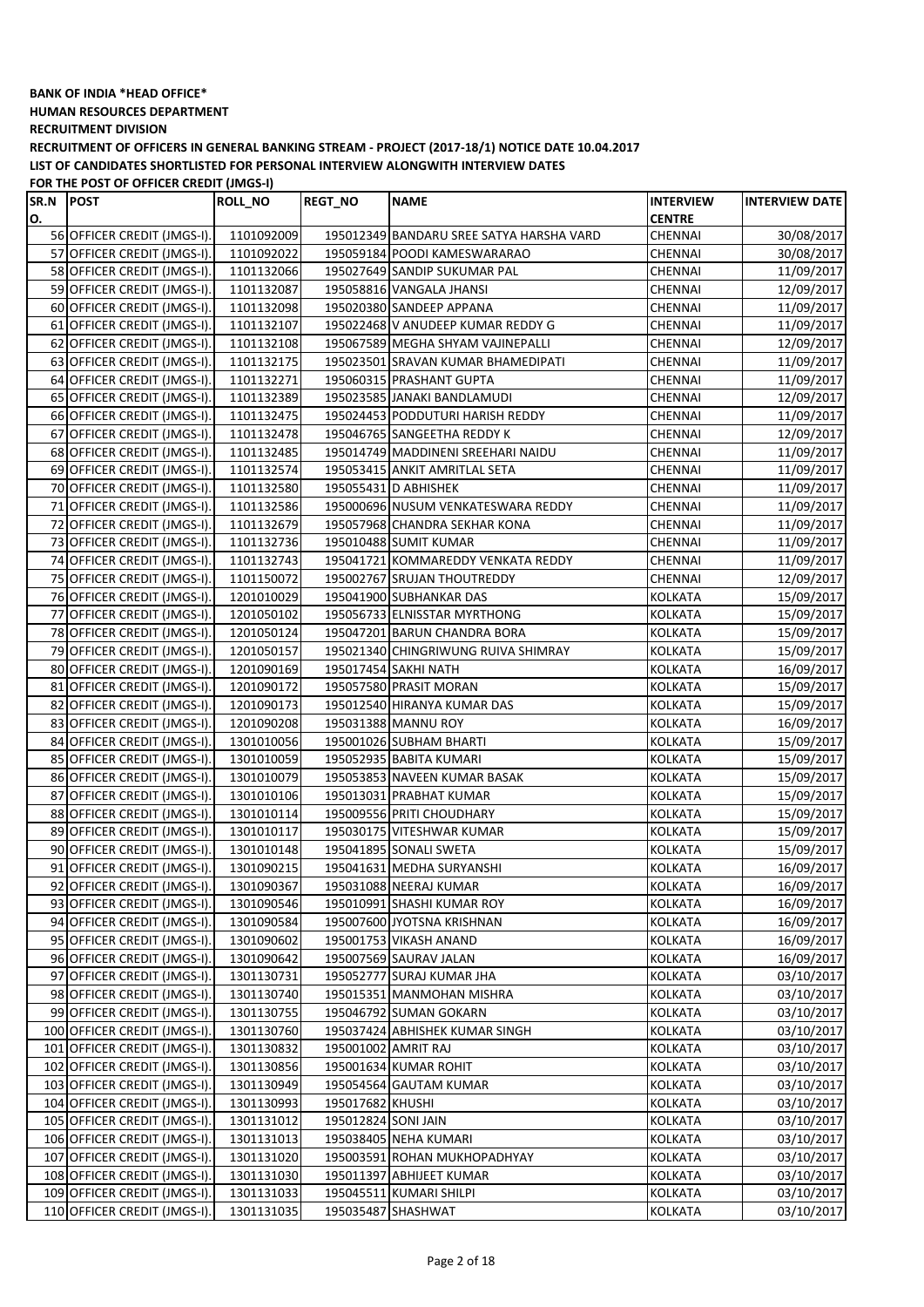**HUMAN RESOURCES DEPARTMENT**

**RECRUITMENT DIVISION**

**RECRUITMENT OF OFFICERS IN GENERAL BANKING STREAM - PROJECT (2017-18/1) NOTICE DATE 10.04.2017 LIST OF CANDIDATES SHORTLISTED FOR PERSONAL INTERVIEW ALONGWITH INTERVIEW DATES**

 $\overline{\phantom{a}}$ 

 $\overline{\phantom{a}}$ 

| SR.N POST |                              | ROLL NO    | <b>REGT_NO</b>       | <b>NAME</b>                     | <b>INTERVIEW</b> | <b>INTERVIEW DATE</b> |
|-----------|------------------------------|------------|----------------------|---------------------------------|------------------|-----------------------|
| О.        |                              |            |                      |                                 | <b>CENTRE</b>    |                       |
|           | 111 OFFICER CREDIT (JMGS-I). | 1301131074 |                      | 195038760 GAURAV KHANDELWAL     | <b>KOLKATA</b>   | 03/10/2017            |
|           | 112 OFFICER CREDIT (JMGS-I). | 1301131086 |                      | 195029992 ASHISH KUMAR          | <b>KOLKATA</b>   | 03/10/2017            |
|           | 113 OFFICER CREDIT (JMGS-I). | 1301131106 |                      | 195005069 SUPRIYA DUTTA         | <b>KOLKATA</b>   | 03/10/2017            |
|           | 114 OFFICER CREDIT (JMGS-I). | 1301131161 |                      | 195022126 SHAILESH KUMAR TIWARY | KOLKATA          | 03/10/2017            |
|           | 115 OFFICER CREDIT (JMGS-I). | 1401010052 | 195019507 SHWETA     |                                 | <b>NEW DELHI</b> | 28/08/2017            |
|           | 116 OFFICER CREDIT (JMGS-I). | 1401010061 | 195020771 ASHU       |                                 | <b>NEW DELHI</b> | 28/08/2017            |
|           | 117 OFFICER CREDIT (JMGS-I). | 1401010216 |                      | 195037591 HARPREET KAUR         | <b>NEW DELHI</b> | 28/08/2017            |
|           | 118 OFFICER CREDIT (JMGS-I). | 1401010311 | 195029324 ANSHIKA    |                                 | <b>NEW DELHI</b> | 28/08/2017            |
|           | 119 OFFICER CREDIT (JMGS-I). | 1401010339 |                      | 195008374 PREETI RANI DASS      | <b>NEW DELHI</b> | 28/08/2017            |
|           | 120 OFFICER CREDIT (JMGS-I). | 1401010450 |                      | 195005400 KANCHAN DASS          | <b>NEW DELHI</b> | 28/08/2017            |
|           | 121 OFFICER CREDIT (JMGS-I). | 1401010757 |                      | 195004689 SUMIT PAUL            | <b>NEW DELHI</b> | 28/08/2017            |
|           | 122 OFFICER CREDIT (JMGS-I). | 1401010811 |                      | 195010280 CHETAN VERDHAN        | <b>NEW DELHI</b> | 28/08/2017            |
|           | 123 OFFICER CREDIT (JMGS-I). | 1401010842 |                      | 195030534 SAHIL DOGRA           | <b>NEW DELHI</b> | 28/08/2017            |
|           | 124 OFFICER CREDIT (JMGS-I). | 1401010847 | 195041910 HANS RAJ   |                                 | <b>NEW DELHI</b> | 28/08/2017            |
|           | 125 OFFICER CREDIT (JMGS-I). | 1401010945 |                      | 195026573 VIVEK KUMAR           | NEW DELHI        | 28/08/2017            |
|           | 126 OFFICER CREDIT (JMGS-I). | 1401011132 |                      | 195070620 HARDEEP SINGH         | <b>NEW DELHI</b> | 28/08/2017            |
|           | 127 OFFICER CREDIT (JMGS-I). | 1401090023 |                      | 195050315 RENU VERMA            | <b>NEW DELHI</b> | 30/08/2017            |
|           | 128 OFFICER CREDIT (JMGS-I). | 1401090202 | 195001963 RUBY DEVI  |                                 | <b>NEW DELHI</b> | 30/08/2017            |
|           | 129 OFFICER CREDIT (JMGS-I). | 1401090293 |                      | 195046310 NAVJOT KAUR           | <b>NEW DELHI</b> | 30/08/2017            |
|           | 130 OFFICER CREDIT (JMGS-I). | 1401090344 |                      | 195040676 KOMAL DEVGAN          | <b>NEW DELHI</b> | 30/08/2017            |
|           | 131 OFFICER CREDIT (JMGS-I). | 1401090623 |                      | 195035301 NARESH KUMAR          | <b>NEW DELHI</b> | 29/08/2017            |
|           | 132 OFFICER CREDIT (JMGS-I). | 1401090625 |                      | 195059013 ROTASH KUMAR          | <b>NEW DELHI</b> | 29/08/2017            |
|           | 133 OFFICER CREDIT (JMGS-I). | 1401090702 |                      | 195018303 BHUDEV DHIMAN         | <b>NEW DELHI</b> | 29/08/2017            |
|           | 134 OFFICER CREDIT (JMGS-I). | 1401091041 |                      | 195068417 HARSHIT KUMAR         | <b>NEW DELHI</b> | 29/08/2017            |
|           | 135 OFFICER CREDIT (JMGS-I). | 1401091072 |                      | 195065684 RAMESHWAR KUMAR       | <b>NEW DELHI</b> | 29/08/2017            |
|           | 136 OFFICER CREDIT (JMGS-I). | 1401130021 |                      | 195016423 SURABHI THAPAR        | <b>NEW DELHI</b> | 20/09/2017            |
|           | 137 OFFICER CREDIT (JMGS-I). | 1401130037 |                      | 195036713 PUSHPA RANI           | <b>NEW DELHI</b> | 20/09/2017            |
|           | 138 OFFICER CREDIT (JMGS-I). | 1401130068 | 195013706 KANIKA     |                                 | <b>NEW DELHI</b> | 20/09/2017            |
|           | 139 OFFICER CREDIT (JMGS-I). | 1401130118 |                      | 195013985 HARVINDER KAUR        | <b>NEW DELHI</b> | 20/09/2017            |
|           | 140 OFFICER CREDIT (JMGS-I). | 1401130119 |                      | 195037470 SURBHI GOEL           | <b>NEW DELHI</b> | 20/09/2017            |
|           | 141 OFFICER CREDIT (JMGS-I). | 1401130124 | 195042279 RINKI RANI |                                 | <b>NEW DELHI</b> | 20/09/2017            |
|           | 142 OFFICER CREDIT (JMGS-I). | 1401130138 |                      | 195014609 MONIKA BARAK          | <b>NEW DELHI</b> | 20/09/2017            |
|           | 143 OFFICER CREDIT (JMGS-I). | 1401130147 |                      | 195053101 B SOWMYA              | NEW DELHI        | 20/09/2017            |
|           | 144 OFFICER CREDIT (JMGS-I). | 1401130162 | 195043278 VANDANA    |                                 | NEW DELHI        | 20/09/2017            |
|           | 145 OFFICER CREDIT (JMGS-I). | 1401130171 | 195009771 PRIYANKA   |                                 | <b>NEW DELHI</b> | 20/09/2017            |
|           | 146 OFFICER CREDIT (JMGS-I). | 1401130178 |                      | 195052828 VAGISHA SHARMA        | <b>NEW DELHI</b> | 20/09/2017            |
|           | 147 OFFICER CREDIT (JMGS-I). | 1401130179 |                      | 195059226 PAYAL ARORA           | <b>NEW DELHI</b> | 20/09/2017            |
|           | 148 OFFICER CREDIT (JMGS-I). | 1401130215 | 195013821 SONIA      |                                 | <b>NEW DELHI</b> | 20/09/2017            |
|           | 149 OFFICER CREDIT (JMGS-I). | 1401130295 |                      | 195035246 ASHIMA GUPTA          | <b>NEW DELHI</b> | 20/09/2017            |
|           | 150 OFFICER CREDIT (JMGS-I). | 1401130324 | 195054799 PURVASHI   |                                 | <b>NEW DELHI</b> | 18/09/2017            |
|           | 151 OFFICER CREDIT (JMGS-I). | 1401130368 |                      | 195045093 AMANJOT KAUR          | <b>NEW DELHI</b> | 18/09/2017            |
|           | 152 OFFICER CREDIT (JMGS-I). | 1401130399 |                      | 195043361 SURBHI GARG           | <b>NEW DELHI</b> | 18/09/2017            |
|           | 153 OFFICER CREDIT (JMGS-I). | 1401130401 |                      | 195036749 JASDEEP KAUR          | <b>NEW DELHI</b> | 18/09/2017            |
|           | 154 OFFICER CREDIT (JMGS-I). | 1401130407 | 195008358 PRIYANKA   |                                 | <b>NEW DELHI</b> | 18/09/2017            |
|           | 155 OFFICER CREDIT (JMGS-I). | 1401130428 |                      | 195051495 PARUL MADHAN          | <b>NEW DELHI</b> | 18/09/2017            |
|           | 156 OFFICER CREDIT (JMGS-I). | 1401130439 |                      | 195021310 SUKRITI SAINI         | NEW DELHI        | 18/09/2017            |
|           | 157 OFFICER CREDIT (JMGS-I). | 1401130529 | 195067007 REEMA      |                                 | <b>NEW DELHI</b> | 18/09/2017            |
|           | 158 OFFICER CREDIT (JMGS-I). | 1401130531 |                      | 195064481 KANCHAN DEEP          | NEW DELHI        | 18/09/2017            |
|           | 159 OFFICER CREDIT (JMGS-I). | 1401130560 |                      | 195064158 MANIKA ARORA          | NEW DELHI        | 18/09/2017            |
|           | 160 OFFICER CREDIT (JMGS-I). | 1401130573 |                      | 195067540 NEHA GUPTA            | NEW DELHI        | 18/09/2017            |
|           | 161 OFFICER CREDIT (JMGS-I). | 1401130610 | 195060300 KOMAL      |                                 | <b>NEW DELHI</b> | 18/09/2017            |
|           | 162 OFFICER CREDIT (JMGS-I). | 1401130637 |                      | 195008797 ANKUSH TANEJA         | <b>NEW DELHI</b> | 31/08/2017            |
|           | 163 OFFICER CREDIT (JMGS-I). | 1401130659 |                      | 195045014 RAVI SHANKAR SHUKLA   | <b>NEW DELHI</b> | 31/08/2017            |
|           | 164 OFFICER CREDIT (JMGS-I). | 1401130668 |                      | 195011394 RAJU PANDEY           | NEW DELHI        | 31/08/2017            |
|           | 165 OFFICER CREDIT (JMGS-I). | 1401130696 |                      | 195056204 GAUTAM MEHRA          | <b>NEW DELHI</b> | 31/08/2017            |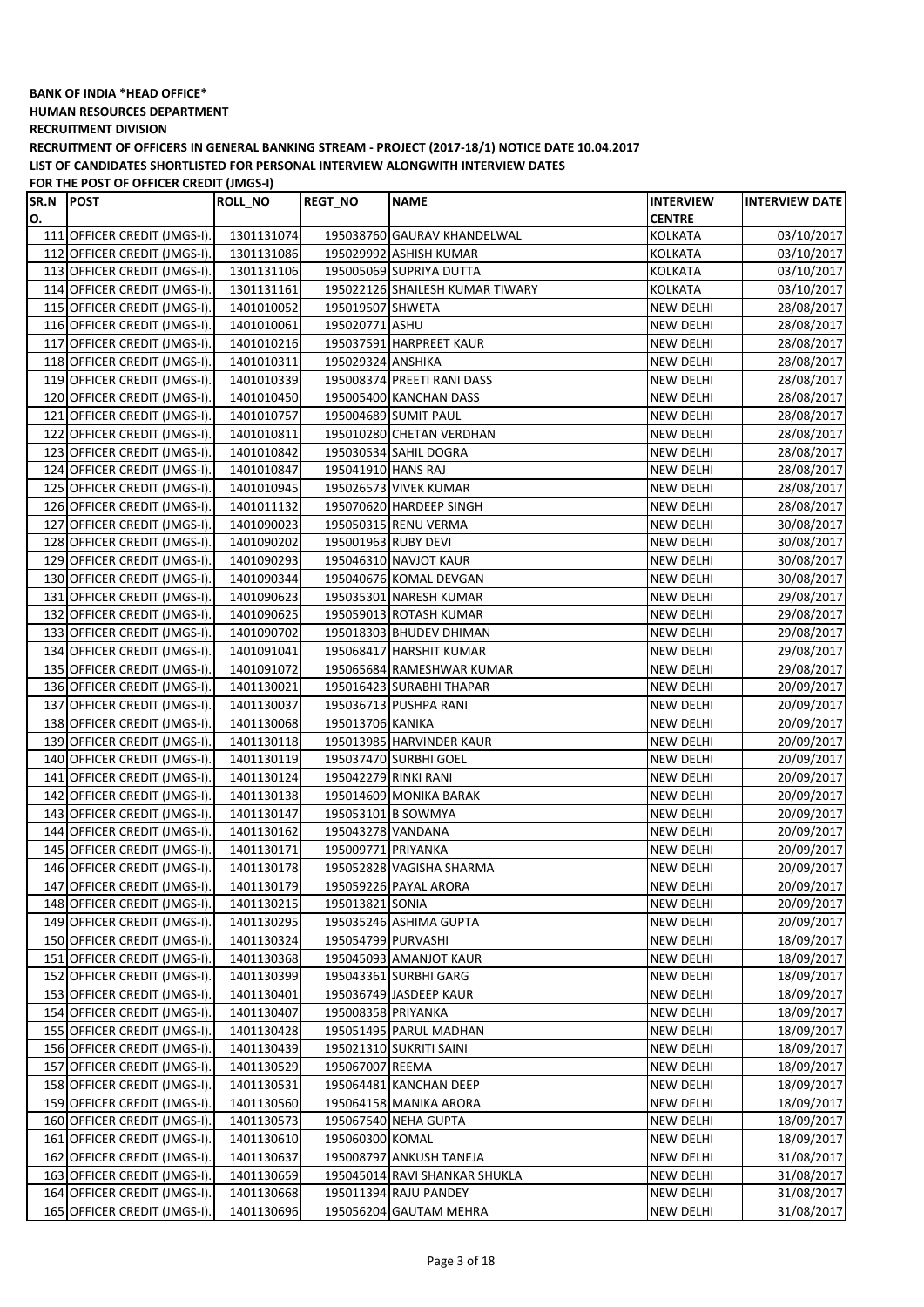**HUMAN RESOURCES DEPARTMENT**

**RECRUITMENT DIVISION**

**RECRUITMENT OF OFFICERS IN GENERAL BANKING STREAM - PROJECT (2017-18/1) NOTICE DATE 10.04.2017 LIST OF CANDIDATES SHORTLISTED FOR PERSONAL INTERVIEW ALONGWITH INTERVIEW DATES**

| SR.N POST |                              | ROLL_NO    | <b>REGT_NO</b>     | <b>NAME</b>                        | <b>INTERVIEW</b> | <b>INTERVIEW DATE</b> |
|-----------|------------------------------|------------|--------------------|------------------------------------|------------------|-----------------------|
| О.        |                              |            |                    |                                    | <b>CENTRE</b>    |                       |
|           | 166 OFFICER CREDIT (JMGS-I). | 1401130728 |                    | 195015730 ASHISH BAJAJ             | NEW DELHI        | 31/08/2017            |
|           | 167 OFFICER CREDIT (JMGS-I). | 1401130737 |                    | 195060066 SAGAR ARORA              | NEW DELHI        | 31/08/2017            |
|           | 168 OFFICER CREDIT (JMGS-I). | 1401130780 |                    | 195012358 VIJAY SINGH              | <b>NEW DELHI</b> | 31/08/2017            |
|           | 169 OFFICER CREDIT (JMGS-I). | 1401130817 |                    | 195051520 SOURABH SALUJA           | NEW DELHI        | 31/08/2017            |
|           | 170 OFFICER CREDIT (JMGS-I). | 1401130840 |                    | 195050075 HARDEEP KALA             | <b>NEW DELHI</b> | 31/08/2017            |
|           | 171 OFFICER CREDIT (JMGS-I). | 1401130879 |                    | 195038480 NIKHIL JAIN              | <b>NEW DELHI</b> | 31/08/2017            |
|           | 172 OFFICER CREDIT (JMGS-I). | 1401130908 |                    | 195059217 GURPREET SINGH           | <b>NEW DELHI</b> | 31/08/2017            |
|           | 173 OFFICER CREDIT (JMGS-I). | 1401130924 |                    | 195058183 SAHIL NARANG             | <b>NEW DELHI</b> | 31/08/2017            |
|           | 174 OFFICER CREDIT (JMGS-I). | 1401130929 |                    | 195016778 KAPIL SHARMA             | <b>NEW DELHI</b> | 31/08/2017            |
|           | 175 OFFICER CREDIT (JMGS-I). | 1401131038 |                    | 195069896 GAURAV SHARMA            | NEW DELHI        | 31/08/2017            |
|           | 176 OFFICER CREDIT (JMGS-I). | 1401131096 |                    | 195063355 GIRISH RELHAN            | <b>NEW DELHI</b> | 19/09/2017            |
|           | 177 OFFICER CREDIT (JMGS-I). | 1401131171 |                    | 195062413 GURSHARAN SINGH          | <b>NEW DELHI</b> | 20/09/2017            |
|           | 178 OFFICER CREDIT (JMGS-I). | 1501010018 |                    | 195042632 LIKHIL KUMAR GONDANE     | <b>KOLKATA</b>   | 15/09/2017            |
|           | 179 OFFICER CREDIT (JMGS-I). | 1501010030 |                    | 195049887 ASHUTOSH KUMAR VERMA     | <b>KOLKATA</b>   | 15/09/2017            |
|           | 180 OFFICER CREDIT (JMGS-I). | 1501010034 |                    | 195027505 SUMEDH MILIND MESHRAM    | <b>KOLKATA</b>   | 15/09/2017            |
|           | 181 OFFICER CREDIT (JMGS-I). | 1501010038 |                    | 195053098 GHANSHYAM CHINTAMAN RAUT | KOLKATA          | 15/09/2017            |
|           | 182 OFFICER CREDIT (JMGS-I). | 1501050081 |                    | 195021107 SANDHYA BAGHEL           | <b>KOLKATA</b>   | 15/09/2017            |
|           | 183 OFFICER CREDIT (JMGS-I). | 1501090140 |                    | 195039878 SHHARAD PAL              | <b>KOLKATA</b>   | 16/09/2017            |
|           | 184 OFFICER CREDIT (JMGS-I). | 1501090160 |                    | 195047166 HRUSHIKESH BISWAL        | KOLKATA          | 16/09/2017            |
|           | 185 OFFICER CREDIT (JMGS-I). | 1501090171 |                    | 195062542 SUJEET ASATKAR           | KOLKATA          | 16/09/2017            |
|           | 186 OFFICER CREDIT (JMGS-I). | 1501130187 |                    | 195012875 RASHEE AGRAWAL           | KOLKATA          | 03/10/2017            |
|           | 187 OFFICER CREDIT (JMGS-I). | 1501130257 |                    | 195028423 JYOTI RANJAN RAY         | KOLKATA          | 03/10/2017            |
|           |                              |            |                    | 195039245 KISHAN SEJPAL            | <b>KOLKATA</b>   |                       |
|           | 188 OFFICER CREDIT (JMGS-I). | 1501130296 |                    | 195013093 SUSHIL KUMAR CHOUDHARY   |                  | 03/10/2017            |
|           | 189 OFFICER CREDIT (JMGS-I). | 1501130299 |                    |                                    | KOLKATA          | 03/10/2017            |
|           | 190 OFFICER CREDIT (JMGS-I). | 1601010047 |                    | 195015376 JYOTI BHATIA             | <b>NEW DELHI</b> | 28/08/2017            |
|           | 191 OFFICER CREDIT (JMGS-I). | 1601010067 |                    | 195010279 MEGHA SAJJAN             | <b>NEW DELHI</b> | 28/08/2017            |
|           | 192 OFFICER CREDIT (JMGS-I). | 1601010127 |                    | 195014139 R KINGSEELY JAYAMALA     | <b>NEW DELHI</b> | 28/08/2017            |
|           | 193 OFFICER CREDIT (JMGS-I). | 1601010141 |                    | 195004512 PINKI MANDAL             | <b>NEW DELHI</b> | 28/08/2017            |
|           | 194 OFFICER CREDIT (JMGS-I). | 1601010206 |                    | 195004023 PRATIBHA BHANDARI        | <b>NEW DELHI</b> | 28/08/2017            |
|           | 195 OFFICER CREDIT (JMGS-I). | 1601010350 |                    | 195008920 SUMAN SONGARA            | <b>NEW DELHI</b> | 28/08/2017            |
|           | 196 OFFICER CREDIT (JMGS-I). | 1601010365 | 195010111 SHALU    |                                    | <b>NEW DELHI</b> | 28/08/2017            |
|           | 197 OFFICER CREDIT (JMGS-I). | 1601010440 |                    | 195000585 ARUN SHAKYAWAR           | <b>NEW DELHI</b> | 28/08/2017            |
|           | 198 OFFICER CREDIT (JMGS-I). | 1601010577 | 195034435 SHALINI  |                                    | NEW DELHI        | 28/08/2017            |
|           | 199 OFFICER CREDIT (JMGS-I). | 1601010691 |                    | 195028453 RASHMI ARYA              | <b>NEW DELHI</b> | 28/08/2017            |
|           | 200 OFFICER CREDIT (JMGS-I). | 1601010857 |                    | 195029816 NISHA RANI               | NEW DELHI        | 28/08/2017            |
|           | 201 OFFICER CREDIT (JMGS-I). | 1601011497 |                    | 195061844 SUBHESWARI DAS           | <b>NEW DELHI</b> | 28/08/2017            |
|           | 202 OFFICER CREDIT (JMGS-I). | 1601011518 | 195062878 YACHIKA  |                                    | <b>NEW DELHI</b> | 28/08/2017            |
|           | 203 OFFICER CREDIT (JMGS-I). | 1601011691 |                    | 195069162 PREETI TITORIYA          | <b>NEW DELHI</b> | 28/08/2017            |
|           | 204 OFFICER CREDIT (JMGS-I). | 1601011774 | 195001377 MUKESH   |                                    | NEW DELHI        | 28/08/2017            |
|           | 205 OFFICER CREDIT (JMGS-I). | 1601011798 |                    | 195000429 AMIT KUMAR               | NEW DELHI        | 28/08/2017            |
|           | 206 OFFICER CREDIT (JMGS-I). | 1601011861 |                    | 195018404 NISHANT KUMAR SINGH      | <b>NEW DELHI</b> | 28/08/2017            |
|           | 207 OFFICER CREDIT (JMGS-I). | 1601012002 | 195004855 RAVINDER |                                    | <b>NEW DELHI</b> | 28/08/2017            |
|           | 208 OFFICER CREDIT (JMGS-I). | 1601012262 |                    | 195022940 ETISH KUMAR              | NEW DELHI        | 28/08/2017            |
|           | 209 OFFICER CREDIT (JMGS-I). | 1601012283 |                    | 195020528 SATNAM SINGH             | NEW DELHI        | 28/08/2017            |
|           | 210 OFFICER CREDIT (JMGS-I). | 1601012510 |                    | 195070249 VIKAS SAGAR              | <b>NEW DELHI</b> | 28/08/2017            |
|           | 211 OFFICER CREDIT (JMGS-I). | 1601012549 |                    | 195059668 PRAJWAL YUWRAJ RANGARI   | NEW DELHI        | 28/08/2017            |
|           | 212 OFFICER CREDIT (JMGS-I). | 1601012554 |                    | 195042312 AVINASH KUMAR            | <b>NEW DELHI</b> | 28/08/2017            |
|           | 213 OFFICER CREDIT (JMGS-I). | 1601012849 |                    | 195061207 ANKUR TOMAR              | <b>NEW DELHI</b> | 28/08/2017            |
|           | 214 OFFICER CREDIT (JMGS-I). | 1601012870 |                    | 195066512 AMIT BUNDELA             | <b>NEW DELHI</b> | 28/08/2017            |
|           | 215 OFFICER CREDIT (JMGS-I). | 1601012935 |                    | 195066237 ROHIT KUMAR              | NEW DELHI        | 28/08/2017            |
|           | 216 OFFICER CREDIT (JMGS-I). | 1601012997 |                    | 195044405 SAIKAT KARAR             | <b>NEW DELHI</b> | 28/08/2017            |
|           | 217 OFFICER CREDIT (JMGS-I). | 1601013194 |                    | 195035073 SAGAR KANOJIA            | NEW DELHI        | 28/08/2017            |
|           | 218 OFFICER CREDIT (JMGS-I). | 1601013410 |                    | 195065717 AKASH HARIT              | NEW DELHI        | 29/08/2017            |
|           | 219 OFFICER CREDIT (JMGS-I). | 1601013537 |                    | 195029003 PALLAV ANGRULLA          | NEW DELHI        | 29/08/2017            |
|           | 220 OFFICER CREDIT (JMGS-I). | 1601013643 |                    | 195032253 HIMANSHU SINGH           | <b>NEW DELHI</b> | 29/08/2017            |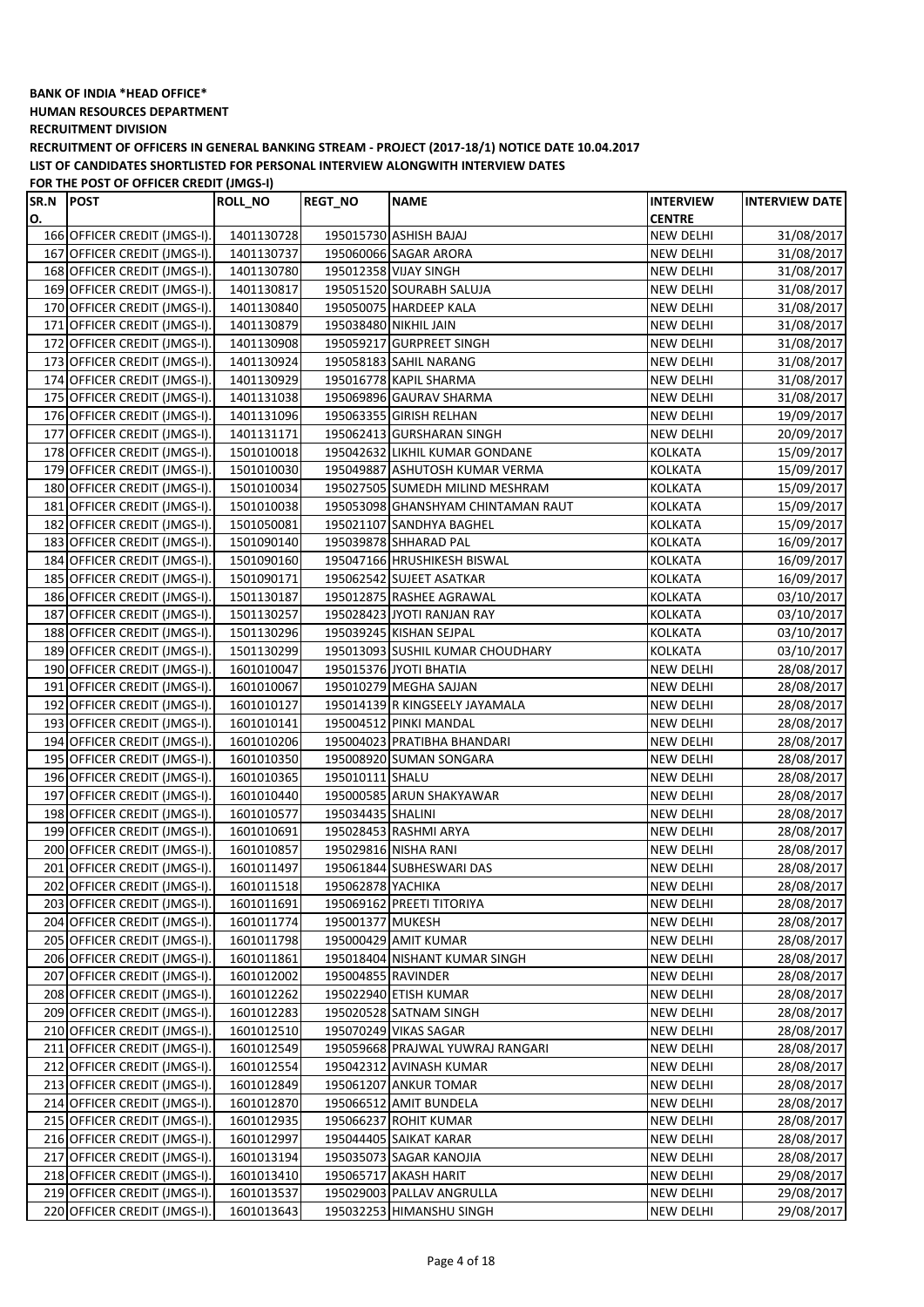**HUMAN RESOURCES DEPARTMENT**

**RECRUITMENT DIVISION**

**RECRUITMENT OF OFFICERS IN GENERAL BANKING STREAM - PROJECT (2017-18/1) NOTICE DATE 10.04.2017 LIST OF CANDIDATES SHORTLISTED FOR PERSONAL INTERVIEW ALONGWITH INTERVIEW DATES**

| SR.N | <b>POST</b>                  | <b>ROLL_NO</b>           | <b>REGT_NO</b>    | <b>NAME</b>                                            | <b>INTERVIEW</b>                     | <b>INTERVIEW DATE</b> |
|------|------------------------------|--------------------------|-------------------|--------------------------------------------------------|--------------------------------------|-----------------------|
| О.   |                              |                          |                   |                                                        | <b>CENTRE</b>                        |                       |
|      | 221 OFFICER CREDIT (JMGS-I). | 1601050081               |                   | 195013641 MAMTA KUMARI                                 | NEW DELHI                            | 29/08/2017            |
|      | 222 OFFICER CREDIT (JMGS-I). | 1601050276               | 195011737 RUCHI   |                                                        | NEW DELHI                            | 29/08/2017            |
|      | 223 OFFICER CREDIT (JMGS-I). | 1601050715               |                   | 195043477 NIDHI MEENA                                  | <b>NEW DELHI</b>                     | 29/08/2017            |
|      | 224 OFFICER CREDIT (JMGS-I). | 1601051748               |                   | 195000384 PRADHAN MEENA                                | <b>NEW DELHI</b>                     | 29/08/2017            |
|      | 225 OFFICER CREDIT (JMGS-I). | 1601053105               |                   | 195034785 KULDEEP KUMAR                                | <b>NEW DELHI</b>                     | 29/08/2017            |
|      | 226 OFFICER CREDIT (JMGS-I). | 1601090149               |                   | 195006031 RAVNEET KAUR                                 | <b>NEW DELHI</b>                     | 30/08/2017            |
|      | 227 OFFICER CREDIT (JMGS-I). | 1601090345               |                   | 195020082 POOJA SINGH                                  | <b>NEW DELHI</b>                     | 30/08/2017            |
|      | 228 OFFICER CREDIT (JMGS-I). | 1601090423               |                   | 195004886 MONIKA CHANDRA                               | <b>NEW DELHI</b>                     | 30/08/2017            |
|      | 229 OFFICER CREDIT (JMGS-I). | 1601090575               |                   | 195041151 AMRITA KUMARI                                | <b>NEW DELHI</b>                     | 30/08/2017            |
|      | 230 OFFICER CREDIT (JMGS-I). | 1601090732               |                   | 195028763 POOJA KUMARI                                 | <b>NEW DELHI</b>                     | 30/08/2017            |
|      | 231 OFFICER CREDIT (JMGS-I). | 1601090797               |                   | 195035011 NISHU SONI                                   | <b>NEW DELHI</b>                     | 30/08/2017            |
|      | 232 OFFICER CREDIT (JMGS-I). | 1601091053               |                   | 195070381 SNIGDHA SONI                                 | <b>NEW DELHI</b>                     | 30/08/2017            |
|      | 233 OFFICER CREDIT (JMGS-I). | 1601091150               |                   | 195058411 JYOTI YADAV                                  | <b>NEW DELHI</b>                     | 30/08/2017            |
|      | 234 OFFICER CREDIT (JMGS-I). | 1601091659               |                   | 195060887 DEEPTI YADAV                                 | <b>NEW DELHI</b>                     | 30/08/2017            |
|      | 235 OFFICER CREDIT (JMGS-I). | 1601091671               |                   | 195047296 SHRADDHA SACHAN                              | <b>NEW DELHI</b>                     | 30/08/2017            |
|      | 236 OFFICER CREDIT (JMGS-I). | 1601091789               |                   | 195000232 JASPREET SINGH                               | <b>NEW DELHI</b>                     | 30/08/2017            |
|      | 237 OFFICER CREDIT (JMGS-I). | 1601091844               |                   | 195009469 RAMESH CHOUDHARY                             | <b>NEW DELHI</b>                     | 30/08/2017            |
|      | 238 OFFICER CREDIT (JMGS-I). | 1601091891               |                   | 195024222 SUNIL VISHWAKARMA                            | <b>NEW DELHI</b>                     | 30/08/2017            |
|      | 239 OFFICER CREDIT (JMGS-I). | 1601091990               |                   | 195020038 NIVESH SAIN                                  | <b>NEW DELHI</b>                     | 30/08/2017            |
|      | 240 OFFICER CREDIT (JMGS-I). | 1601091992               |                   | 195022235 SHAILESH KUMAR YADAV                         | <b>NEW DELHI</b>                     | 30/08/2017            |
|      | 241 OFFICER CREDIT (JMGS-I). | 1601092048               |                   | 195003458 MANJEET SINGH                                | <b>NEW DELHI</b>                     | 30/08/2017            |
|      | 242 OFFICER CREDIT (JMGS-I). | 1601092056               |                   | 195023477 PRAKASH KUMAR CHOUDHURY                      | <b>NEW DELHI</b>                     | 30/08/2017            |
|      | 243 OFFICER CREDIT (JMGS-I). | 1601092094               |                   | 195006911 PAWAN KUMAR                                  | <b>NEW DELHI</b>                     | 30/08/2017            |
|      | 244 OFFICER CREDIT (JMGS-I). | 1601092097               |                   | 195013245 SUMIT KUMAR                                  | <b>NEW DELHI</b>                     | 30/08/2017            |
|      | 245 OFFICER CREDIT (JMGS-I). |                          |                   |                                                        |                                      |                       |
|      | 246 OFFICER CREDIT (JMGS-I). | 1601092122               |                   | 195020617 VIVEK DHIMAN                                 | <b>NEW DELHI</b>                     | 30/08/2017            |
|      | 247 OFFICER CREDIT (JMGS-I). | 1601092177<br>1601092225 |                   | 195022524 MAYANK VERMA<br>195022493 KRISHAN GOPAL SONI | <b>NEW DELHI</b><br><b>NEW DELHI</b> | 30/08/2017            |
|      |                              |                          |                   |                                                        |                                      | 30/08/2017            |
|      | 248 OFFICER CREDIT (JMGS-I). | 1601092238               |                   | 195004193 MUKESH KUMAR SAIN                            | <b>NEW DELHI</b>                     | 30/08/2017            |
|      | 249 OFFICER CREDIT (JMGS-I). | 1601092384               | 195056493 LAKSHAY |                                                        | <b>NEW DELHI</b>                     | 30/08/2017            |
|      | 250 OFFICER CREDIT (JMGS-I). | 1601092392               |                   | 195035972 RUTESH KUMAR                                 | <b>NEW DELHI</b>                     | 30/08/2017            |
|      | 251 OFFICER CREDIT (JMGS-I). | 1601092580               |                   | 195065139 VIKRAM SINGH                                 | <b>NEW DELHI</b>                     | 30/08/2017            |
|      | 252 OFFICER CREDIT (JMGS-I). | 1601092647               |                   | 195032899 VIVEK YADAV                                  | <b>NEW DELHI</b>                     | 30/08/2017            |
|      | 253 OFFICER CREDIT (JMGS-I). | 1601093033               |                   | 195052567 REHAN SIDDIQE                                | <b>NEW DELHI</b>                     | 30/08/2017            |
|      | 254 OFFICER CREDIT (JMGS-I). | 1601093111               |                   | 195064240 RAJ KISHORE GOSWAMI                          | NEW DELHI                            | 30/08/2017            |
|      | 255 OFFICER CREDIT (JMGS-I). | 1601093160               |                   | 195053611 AJAY SINGH                                   | NEW DELHI                            | 31/08/2017            |
|      | 256 OFFICER CREDIT (JMGS-I). | 1601093163               |                   | 195047619 BHANWAR SINGH                                | <b>NEW DELHI</b>                     | 31/08/2017            |
|      | 257 OFFICER CREDIT (JMGS-I). | 1601093220               |                   | 195035095 VIKAS JAISWAL                                | <b>NEW DELHI</b>                     | 31/08/2017            |
|      | 258 OFFICER CREDIT (JMGS-I). | 1601093249               |                   | 195063931 MANISH ROHILLA                               | <b>NEW DELHI</b>                     | 31/08/2017            |
|      | 259 OFFICER CREDIT (JMGS-I). | 1601093266               |                   | 195033772 MUKESH KUMAR                                 | NEW DELHI                            | 31/08/2017            |
|      | 260 OFFICER CREDIT (JMGS-I). | 1601093307               |                   | 195051529 VARUN YADAV                                  | <b>NEW DELHI</b>                     | 31/08/2017            |
|      | 261 OFFICER CREDIT (JMGS-I). | 1601093330               |                   | 195053904 PAWAN KUMAR                                  | <b>NEW DELHI</b>                     | 31/08/2017            |
|      | 262 OFFICER CREDIT (JMGS-I). | 1601093375               |                   | 195062251 RAMESH MAHLA                                 | <b>NEW DELHI</b>                     | 31/08/2017            |
|      | 263 OFFICER CREDIT (JMGS-I). | 1601093535               |                   | 195025696 VICKY KUMAR                                  | <b>NEW DELHI</b>                     | 31/08/2017            |
|      | 264 OFFICER CREDIT (JMGS-I). | 1601093626               |                   | 195068963 RAMAN KUMAR CHOUDHARY                        | <b>NEW DELHI</b>                     | 31/08/2017            |
|      | 265 OFFICER CREDIT (JMGS-I). | 1601130132               |                   | 195012574 KHUSBOO SRIVASTAVA                           | <b>NEW DELHI</b>                     | 18/09/2017            |
|      | 266 OFFICER CREDIT (JMGS-I). | 1601130182               |                   | 195000516 NEHA GUPTA                                   | <b>NEW DELHI</b>                     | 18/09/2017            |
|      | 267 OFFICER CREDIT (JMGS-I). | 1601130184               |                   | 195005088 SHEFALI JAIN                                 | <b>NEW DELHI</b>                     | 18/09/2017            |
|      | 268 OFFICER CREDIT (JMGS-I). | 1601130262               |                   | 195004725 KANIKA SAXENA                                | <b>NEW DELHI</b>                     | 18/09/2017            |
|      | 269 OFFICER CREDIT (JMGS-I). | 1601130278               |                   | 195004189 ANAMIKA DOLAI                                | NEW DELHI                            | 18/09/2017            |
|      | 270 OFFICER CREDIT (JMGS-I). | 1601130279               |                   | 195015538 GUNJAN MITTAL                                | NEW DELHI                            | 18/09/2017            |
|      | 271 OFFICER CREDIT (JMGS-I). | 1601130281               |                   | 195015417 MAMTA JAIN                                   | NEW DELHI                            | 18/09/2017            |
|      | 272 OFFICER CREDIT (JMGS-I). | 1601130301               |                   | 195001907 MANISHA JINDAL                               | NEW DELHI                            | 18/09/2017            |
|      | 273 OFFICER CREDIT (JMGS-I). | 1601130339               |                   | 195014032 ABHA MITTAL                                  | <b>NEW DELHI</b>                     | 18/09/2017            |
|      | 274 OFFICER CREDIT (JMGS-I). | 1601130371               |                   | 195010508 SHIVANI AGARWAL                              | NEW DELHI                            | 18/09/2017            |
|      | 275 OFFICER CREDIT (JMGS-I). | 1601130372               |                   | 195002534 SURBHI MAKKAR                                | <b>NEW DELHI</b>                     | 18/09/2017            |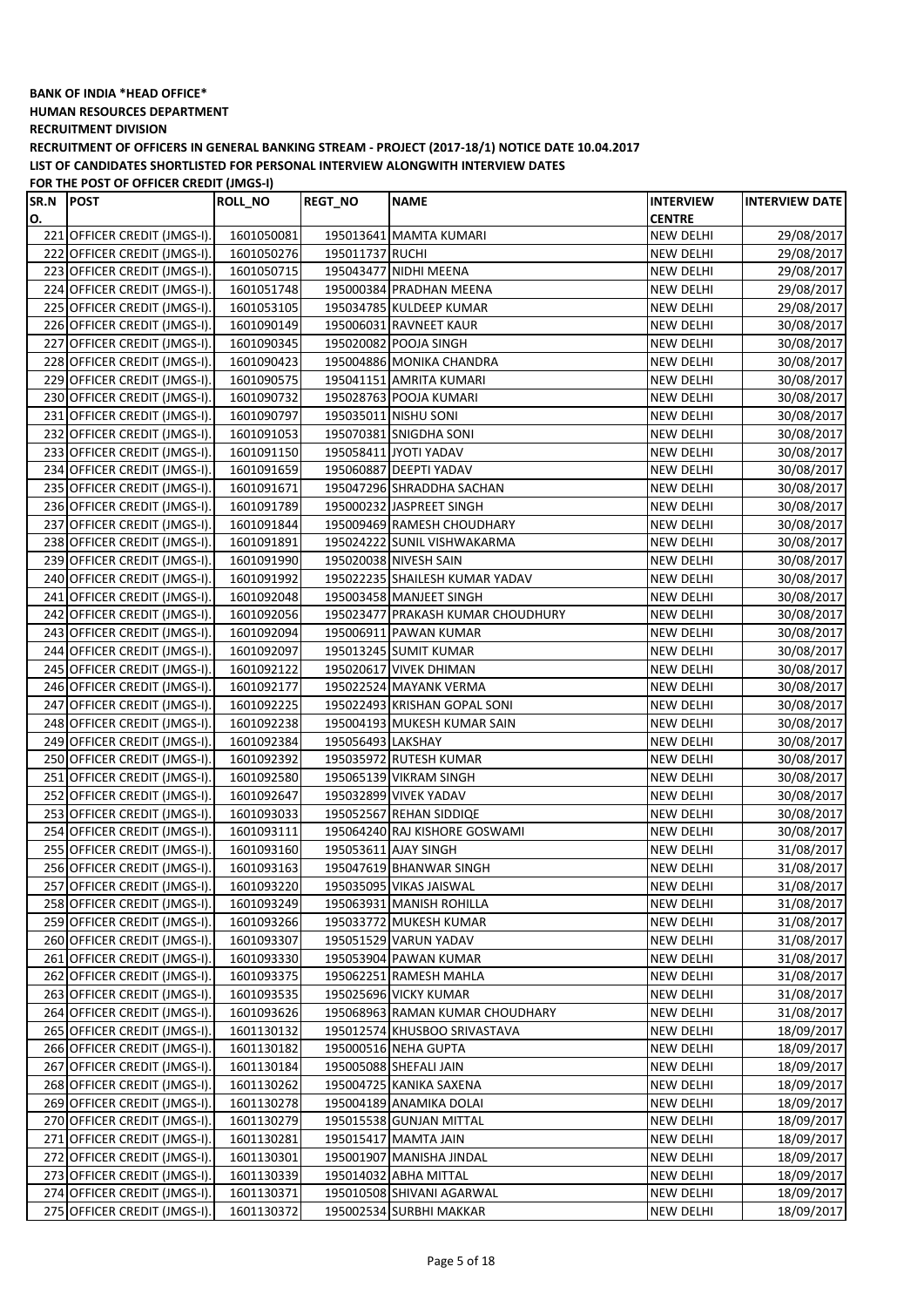**HUMAN RESOURCES DEPARTMENT**

**RECRUITMENT DIVISION**

**RECRUITMENT OF OFFICERS IN GENERAL BANKING STREAM - PROJECT (2017-18/1) NOTICE DATE 10.04.2017 LIST OF CANDIDATES SHORTLISTED FOR PERSONAL INTERVIEW ALONGWITH INTERVIEW DATES**

| SR.N | <b>POST</b>                  | <b>ROLL_NO</b> | <b>REGT_NO</b>      | <b>NAME</b>                          | <b>INTERVIEW</b> | <b>INTERVIEW DATE</b> |
|------|------------------------------|----------------|---------------------|--------------------------------------|------------------|-----------------------|
| О.   |                              |                |                     |                                      | <b>CENTRE</b>    |                       |
|      | 276 OFFICER CREDIT (JMGS-I). | 1601130470     |                     | 195033893 MONICA HOODA               | NEW DELHI        | 21/09/2017            |
|      | 277 OFFICER CREDIT (JMGS-I). | 1601130491     |                     | 195023178 SONIA MAAN                 | NEW DELHI        | 21/09/2017            |
|      | 278 OFFICER CREDIT (JMGS-I). | 1601130573     |                     | 195028147 RUCHI GUPTA                | <b>NEW DELHI</b> | 21/09/2017            |
|      | 279 OFFICER CREDIT (JMGS-I). | 1601130593     |                     | 195035034 AISHWARYA SHARMA           | <b>NEW DELHI</b> | 21/09/2017            |
|      | 280 OFFICER CREDIT (JMGS-I). | 1601130603     | 195037730 POOJA     |                                      | <b>NEW DELHI</b> | 21/09/2017            |
|      | 281 OFFICER CREDIT (JMGS-I). | 1601130626     |                     | 195036127 ANURADHA SHARMA            | <b>NEW DELHI</b> | 21/09/2017            |
|      | 282 OFFICER CREDIT (JMGS-I). | 1601130811     |                     | 195045918 CHHAVI SHARMA              | <b>NEW DELHI</b> | 21/09/2017            |
|      | 283 OFFICER CREDIT (JMGS-I). | 1601130869     |                     | 195044090 PREETI RANI                | <b>NEW DELHI</b> | 21/09/2017            |
|      | 284 OFFICER CREDIT (JMGS-I). | 1601130871     | 195045802 MADHU     |                                      | <b>NEW DELHI</b> | 21/09/2017            |
|      | 285 OFFICER CREDIT (JMGS-I). | 1601130911     |                     | 195036535 VANDANA KAPIL              | <b>NEW DELHI</b> | 21/09/2017            |
|      | 286 OFFICER CREDIT (JMGS-I). | 1601130950     |                     | 195065529 MEGHALI NAGPAL             | <b>NEW DELHI</b> | 21/09/2017            |
| 287  | OFFICER CREDIT (JMGS-I).     | 1601131005     | 195068761 ASHA      |                                      | <b>NEW DELHI</b> | 21/09/2017            |
|      | 288 OFFICER CREDIT (JMGS-I). | 1601131122     |                     | 195063028 MEGHA JAIN                 | <b>NEW DELHI</b> | 21/09/2017            |
|      | 289 OFFICER CREDIT (JMGS-I). | 1601131259     | 195056603 SEEMA     |                                      | <b>NEW DELHI</b> | 21/09/2017            |
|      | 290 OFFICER CREDIT (JMGS-I). | 1601131275     | 195049048 ASHA DEVI |                                      | <b>NEW DELHI</b> | 21/09/2017            |
|      | 291 OFFICER CREDIT (JMGS-I). | 1601131304     |                     | 195063600 SUMAN CHOUDHARY            | <b>NEW DELHI</b> | 21/09/2017            |
|      | 292 OFFICER CREDIT (JMGS-I). | 1601131339     |                     | 195048110 ANSHIKA SETHI              | NEW DELHI        | 21/09/2017            |
|      | 293 OFFICER CREDIT (JMGS-I). | 1601131340     | 195059354 RITU      |                                      | NEW DELHI        | 21/09/2017            |
|      | 294 OFFICER CREDIT (JMGS-I). | 1601131514     |                     | 195057217 SONAM SHARMA               | <b>NEW DELHI</b> | 19/09/2017            |
|      | 295 OFFICER CREDIT (JMGS-I). | 1601131567     |                     | 195054387 BHANUPRIYA GUPTA           | <b>NEW DELHI</b> | 19/09/2017            |
|      | 296 OFFICER CREDIT (JMGS-I). | 1601131590     |                     | 195049533 NEHA NAUNI                 | <b>NEW DELHI</b> | 19/09/2017            |
|      | 297 OFFICER CREDIT (JMGS-I). | 1601131627     |                     | 195057640 DEEPIKA RATHI              | <b>NEW DELHI</b> | 19/09/2017            |
|      | 298 OFFICER CREDIT (JMGS-I). | 1601131640     |                     | 195054128 ADITI JINDAL               | <b>NEW DELHI</b> | 19/09/2017            |
|      | 299 OFFICER CREDIT (JMGS-I). | 1601131642     |                     | 195063705 NEETU RANI                 | <b>NEW DELHI</b> | 19/09/2017            |
|      | 300 OFFICER CREDIT (JMGS-I). | 1601131672     |                     | 195059849 SAVITA LATHWAL             | <b>NEW DELHI</b> | 19/09/2017            |
|      | 301 OFFICER CREDIT (JMGS-I). | 1601131744     |                     | 195001380 ANUTOSH VERMA              | <b>NEW DELHI</b> | 20/09/2017            |
|      | 302 OFFICER CREDIT (JMGS-I). | 1601131746     |                     | 195000148 RANA RANJAN                | <b>NEW DELHI</b> | 20/09/2017            |
|      | 303 OFFICER CREDIT (JMGS-I). | 1601131780     |                     | 195001560 YOGESH KUMAR JAIN          | <b>NEW DELHI</b> | 20/09/2017            |
|      | 304 OFFICER CREDIT (JMGS-I). | 1601131842     |                     | 195016134 ASHISH GAHLOT              | <b>NEW DELHI</b> | 20/09/2017            |
|      | 305 OFFICER CREDIT (JMGS-I). | 1601131843     |                     | 195008202 MANISH JAIN                | <b>NEW DELHI</b> | 20/09/2017            |
|      | 306 OFFICER CREDIT (JMGS-I). | 1601131889     |                     | 195006678 ASHUTOSSH GULIANI          | <b>NEW DELHI</b> | 20/09/2017            |
| 307  | OFFICER CREDIT (JMGS-I).     | 1601131905     | 195008528 DEEPAK    |                                      | <b>NEW DELHI</b> | 20/09/2017            |
|      | 308 OFFICER CREDIT (JMGS-I). | 1601131957     |                     | 195021006 SHUBHAM GUPTA              | <b>NEW DELHI</b> | 20/09/2017            |
|      | 309 OFFICER CREDIT (JMGS-I). | 1601131966     |                     | 195022345 VAIBHAV YADAV              | NEW DELHI        | 20/09/2017            |
|      | 310 OFFICER CREDIT (JMGS-I). | 1601131968     |                     | 195013405 GAURAV DEEP                | NEW DELHI        | 20/09/2017            |
|      | 311 OFFICER CREDIT (JMGS-I). | 1601131970     |                     | 195005386 NAVNEET SHUKLA             | <b>NEW DELHI</b> | 20/09/2017            |
|      | 312 OFFICER CREDIT (JMGS-I). | 1601132016     |                     | 195021503 HIMANSHU KATARIA           | <b>NEW DELHI</b> | 20/09/2017            |
|      | 313 OFFICER CREDIT (JMGS-I). | 1601132045     |                     | 195008592 HIMANSHU GUPTA             | <b>NEW DELHI</b> | 20/09/2017            |
|      | 314 OFFICER CREDIT (JMGS-I). | 1601132076     |                     | 195004777 LALIT KUMAR SINGH          | NEW DELHI        | 20/09/2017            |
|      | 315 OFFICER CREDIT (JMGS-I). | 1601132227     |                     | 195002722 SIMRAN PREET SINGH         | <b>NEW DELHI</b> | 20/09/2017            |
|      | 316 OFFICER CREDIT (JMGS-I). | 1601132239     |                     | 195019249 PALLAV SAXENA              | <b>NEW DELHI</b> | 20/09/2017            |
|      | 317 OFFICER CREDIT (JMGS-I). | 1601132247     |                     | 195002507 AADEESH JAIN               | <b>NEW DELHI</b> | 20/09/2017            |
|      | 318 OFFICER CREDIT (JMGS-I). | 1601132367     |                     | 195039133 ANURAG CHATURVEDI          | <b>NEW DELHI</b> | 20/09/2017            |
|      | 319 OFFICER CREDIT (JMGS-I). | 1601132414     |                     | 195051497 ROHIT LUTHRA               | <b>NEW DELHI</b> | 20/09/2017            |
|      | 320 OFFICER CREDIT (JMGS-I). | 1601132468     |                     | 195042918 MAYANK KUMAR GARG          | <b>NEW DELHI</b> | 20/09/2017            |
|      | 321 OFFICER CREDIT (JMGS-I). | 1601132546     |                     | 195070044 VINAY KUMAR DWIVEDI        | <b>NEW DELHI</b> | 20/09/2017            |
|      | 322 OFFICER CREDIT (JMGS-I). | 1601132558     |                     | 195025617 BHUVANESH GUPTA            | <b>NEW DELHI</b> | 20/09/2017            |
|      | 323 OFFICER CREDIT (JMGS-I). | 1601132718     |                     | 195042694 ABHISHEK GUPTA             | NEW DELHI        | 20/09/2017            |
|      | 324 OFFICER CREDIT (JMGS-I). | 1601132758     |                     | 195039710 GAURAV RUSTAGI             | NEW DELHI        | 20/09/2017            |
|      | 325 OFFICER CREDIT (JMGS-I). | 1601132856     |                     | 195038306 AMIT SHANKER               | <b>NEW DELHI</b> | 20/09/2017            |
|      | 326 OFFICER CREDIT (JMGS-I). | 1601132863     |                     | 195059330 ASHISH RAJESHKUMAR AGRAWAL | NEW DELHI        | 18/09/2017            |
|      | 327 OFFICER CREDIT (JMGS-I). | 1601132907     |                     | 195037709 MANOJ KUMAR                | NEW DELHI        | 18/09/2017            |
|      | 328 OFFICER CREDIT (JMGS-I). | 1601132936     |                     | 195064978 PUSHKAR BHATNAGAR          | <b>NEW DELHI</b> | 18/09/2017            |
|      | 329 OFFICER CREDIT (JMGS-I). | 1601132957     |                     | 195057846 RAJDEEP JAIN               | NEW DELHI        | 18/09/2017            |
|      | 330 OFFICER CREDIT (JMGS-I). | 1601133044     |                     | 195039266 RANJEET KUMAR AGARWAL      | <b>NEW DELHI</b> | 18/09/2017            |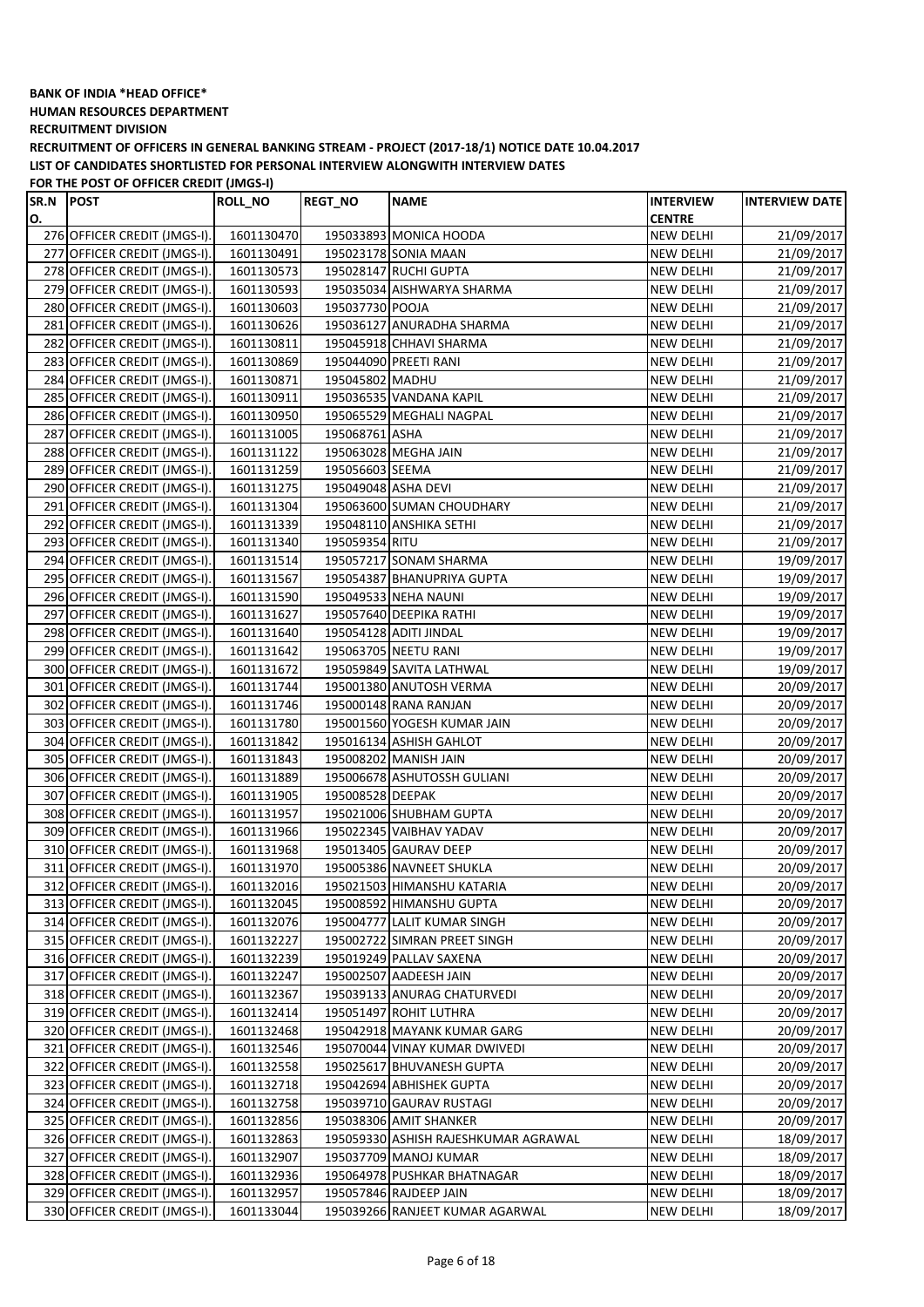**HUMAN RESOURCES DEPARTMENT**

**RECRUITMENT DIVISION**

**RECRUITMENT OF OFFICERS IN GENERAL BANKING STREAM - PROJECT (2017-18/1) NOTICE DATE 10.04.2017 LIST OF CANDIDATES SHORTLISTED FOR PERSONAL INTERVIEW ALONGWITH INTERVIEW DATES**

| SR.N | <b>POST</b>                  | <b>ROLL_NO</b> | <b>REGT_NO</b>       | <b>NAME</b>                              | INTERVIEW        | <b>INTERVIEW DATE</b> |
|------|------------------------------|----------------|----------------------|------------------------------------------|------------------|-----------------------|
| О.   |                              |                |                      |                                          | <b>CENTRE</b>    |                       |
|      | 331 OFFICER CREDIT (JMGS-I). | 1601133059     |                      | 195069076 DINESH BANG                    | NEW DELHI        | 18/09/2017            |
|      | 332 OFFICER CREDIT (JMGS-I). | 1601133108     |                      | 195060019 VISHESH VAISHYA                | NEW DELHI        | 18/09/2017            |
|      | 333 OFFICER CREDIT (JMGS-I). | 1601133139     |                      | 195056784 NARENDER SINGH SHOKEEN         | <b>NEW DELHI</b> | 18/09/2017            |
|      | 334 OFFICER CREDIT (JMGS-I). | 1601133191     |                      | 195031653 NIKHILESH VASHISTHA            | NEW DELHI        | 18/09/2017            |
|      | 335 OFFICER CREDIT (JMGS-I). | 1601133195     |                      | 195069410 SOURABH MODI                   | NEW DELHI        | 18/09/2017            |
|      | 336 OFFICER CREDIT (JMGS-I). | 1601133212     |                      | 195064010 RAHUL BHARDWAJ                 | NEW DELHI        | 18/09/2017            |
| 337  | OFFICER CREDIT (JMGS-I).     | 1601133234     |                      | 195028625 MAROOF AZAM                    | NEW DELHI        | 18/09/2017            |
|      | 338 OFFICER CREDIT (JMGS-I). | 1601133237     |                      | 195028682 PRAMOD PANWAR                  | NEW DELHI        | 18/09/2017            |
|      | 339 OFFICER CREDIT (JMGS-I). | 1601133262     |                      | 195048485 AMIT KUMAR                     | <b>NEW DELHI</b> | 18/09/2017            |
|      | 340 OFFICER CREDIT (JMGS-I). | 1601133276     |                      | 195046958 SRIHARSHA BHEEMA KOLLURU       | <b>NEW DELHI</b> | 18/09/2017            |
|      | 341 OFFICER CREDIT (JMGS-I). | 1601133336     | 195050845 KARAN      |                                          | <b>NEW DELHI</b> | 21/09/2017            |
|      | 342 OFFICER CREDIT (JMGS-I). | 1601133371     |                      | 195049779 JAIMEET MANN                   | <b>NEW DELHI</b> | 21/09/2017            |
|      | 343 OFFICER CREDIT (JMGS-I). | 1601133434     |                      | 195061043 AKSHAY MEHTA                   | <b>NEW DELHI</b> | 21/09/2017            |
|      | 344 OFFICER CREDIT (JMGS-I). | 1601133446     |                      | 195061530 LOKESH BATRA                   | <b>NEW DELHI</b> | 21/09/2017            |
|      | 345 OFFICER CREDIT (JMGS-I). | 1601133494     |                      | 195056400 RADHESH GULATI                 | <b>NEW DELHI</b> | 21/09/2017            |
|      | 346 OFFICER CREDIT (JMGS-I). | 1601133528     |                      | 195045909 SUNIL KUMAR                    | NEW DELHI        | 21/09/2017            |
| 347  | OFFICER CREDIT (JMGS-I).     | 1601133608     |                      | 195040282 SHASHI SHANKAR KUMAR           | NEW DELHI        | 21/09/2017            |
|      | 348 OFFICER CREDIT (JMGS-I). | 1601140004     |                      | 195016566 HARSHITA TIWARI                | NEW DELHI        | 21/09/2017            |
|      | 349 OFFICER CREDIT (JMGS-I). | 1701010048     |                      | 195046055 PARMAR PURVASHA JAYNTILAL      | AHMEDABAD        | 28/08/2017            |
|      | 350 OFFICER CREDIT (JMGS-I). | 1701010114     |                      | 195000880 MITALBEN HIRAJIBHAI MAKWANA    | AHMEDABAD        | 28/08/2017            |
|      | 351 OFFICER CREDIT (JMGS-I). | 1701010184     |                      | 195001275 VARSHA LALJIBHAI BAMANIYA      | AHMEDABAD        | 28/08/2017            |
|      | 352 OFFICER CREDIT (JMGS-I). | 1701010370     |                      | 195061446 JYOTIKA RATNABHAI MAKAWANA     | AHMEDABAD        | 28/08/2017            |
|      | 353 OFFICER CREDIT (JMGS-I). | 1701010389     |                      | 195060422 KOMAL TRIBHOVANBHAI DHAMAL     | AHMEDABAD        | 28/08/2017            |
|      | 354 OFFICER CREDIT (JMGS-I). | 1701010495     |                      | 195044814 KOMAL GIRDHARLAL VAGHELA       | AHMEDABAD        | 28/08/2017            |
|      | 355 OFFICER CREDIT (JMGS-I). | 1701010652     |                      | 195020365 NILAMBEN GOVINDBHAI PARMAR     | AHMEDABAD        | 28/08/2017            |
|      | 356 OFFICER CREDIT (JMGS-I). | 1701010717     |                      | 195001688 CHIRAG HARSHAD SURAJKAR        | AHMEDABAD        | 28/08/2017            |
| 357  | OFFICER CREDIT (JMGS-I).     | 1701010775     |                      | 195003439 DIGANT DIPAKKUMAR RUPALKAR     | AHMEDABAD        | 28/08/2017            |
|      | 358 OFFICER CREDIT (JMGS-I). | 1701010780     |                      | 195006436 RATHOD JIGARKUMAR MAHESHBHAI   | AHMEDABAD        | 28/08/2017            |
|      | 359 OFFICER CREDIT (JMGS-I). | 1701010973     |                      | 195018523 CHETANKUMAR VITTHALBHAI PARMAR | AHMEDABAD        | 28/08/2017            |
|      | 360 OFFICER CREDIT (JMGS-I). | 1701011109     |                      | 195045413 ROZAR MAHESHKUMAR PARMAR       | AHMEDABAD        | 28/08/2017            |
| 361  | OFFICER CREDIT (JMGS-I).     | 1701011171     |                      | 195042077 MILANKUMAR RAMESHCHANDRA BHUNA | AHMEDABAD        | 28/08/2017            |
|      | 362 OFFICER CREDIT (JMGS-I). | 1701011210     |                      | 195045038 SHAH CHETANKUMAR RAMESHBHAI    | AHMEDABAD        | 28/08/2017            |
|      | 363 OFFICER CREDIT (JMGS-I). | 1701011336     |                      | 195057168 YOGESH DHANJIBHAI RATHOD       | AHMEDABAD        | 28/08/2017            |
|      | 364 OFFICER CREDIT (JMGS-I). | 1701011372     |                      | 195054739 NILESH AMBALAL PARMAR          | AHMEDABAD        | 28/08/2017            |
|      | 365 OFFICER CREDIT (JMGS-I). | 1701011756     |                      | 195068067 RITESHKUMAR AMRUTLAL PARMAR    | AHMEDABAD        | 28/08/2017            |
|      | 366 OFFICER CREDIT (JMGS-I). | 1701050655     |                      | 195056667 ANKITA VIJAYBHAI SOLANKI       | AHMEDABAD        | 28/08/2017            |
|      | 367 OFFICER CREDIT (JMGS-I). | 1701050801     |                      | 195015306 AKASH M PATEL                  | AHMEDABAD        | 28/08/2017            |
|      | 368 OFFICER CREDIT (JMGS-I). | 1701051105     |                      | 195037599 KUNAL RAUT                     | AHMEDABAD        | 28/08/2017            |
|      | 369 OFFICER CREDIT (JMGS-I). | 1701090596     |                      | 195001359 JIGNASHA KANAIYALAL SATHAWARA  | AHMEDABAD        | 29/08/2017            |
|      | 370 OFFICER CREDIT (JMGS-I). | 1701090642     |                      | 195033715 HEENA PATEL                    | AHMEDABAD        | 29/08/2017            |
|      | 371 OFFICER CREDIT (JMGS-I). | 1701090718     |                      | 195000619 NAINESH PRAKASHBHAI PORIYA     | AHMEDABAD        | 28/08/2017            |
|      | 372 OFFICER CREDIT (JMGS-I). | 1701090825     |                      | 195017241 AMRATBHAI PANCHABHAI BAR       | AHMEDABAD        | 28/08/2017            |
|      | 373 OFFICER CREDIT (JMGS-I). | 1701090948     |                      | 195026708 ARVIND BABULAL GUPTA           | AHMEDABAD        | 29/08/2017            |
|      | 374 OFFICER CREDIT (JMGS-I). | 1701091010     |                      | 195033104 SHIVAM SONI                    | AHMEDABAD        | 29/08/2017            |
|      | 375 OFFICER CREDIT (JMGS-I). | 1701091065     |                      | 195038894 NATDA DURGESH DINESHBHAI       | AHMEDABAD        | 29/08/2017            |
|      | 376 OFFICER CREDIT (JMGS-I). | 1701091089     |                      | 195039887 KULDIP NARANBHAI KESHRIYA      | AHMEDABAD        | 29/08/2017            |
| 377  | OFFICER CREDIT (JMGS-I).     | 1701091103     |                      | 195047193 NILANGSHU DUTTA                | AHMEDABAD        | 29/08/2017            |
|      | 378 OFFICER CREDIT (JMGS-I). | 1701091273     |                      | 195053349 SAHIL KAMLESHBHAI JAYSWAL      | AHMEDABAD        | 29/08/2017            |
|      | 379 OFFICER CREDIT (JMGS-I). | 1701130062     |                      | 195054995 NIDHI DABRAL                   | AHMEDABAD        | 30/08/2017            |
|      | 380 OFFICER CREDIT (JMGS-I). | 1701130218     |                      | 195018638 SANGITA SETH                   | AHMEDABAD        | 30/08/2017            |
|      | 381 OFFICER CREDIT (JMGS-I). | 1701130233     |                      | 195050805 MAHEK PANKAJKUMAR UDESHI       | AHMEDABAD        | 30/08/2017            |
|      | 382 OFFICER CREDIT (JMGS-I). | 1701130245     |                      | 195042023 KHUSHBU PARMANAND SHUKLA       | AHMEDABAD        | 30/08/2017            |
|      | 383 OFFICER CREDIT (JMGS-I). | 1701130267     |                      | 195019449 HETAL GOVIND BHUDIYA           | AHMEDABAD        | 30/08/2017            |
|      | 384 OFFICER CREDIT (JMGS-I). | 1701130298     | 195027530 JYOTI RANI |                                          | AHMEDABAD        | 30/08/2017            |
|      | 385 OFFICER CREDIT (JMGS-I). | 1701130372     |                      | 195045463 FORAM ROZAR PARMAR             | AHMEDABAD        | 30/08/2017            |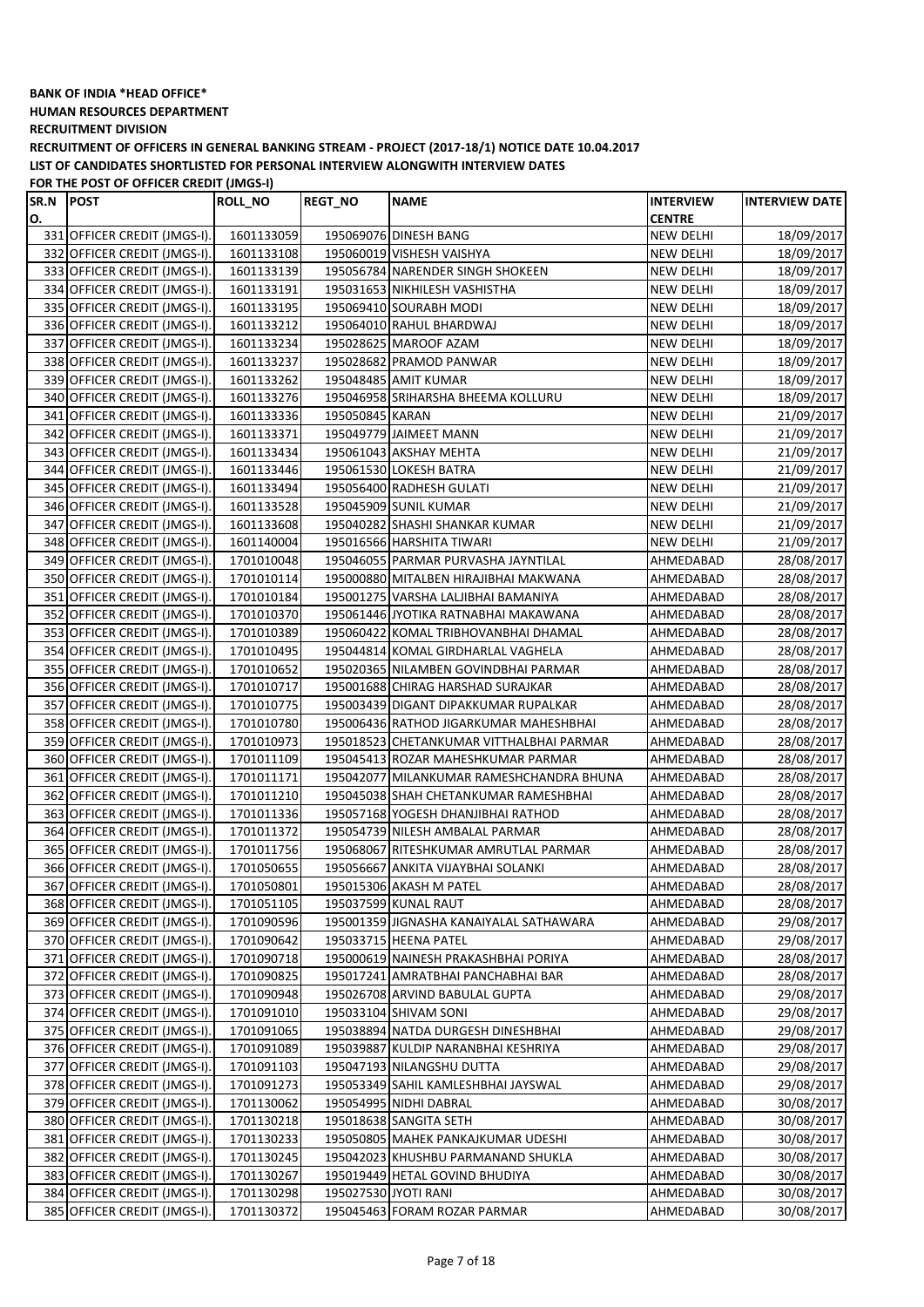**HUMAN RESOURCES DEPARTMENT**

**RECRUITMENT DIVISION**

**RECRUITMENT OF OFFICERS IN GENERAL BANKING STREAM - PROJECT (2017-18/1) NOTICE DATE 10.04.2017 LIST OF CANDIDATES SHORTLISTED FOR PERSONAL INTERVIEW ALONGWITH INTERVIEW DATES**

**FOR THE POST OF OFFICER CREDIT (JMGS-I)**

| SR.N | <b>POST</b>                  | <b>ROLL_NO</b> | <b>REGT_NO</b>      | <b>NAME</b>                                       | <b>INTERVIEW</b> | <b>INTERVIEW DATE</b> |
|------|------------------------------|----------------|---------------------|---------------------------------------------------|------------------|-----------------------|
| O.   |                              |                |                     |                                                   | <b>CENTRE</b>    |                       |
|      | 386 OFFICER CREDIT (JMGS-I). | 1701130460     |                     | 195036953 DIMPLE KIRIT DHOLAKIYA                  | AHMEDABAD        | 30/08/2017            |
|      | 387 OFFICER CREDIT (JMGS-I). | 1701130477     |                     | 195062020 DHWANI KULINCHANDRA MANKAD              | AHMEDABAD        | 30/08/2017            |
|      | 388 OFFICER CREDIT (JMGS-I). | 1701130598     |                     | 195044695 KIRAN MIRPURI                           | AHMEDABAD        | 11/09/2017            |
|      | 389 OFFICER CREDIT (JMGS-I). | 1701130659     |                     | 195047779 NIKITA ARVINDBHAI MADHANI               | AHMEDABAD        | 11/09/2017            |
|      | 390 OFFICER CREDIT (JMGS-I). | 1701130684     |                     | 195002370 PRANESH PERUMALAPPADURAI VALLU          | AHMEDABAD        | 30/08/2017            |
|      | 391 OFFICER CREDIT (JMGS-I). | 1701130748     |                     | 195011964 VIKASSINGH DINESHSINGH RATHOR           | AHMEDABAD        | 30/08/2017            |
|      | 392 OFFICER CREDIT (JMGS-I). | 1701130819     |                     | 195013088 BHAGIRATH BHIMBHAI PARMAR               | AHMEDABAD        | 30/08/2017            |
|      | 393 OFFICER CREDIT (JMGS-I). | 1701130827     |                     | 195006194 MANZIL MAHENDRA ARDESHNA                | AHMEDABAD        | 30/08/2017            |
|      | 394 OFFICER CREDIT (JMGS-I). | 1701130828     |                     | 195009692 PARTH SHIVKISHAN PUROHIT                | AHMEDABAD        | 30/08/2017            |
|      | 395 OFFICER CREDIT (JMGS-I). | 1701130873     |                     | 195000413 KANDARP SANJAYKUMAR PANDYA              | AHMEDABAD        | 30/08/2017            |
|      | 396 OFFICER CREDIT (JMGS-I). | 1701130893     |                     | 195023906 RAJATKUMAR HASMUKHBHAI PATEL            | AHMEDABAD        | 30/08/2017            |
| 397  | OFFICER CREDIT (JMGS-I).     | 1701130899     |                     | 195028260 AKASH KUMAR                             | AHMEDABAD        | 30/08/2017            |
|      | 398 OFFICER CREDIT (JMGS-I). | 1701130963     |                     | 195025922 SHARMA PANKAJ SUNDARLAL                 | AHMEDABAD        | 30/08/2017            |
|      | 399 OFFICER CREDIT (JMGS-I). | 1701131019     |                     | 195032693 NIKUNJ RAJENDRABHAI PANDYA              | AHMEDABAD        | 30/08/2017            |
|      | 400 OFFICER CREDIT (JMGS-I). | 1701131045     |                     | 195021941 TAUFIK ABDULSATAR SAMA                  | AHMEDABAD        | 30/08/2017            |
| 401  | OFFICER CREDIT (JMGS-I).     | 1701131051     |                     | 195026920 MILAN JAYESHBHAI KAKKAD                 | AHMEDABAD        | 30/08/2017            |
| 402  | OFFICER CREDIT (JMGS-I).     | 1701131069     |                     | 195039141 AALOKKUMAR MOHANSINGH RAJPUT            | AHMEDABAD        | 30/08/2017            |
|      | 403 OFFICER CREDIT (JMGS-I). | 1701131119     |                     | 195034461 TEJAS GIRISHKUMAR BHEDA                 | AHMEDABAD        | 30/08/2017            |
|      | 404 OFFICER CREDIT (JMGS-I). | 1701131152     |                     | 195042374 MAULIN SHAH                             | AHMEDABAD        | 30/08/2017            |
|      | 405 OFFICER CREDIT (JMGS-I). | 1701131222     |                     | 195054397 SUNIL DILIPBHAI GANDHI                  | AHMEDABAD        | 30/08/2017            |
|      | 406 OFFICER CREDIT (JMGS-I). | 1701131240     |                     | 195050782 ANIL KUMAR DAGA                         | AHMEDABAD        | 30/08/2017            |
|      | 407 OFFICER CREDIT (JMGS-I). | 1701131251     |                     | 195048567 TEJAS PRAVINKUMAR SAGAR                 | AHMEDABAD        | 30/08/2017            |
|      | 408 OFFICER CREDIT (JMGS-I). | 1701131264     |                     | 195047593 NIKHILKUMAR CHANDRAKANTBHAI GO          | AHMEDABAD        | 30/08/2017            |
|      | 409 OFFICER CREDIT (JMGS-I). | 1701131290     |                     | 195052816 AJAYSINGH SURESHSINGH SIKARWAR          | AHMEDABAD        | 30/08/2017            |
|      | 410 OFFICER CREDIT (JMGS-I). | 1701131323     |                     | 195057745 MRADUL KUMAR GARG                       | AHMEDABAD        | 30/08/2017            |
|      | 411 OFFICER CREDIT (JMGS-I). | 1701131331     |                     | 195056294 LUCKY GOYAL                             | AHMEDABAD        | 30/08/2017            |
|      | 412 OFFICER CREDIT (JMGS-I). | 1701131367     |                     | 195058064 PARTH NITINBHAI SHAH                    | AHMEDABAD        | 11/09/2017            |
|      | 413 OFFICER CREDIT (JMGS-I). | 1701131369     |                     | 195061008 RAHUL RAJESHKUMAR GANDHOK               | AHMEDABAD        | 11/09/2017            |
|      | 414 OFFICER CREDIT (JMGS-I). | 1701131501     |                     | 195068127 PANKAJ SHARMA                           | AHMEDABAD        | 11/09/2017            |
| 415  | OFFICER CREDIT (JMGS-I).     | 1701150011     |                     | 195064385 SAIYAM PRAKASHBHAI SHAH                 | AHMEDABAD        | 12/09/2017            |
|      | 416 OFFICER CREDIT (JMGS-I). | 1701150018     |                     | 195000048 JAGAT DHANDHUKIA                        | AHMEDABAD        | 12/09/2017            |
| 417  | OFFICER CREDIT (JMGS-I).     | 1801010037     |                     | 195006536 RAJAT KATYAL                            | NEW DELHI        | 29/08/2017            |
|      | 418 OFFICER CREDIT (JMGS-I). | 1801050066     |                     | 195029775 KAVITA NEGI                             | NEW DELHI        | 29/08/2017            |
|      | 419 OFFICER CREDIT (JMGS-I). | 1801050069     | 195052822 SITA DEVI |                                                   | NEW DELHI        | 29/08/2017            |
|      | 420 OFFICER CREDIT (JMGS-I). | 1801130101     |                     | 195020179 SUSHIL KUMAR                            | NEW DELHI        | 21/09/2017            |
|      | 421 OFFICER CREDIT (JMGS-I). | 1801130165     |                     | 195046020 PAWAN KUMAR                             | <b>NEW DELHI</b> | 21/09/2017            |
|      | 422 OFFICER CREDIT (JMGS-I). | 1901130093     |                     | 195012363 AMIT CHOUDHARY                          | <b>NEW DELHI</b> | 21/09/2017            |
|      | 423 OFFICER CREDIT (JMGS-I). | 1901130100     |                     | 195059629 RAKHI MAHAJAN                           | <b>NEW DELHI</b> | 19/09/2017            |
|      | 424 OFFICER CREDIT (JMGS-I). | 1901130174     |                     | 195000980 RAJAT JAMWAL                            | <b>NEW DELHI</b> | 21/09/2017            |
|      | 425 OFFICER CREDIT (JMGS-I). | 2101010041     |                     | 195043446 BANTI BANIK                             | <b>KOLKATA</b>   | 15/09/2017            |
|      | 426 OFFICER CREDIT (JMGS-I). | 2101050130     |                     | 195053817 NIRMALA KHESS                           | KOLKATA          | 15/09/2017            |
|      | 427 OFFICER CREDIT (JMGS-I). | 2101050138     |                     | 195006463 SNEHLATA LAKRA                          | KOLKATA          | 15/09/2017            |
|      | 428 OFFICER CREDIT (JMGS-I). | 2101050300     |                     | 195023926 ANUPAM KERKETTA                         | KOLKATA          | 15/09/2017            |
|      | 429 OFFICER CREDIT (JMGS-I). | 2101090396     |                     | 195052009 MAMTA KUMARI                            | KOLKATA          | 16/09/2017            |
|      | 430 OFFICER CREDIT (JMGS-I). | 2101090403     |                     | 195006975 GARIMA SMRITI                           | KOLKATA          | 16/09/2017            |
|      | 431 OFFICER CREDIT (JMGS-I). | 2101090425     |                     | 195000425 MD QUAMAR SHADAB                        | KOLKATA          | 16/09/2017            |
|      | 432 OFFICER CREDIT (JMGS-I). | 2101090435     |                     | 195031910 RAZIQUE ANWAR                           | KOLKATA          | 16/09/2017            |
|      | 433 OFFICER CREDIT (JMGS-I). | 2101090438     |                     | 195053998 JUHI KUMARI                             | KOLKATA          | 16/09/2017            |
|      | 434 OFFICER CREDIT (JMGS-I). | 2101090455     |                     | 195041599 PUJA CHOUDHARY                          | KOLKATA          | 16/09/2017            |
|      | 435 OFFICER CREDIT (JMGS-I). | 2101090479     |                     | 195048946 ANUBHA SHREE                            | KOLKATA          | 16/09/2017            |
|      | 436 OFFICER CREDIT (JMGS-I). | 2101090491     |                     | 195012625 JAYANT KUMAR                            | KOLKATA          | 16/09/2017            |
|      | 437 OFFICER CREDIT (JMGS-I). | 2101090513     |                     | 195036606 VISHAL KUMAR GUPTA                      | KOLKATA          | 16/09/2017            |
|      | 438 OFFICER CREDIT (JMGS-I). | 2101090555     |                     | 195011009 KHUSHBU KUMARI                          | KOLKATA          | 16/09/2017            |
|      | 439 OFFICER CREDIT (JMGS-I). | 2101130586     |                     | 195007800 MD WASIM KHAN<br>195032766 VINEET KUMAR | KOLKATA          | 03/10/2017            |
|      | 440 OFFICER CREDIT (JMGS-I). | 2101130619     |                     |                                                   | KOLKATA          | 03/10/2017            |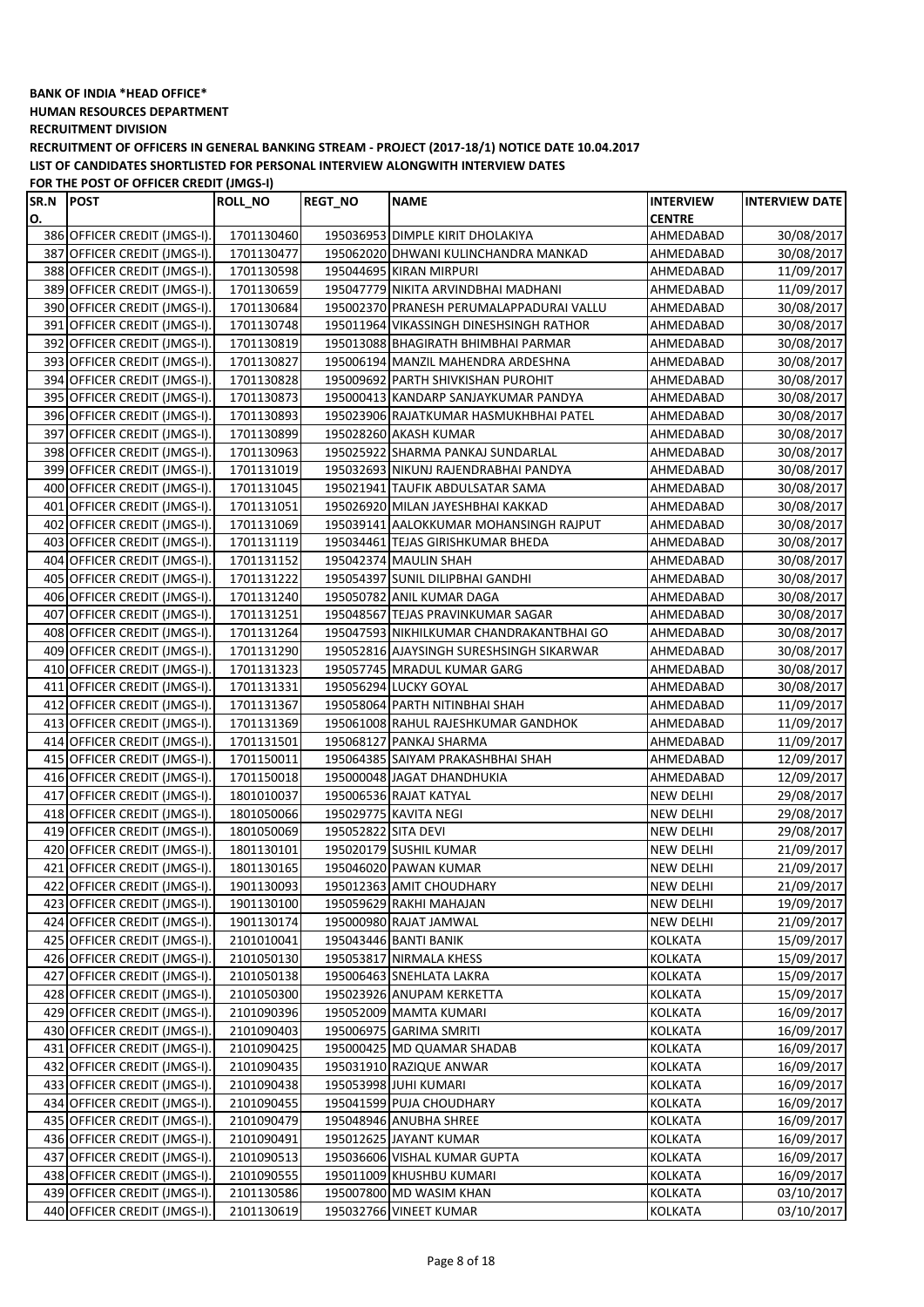**HUMAN RESOURCES DEPARTMENT**

**RECRUITMENT DIVISION**

**RECRUITMENT OF OFFICERS IN GENERAL BANKING STREAM - PROJECT (2017-18/1) NOTICE DATE 10.04.2017 LIST OF CANDIDATES SHORTLISTED FOR PERSONAL INTERVIEW ALONGWITH INTERVIEW DATES**

| SR.N | <b>POST</b>                  | ROLL_NO    | <b>REGT_NO</b>      | <b>NAME</b>                              | <b>INTERVIEW</b> | <b>INTERVIEW DATE</b> |
|------|------------------------------|------------|---------------------|------------------------------------------|------------------|-----------------------|
| O.   |                              |            |                     |                                          | <b>CENTRE</b>    |                       |
|      | 441 OFFICER CREDIT (JMGS-I). | 2101130624 |                     | 195032068 PRADEEP KUMAR                  | KOLKATA          | 04/10/2017            |
|      | 442 OFFICER CREDIT (JMGS-I). | 2101130626 |                     | 195052104 SNEHA SONI                     | KOLKATA          | 03/10/2017            |
|      | 443 OFFICER CREDIT (JMGS-I). | 2101130707 |                     | 195040866 MANISH KUMAR CHOUDHARY         | KOLKATA          | 04/10/2017            |
|      | 444 OFFICER CREDIT (JMGS-I). | 2101130720 |                     | 195057833 DEBABRATA BISHAL               | <b>KOLKATA</b>   | 04/10/2017            |
|      | 445 OFFICER CREDIT (JMGS-I). | 2101130724 |                     | 195067622 SONI TIWARY                    | <b>KOLKATA</b>   | 03/10/2017            |
|      | 446 OFFICER CREDIT (JMGS-I). | 2101130743 |                     | 195047697 SHWETA KUMARI SHRIVASTAVA      | <b>KOLKATA</b>   | 03/10/2017            |
|      | 447 OFFICER CREDIT (JMGS-I). | 2101130747 |                     | 195035183 PRIYA KHARA                    | KOLKATA          | 03/10/2017            |
|      | 448 OFFICER CREDIT (JMGS-I). | 2101130780 |                     | 195006117 SANDIP TIWARI                  | <b>KOLKATA</b>   | 04/10/2017            |
|      | 449 OFFICER CREDIT (JMGS-I). | 2101130786 |                     | 195058139 DIVYA PATHAK                   | <b>KOLKATA</b>   | 03/10/2017            |
|      | 450 OFFICER CREDIT (JMGS-I). | 2101130812 |                     | 195062858 SAKSHYARJYOTI MISHRA           | KOLKATA          | 04/10/2017            |
|      | 451 OFFICER CREDIT (JMGS-I). | 2101130813 |                     | 195067936 AMBIKA SINGH                   | KOLKATA          | 03/10/2017            |
|      | 452 OFFICER CREDIT (JMGS-I). | 2101130820 |                     | 195025156 VIKASH KUMAR SINGH             | <b>KOLKATA</b>   | 04/10/2017            |
|      | 453 OFFICER CREDIT (JMGS-I). | 2101130875 |                     | 195048701 SHIVANI SINGH                  | <b>KOLKATA</b>   | 03/10/2017            |
|      | 454 OFFICER CREDIT (JMGS-I). | 2101160019 |                     | 195006893 ROHIT SINGH                    | <b>KOLKATA</b>   | 04/10/2017            |
|      | 455 OFFICER CREDIT (JMGS-I). | 2201010034 |                     | 195048388 SUBHASHCHANDRA BASAPPA HONAKAT | <b>CHENNAI</b>   | 28/08/2017            |
|      | 456 OFFICER CREDIT (JMGS-I). | 2201010135 |                     | 195044642 PAVANKUMAR S                   | CHENNAI          | 28/08/2017            |
|      | 457 OFFICER CREDIT (JMGS-I). | 2201010172 |                     | 195035496 PRAVIN ASHOK SARODE            | CHENNAI          | 28/08/2017            |
|      | 458 OFFICER CREDIT (JMGS-I). | 2201010244 |                     | 195000978 RAVICHANDRA HOSAMANI           | CHENNAI          | 28/08/2017            |
|      | 459 OFFICER CREDIT (JMGS-I). | 2201010248 |                     | 195004413 DEVENDRA T                     | CHENNAI          | 28/08/2017            |
|      | 460 OFFICER CREDIT (JMGS-I). | 2201050368 |                     | 195028640 VINAY KUMAR J                  | CHENNAI          | 28/08/2017            |
|      | 461 OFFICER CREDIT (JMGS-I). | 2201050384 | 195055252 LAVANYA   |                                          | CHENNAI          | 29/08/2017            |
|      | 462 OFFICER CREDIT (JMGS-I). | 2201090405 |                     | 195057687 SATHISH YADLA                  | CHENNAI          | 30/08/2017            |
|      | 463 OFFICER CREDIT (JMGS-I). | 2201090445 |                     | 195026050 CHITRA M M                     | CHENNAI          | 29/08/2017            |
|      | 464 OFFICER CREDIT (JMGS-I). | 2201090488 |                     | 195028592 EDIGA ASHOK                    | CHENNAI          | 30/08/2017            |
|      | 465 OFFICER CREDIT (JMGS-I). | 2201090507 |                     | 195029982 NAVALAPPA BIRAPPA INGALE       | <b>CHENNAI</b>   | 30/08/2017            |
|      | 466 OFFICER CREDIT (JMGS-I). | 2201090533 |                     | 195006707 ANURAG KUMAR                   | CHENNAI          | 30/08/2017            |
|      | 467 OFFICER CREDIT (JMGS-I). | 2201090535 |                     | 195045746 M MOHAN RAO                    | <b>CHENNAI</b>   | 30/08/2017            |
|      | 468 OFFICER CREDIT (JMGS-I). | 2201090539 |                     | 195047506 VIDYA SAGAR AMUDALAPALLI       | CHENNAI          | 30/08/2017            |
|      | 469 OFFICER CREDIT (JMGS-I). | 2201090543 |                     | 195023314 VENKATARAMUDU PASUPULA         | <b>CHENNAI</b>   | 30/08/2017            |
|      | 470 OFFICER CREDIT (JMGS-I). | 2201090594 |                     | 195038510 VARSHA B R                     | CHENNAI          | 29/08/2017            |
|      | 471 OFFICER CREDIT (JMGS-I). | 2201090610 |                     | 195064531 S GIRI BABU                    | <b>CHENNAI</b>   | 30/08/2017            |
|      | 472 OFFICER CREDIT (JMGS-I). | 2201090615 |                     | 195011160 SHANTHARAJ R                   | CHENNAI          | 30/08/2017            |
|      | 473 OFFICER CREDIT (JMGS-I). | 2201090634 |                     | 195039677 DHANGER SHRIKANTH MOGALAPPA    | CHENNAI          | 30/08/2017            |
|      | 474 OFFICER CREDIT (JMGS-I). | 2201090648 |                     | 195021068 SANTOSH KUMAR NAYAK            | CHENNAI          | 30/08/2017            |
|      | 475 OFFICER CREDIT (JMGS-I). | 2201090720 |                     | 195042794 RAJEEV KUMAR                   | CHENNAI          | 30/08/2017            |
|      | 476 OFFICER CREDIT (JMGS-I). | 2201130747 |                     | 195052241 PAVAN PRAKASHRAO GOKHALE       | CHENNAI          | 11/09/2017            |
|      | 477 OFFICER CREDIT (JMGS-I). | 2201130763 |                     | 195027735 ABHINANDAN R K                 | CHENNAI          | 12/09/2017            |
|      | 478 OFFICER CREDIT (JMGS-I). | 2201130800 |                     | 195051975 SHIVA SUBRAMANYA PM            | CHENNAI          | 12/09/2017            |
|      | 479 OFFICER CREDIT (JMGS-I). | 2201130840 |                     | 195013215 PAYAL JAIN                     | CHENNAI          | 12/09/2017            |
|      | 480 OFFICER CREDIT (JMGS-I). | 2201130897 |                     | 195008088 VIBHA CHAKRALA                 | CHENNAI          | 12/09/2017            |
|      | 481 OFFICER CREDIT (JMGS-I). | 2201130970 |                     | 195037082 SALAIHA KHAN                   | CHENNAI          | 12/09/2017            |
|      | 482 OFFICER CREDIT (JMGS-I). | 2201131015 |                     | 195042853 PRANATHY P                     | CHENNAI          | 12/09/2017            |
|      | 483 OFFICER CREDIT (JMGS-I). | 2201131042 |                     | 195022963 SANDEEP CHATTERJEE             | CHENNAI          | 12/09/2017            |
|      | 484 OFFICER CREDIT (JMGS-I). | 2201131097 |                     | 195006557 PRAGALBH CK                    | CHENNAI          | 12/09/2017            |
|      | 485 OFFICER CREDIT (JMGS-I). | 2201131153 |                     | 195038131 SWETA PAREEK                   | CHENNAI          | 12/09/2017            |
|      | 486 OFFICER CREDIT (JMGS-I). | 2201131154 |                     | 195069308 DONJO JOY                      | CHENNAI          | 12/09/2017            |
|      | 487 OFFICER CREDIT (JMGS-I). | 2201131182 |                     | 195007477 SATYABRATA NAYAK               | CHENNAI          | 12/09/2017            |
|      | 488 OFFICER CREDIT (JMGS-I). | 2301010014 |                     | 195036097 GOPI VIJAYAN G                 | CHENNAI          | 28/08/2017            |
|      | 489 OFFICER CREDIT (JMGS-I). | 2301010031 | 195057496 B GOKUL   |                                          | CHENNAI          | 28/08/2017            |
|      | 490 OFFICER CREDIT (JMGS-I). | 2301010034 |                     | 195031994 VAISHNAVI MS                   | CHENNAI          | 28/08/2017            |
|      | 491 OFFICER CREDIT (JMGS-I). | 2301010045 | 195015511 AARYA RAJ |                                          | CHENNAI          | 28/08/2017            |
|      | 492 OFFICER CREDIT (JMGS-I). | 2301010047 |                     | 195048804 LIJU MON M P                   | CHENNAI          | 28/08/2017            |
|      | 493 OFFICER CREDIT (JMGS-I). | 2301090118 |                     | 195067012 SAMBHU N                       | CHENNAI          | 30/08/2017            |
|      | 494 OFFICER CREDIT (JMGS-I). | 2301090135 |                     | 195039726 REMYA V P                      | CHENNAI          | 29/08/2017            |
|      | 495 OFFICER CREDIT (JMGS-I). | 2301090149 |                     | 195041978 VASAKAN S                      | CHENNAI          | 30/08/2017            |
|      |                              |            |                     |                                          |                  |                       |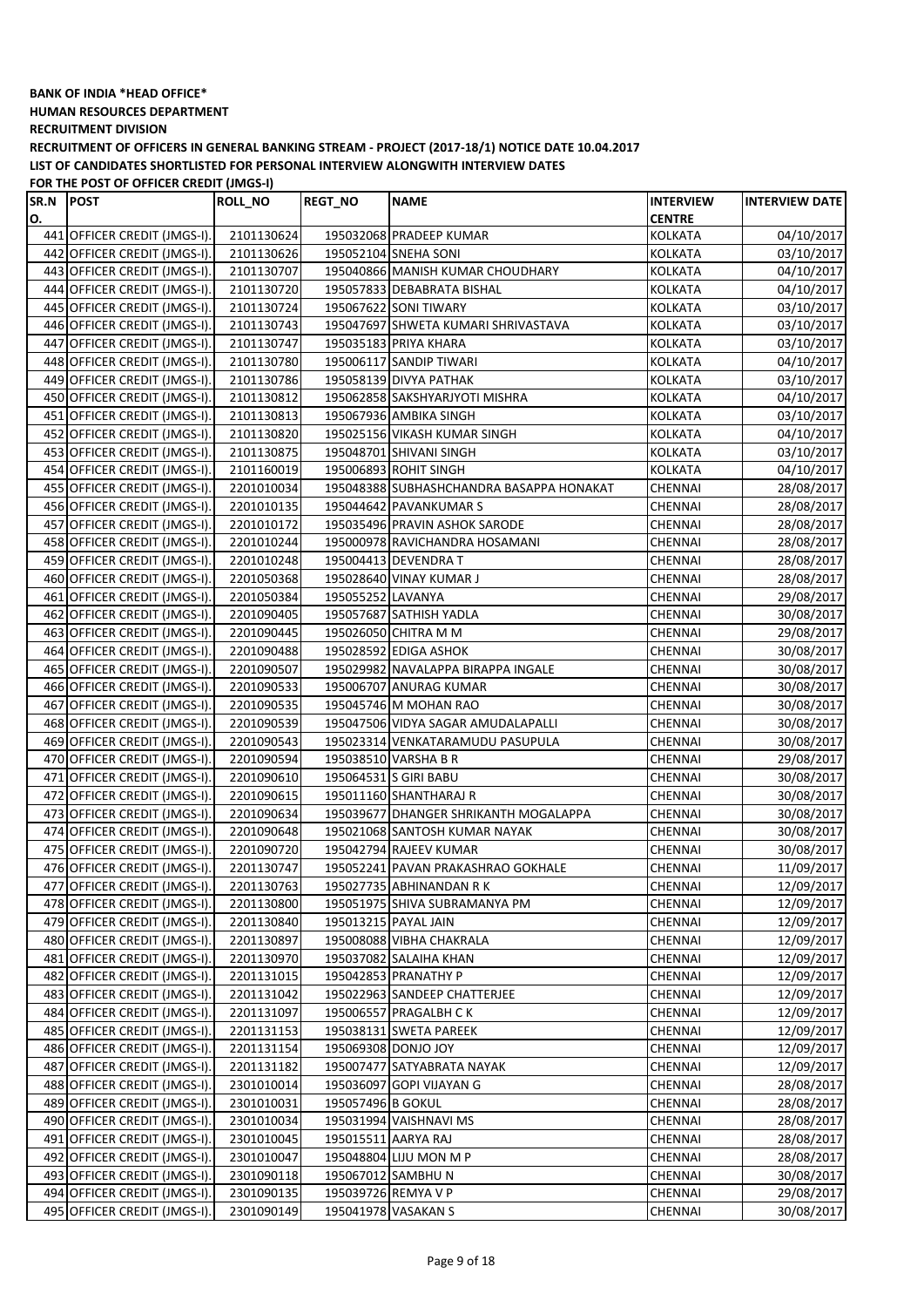**HUMAN RESOURCES DEPARTMENT**

**RECRUITMENT DIVISION**

**RECRUITMENT OF OFFICERS IN GENERAL BANKING STREAM - PROJECT (2017-18/1) NOTICE DATE 10.04.2017 LIST OF CANDIDATES SHORTLISTED FOR PERSONAL INTERVIEW ALONGWITH INTERVIEW DATES**

| SR.N | <b>POST</b>                  | <b>ROLL_NO</b> | <b>REGT_NO</b>      | <b>NAME</b>                           | <b>INTERVIEW</b> | <b>INTERVIEW DATE</b> |
|------|------------------------------|----------------|---------------------|---------------------------------------|------------------|-----------------------|
| О.   |                              |                |                     |                                       | <b>CENTRE</b>    |                       |
|      | 496 OFFICER CREDIT (JMGS-I). | 2301090157     |                     | 195061478 DEV TWINKY                  | CHENNAI          | 29/08/2017            |
|      | 497 OFFICER CREDIT (JMGS-I). | 2301090168     |                     | 195068899 PRASANTHINI K P             | CHENNAI          | 29/08/2017            |
|      | 498 OFFICER CREDIT (JMGS-I). | 2301090190     |                     | 195052090 ANSIL JOSEPH E              | CHENNAI          | 30/08/2017            |
|      | 499 OFFICER CREDIT (JMGS-I). | 2301090233     | 195043094 MANASI A  |                                       | CHENNAI          | 29/08/2017            |
|      | 500 OFFICER CREDIT (JMGS-I). | 2301090243     | 195035275 PREEJA P  |                                       | CHENNAI          | 29/08/2017            |
|      | 501 OFFICER CREDIT (JMGS-I). | 2301090254     | 195030044 AMITHA S  |                                       | CHENNAI          | 29/08/2017            |
|      | 502 OFFICER CREDIT (JMGS-I). | 2301090268     |                     | 195006899 DHANYA A C                  | CHENNAI          | 30/08/2017            |
|      | 503 OFFICER CREDIT (JMGS-I). | 2301090273     |                     | 195062181 VISHNU DHARMADAS P          | CHENNAI          | 30/08/2017            |
|      | 504 OFFICER CREDIT (JMGS-I). | 2301090310     | 195029351 ANISH T A |                                       | CHENNAI          | 30/08/2017            |
|      | 505 OFFICER CREDIT (JMGS-I). | 2301090334     |                     | 195061460 VISHNU DILIP                | CHENNAI          | 11/09/2017            |
|      | 506 OFFICER CREDIT (JMGS-I). | 2301090358     | 195027377 ARUN R    |                                       | CHENNAI          | 11/09/2017            |
|      | 507 OFFICER CREDIT (JMGS-I). | 2301090401     | 195011272 VIMAL V   |                                       | CHENNAI          | 11/09/2017            |
|      | 508 OFFICER CREDIT (JMGS-I). | 2301090413     | 195002445 DEEPA R   |                                       | CHENNAI          | 30/08/2017            |
|      | 509 OFFICER CREDIT (JMGS-I). | 2301090416     | 195024701 SUBIN A   |                                       | CHENNAI          | 11/09/2017            |
|      | 510 OFFICER CREDIT (JMGS-I). | 2301090418     |                     | 195019590 DIVYASREE P                 | <b>CHENNAI</b>   | 30/08/2017            |
|      | 511 OFFICER CREDIT (JMGS-I). | 2301130451     |                     | 195039704 LAKSHMI MADHUSOODANAN       | CHENNAI          | 12/09/2017            |
|      | 512 OFFICER CREDIT (JMGS-I). | 2301130460     |                     | 195049595 SANDHYA LEKSHMI P           | <b>CHENNAI</b>   | 12/09/2017            |
|      | 513 OFFICER CREDIT (JMGS-I). | 2301130512     | 195013456 VIDYA C   |                                       | CHENNAI          | 12/09/2017            |
|      | 514 OFFICER CREDIT (JMGS-I). | 2301130537     |                     | 195044609 EBY JOHN MATHEW             | <b>CHENNAI</b>   | 12/09/2017            |
|      | 515 OFFICER CREDIT (JMGS-I). | 2301130559     |                     | 195069507 NANDU V S                   | CHENNAI          | 12/09/2017            |
|      | 516 OFFICER CREDIT (JMGS-I). | 2301130592     | 195070610 VIVEK V   |                                       | CHENNAI          | 12/09/2017            |
|      |                              |                |                     | 195028399 SHAMITH P                   |                  |                       |
|      | 517 OFFICER CREDIT (JMGS-I). | 2301130650     |                     |                                       | CHENNAI          | 12/09/2017            |
|      | 518 OFFICER CREDIT (JMGS-I). | 2301130678     | 195022379 GEETHU T  |                                       | <b>CHENNAI</b>   | 12/09/2017            |
|      | 519 OFFICER CREDIT (JMGS-I). | 2301130680     |                     | 195064812 SREEJA SARMA P S            | CHENNAI          | 12/09/2017            |
|      | 520 OFFICER CREDIT (JMGS-I). | 2301130828     |                     | 195041266 JOBYMON THANNIKKEL          | CHENNAI          | 12/09/2017            |
|      | 521 OFFICER CREDIT (JMGS-I). | 2301130870     |                     | 195052839 MANJUSHA CR                 | CHENNAI          | 12/09/2017            |
|      | 522 OFFICER CREDIT (JMGS-I). | 2401010078     |                     | 195005985 NIKHITA UBNARE              | AHMEDABAD        | 28/08/2017            |
|      | 523 OFFICER CREDIT (JMGS-I). | 2401010087     |                     | 195013999 POOJA DAMDE                 | AHMEDABAD        | 28/08/2017            |
|      | 524 OFFICER CREDIT (JMGS-I). | 2401010109     |                     | 195007396 SHUBHAM RAJAK               | AHMEDABAD        | 28/08/2017            |
|      | 525 OFFICER CREDIT (JMGS-I). | 2401010175     |                     | 195002631 AMIT KUMAR CHANDEL          | AHMEDABAD        | 28/08/2017            |
|      | 526 OFFICER CREDIT (JMGS-I). | 2401010192     |                     | 195020654 KANCHAN SHAKYA              | AHMEDABAD        | 28/08/2017            |
|      | 527 OFFICER CREDIT (JMGS-I). | 2401010223     |                     | 195058067 SAWAN KACHHWAHA             | AHMEDABAD        | 28/08/2017            |
|      | 528 OFFICER CREDIT (JMGS-I). | 2401010252     |                     | 195042888 RAJAT VERMA                 | AHMEDABAD        | 28/08/2017            |
|      | 529 OFFICER CREDIT (JMGS-I). | 2401010261     |                     | 195024311 SHASHIKANT BAKODIA          | AHMEDABAD        | 28/08/2017            |
|      | 530 OFFICER CREDIT (JMGS-I). | 2401050338     |                     | 195063821 ROHIT SHARMA                | AHMEDABAD        | 28/08/2017            |
|      | 531 OFFICER CREDIT (JMGS-I). | 2401090397     |                     | 195008637 PRIYANKA CHAGANRAO WANKHEDE | AHMEDABAD        | 29/08/2017            |
|      | 532 OFFICER CREDIT (JMGS-I). | 2401090404     |                     | 195063615 YOGESH KUMAR VERMA          | AHMEDABAD        | 29/08/2017            |
|      | 533 OFFICER CREDIT (JMGS-I). | 2401090426     |                     | 195048361 AWADHESH KUMAR MAJHI        | AHMEDABAD        | 29/08/2017            |
|      | 534 OFFICER CREDIT (JMGS-I). | 2401090434     |                     | 195065585 VISHAKHA SARATHE            | AHMEDABAD        | 29/08/2017            |
|      | 535 OFFICER CREDIT (JMGS-I). | 2401090445     |                     | 195057602 RITESH KUMAR SOLANKI        | AHMEDABAD        | 29/08/2017            |
|      | 536 OFFICER CREDIT (JMGS-I). | 2401090460     |                     | 195055549 PRADEEP PATEL               | AHMEDABAD        | 29/08/2017            |
|      | 537 OFFICER CREDIT (JMGS-I). | 2401090464     |                     | 195057751 DIPIKA LOWANSHI             | AHMEDABAD        | 29/08/2017            |
|      | 538 OFFICER CREDIT (JMGS-I). | 2401090500     |                     | 195069224 SAPNA CHOUHAN               | AHMEDABAD        | 29/08/2017            |
|      | 539 OFFICER CREDIT (JMGS-I). | 2401090501     |                     | 195064007 MITHUN BAROD                | AHMEDABAD        | 29/08/2017            |
|      | 540 OFFICER CREDIT (JMGS-I). | 2401090525     |                     | 195020992 RAKESH KUMAR RAI            | AHMEDABAD        | 29/08/2017            |
|      | 541 OFFICER CREDIT (JMGS-I). | 2401090531     |                     | 195007591 ANKITA BATRI                | AHMEDABAD        | 29/08/2017            |
|      | 542 OFFICER CREDIT (JMGS-I). | 2401090539     | 195019955 SADIYA    |                                       | AHMEDABAD        | 29/08/2017            |
|      | 543 OFFICER CREDIT (JMGS-I). | 2401090549     |                     | 195065682 NARAYAN DAS SAHU            | AHMEDABAD        | 29/08/2017            |
|      | 544 OFFICER CREDIT (JMGS-I). | 2401090552     |                     | 195065488 BHAVESH MADHUKAR SHIRBAD    | AHMEDABAD        | 29/08/2017            |
|      | 545 OFFICER CREDIT (JMGS-I). | 2401090569     |                     | 195011453 JITENDER KUMAR PARIHAR      | AHMEDABAD        | 29/08/2017            |
|      | 546 OFFICER CREDIT (JMGS-I). | 2401090625     |                     | 195035367 RUPENDRA PATEL              | AHMEDABAD        | 29/08/2017            |
|      | 547 OFFICER CREDIT (JMGS-I). | 2401090638     |                     | 195064783 AKHILESH KUMAR SINGH        | AHMEDABAD        | 29/08/2017            |
|      | 548 OFFICER CREDIT (JMGS-I). | 2401090643     |                     | 195051723 APOORVA BHAVSAR             | AHMEDABAD        | 29/08/2017            |
|      | 549 OFFICER CREDIT (JMGS-I). | 2401090650     |                     | 195047202 SHIVALI YADAV               | AHMEDABAD        | 29/08/2017            |
|      | 550 OFFICER CREDIT (JMGS-I). | 2401130690     |                     | 195032187 SHUBHAM JAIN                | AHMEDABAD        | 11/09/2017            |
|      |                              |                |                     |                                       |                  |                       |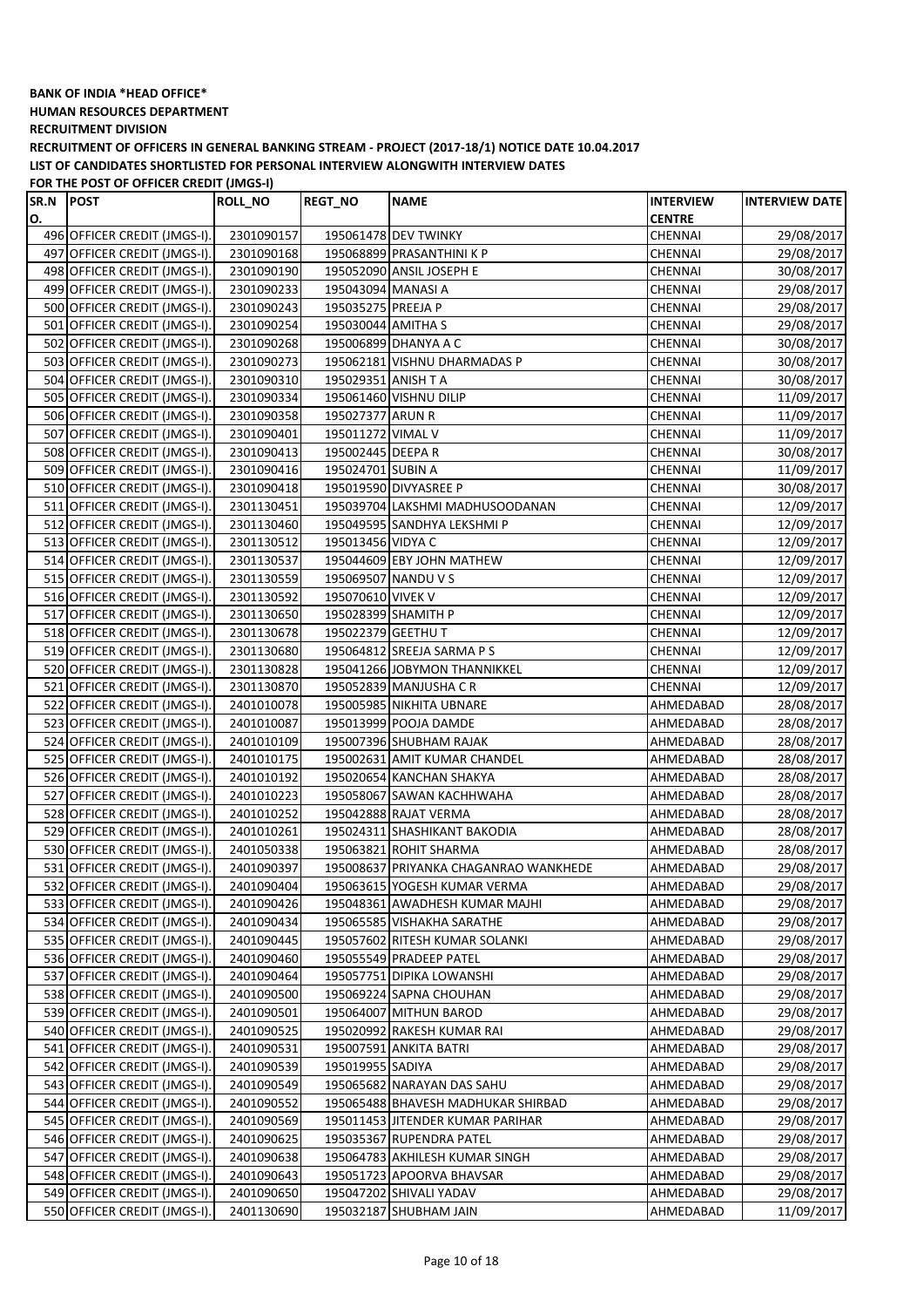**HUMAN RESOURCES DEPARTMENT**

**RECRUITMENT DIVISION**

**RECRUITMENT OF OFFICERS IN GENERAL BANKING STREAM - PROJECT (2017-18/1) NOTICE DATE 10.04.2017 LIST OF CANDIDATES SHORTLISTED FOR PERSONAL INTERVIEW ALONGWITH INTERVIEW DATES**

**FOR THE POST OF OFFICER CREDIT (JMGS-I)**

| SR.N | <b>POST</b>                  | <b>ROLL_NO</b> | <b>REGT_NO</b>       | <b>NAME</b>                              | <b>INTERVIEW</b> | <b>INTERVIEW DATE</b> |
|------|------------------------------|----------------|----------------------|------------------------------------------|------------------|-----------------------|
| О.   |                              |                |                      |                                          | <b>CENTRE</b>    |                       |
|      | 551 OFFICER CREDIT (JMGS-I). | 2401130723     |                      | 195045884 PALLAVI LACHHWANI              | AHMEDABAD        | 11/09/2017            |
|      | 552 OFFICER CREDIT (JMGS-I). | 2401130861     |                      | 195050825 MONIKA SHARMA                  | AHMEDABAD        | 11/09/2017            |
|      | 553 OFFICER CREDIT (JMGS-I). | 2401130978     |                      | 195050563 DINESH JEEVTANI                | AHMEDABAD        | 11/09/2017            |
|      | 554 OFFICER CREDIT (JMGS-I). | 2401131001     |                      | 195046609 HIMANSHU RAKESH SAXENA         | AHMEDABAD        | 11/09/2017            |
|      | 555 OFFICER CREDIT (JMGS-I). | 2401131053     |                      | 195057568 YOGESH LUDHIYANI               | AHMEDABAD        | 11/09/2017            |
|      | 556 OFFICER CREDIT (JMGS-I). | 2401131057     | 195070509 ADITI JAIN |                                          | AHMEDABAD        | 11/09/2017            |
|      | 557 OFFICER CREDIT (JMGS-I). | 2401131079     |                      | 195053494 PANKAJ SHARMA                  | AHMEDABAD        | 11/09/2017            |
|      | 558 OFFICER CREDIT (JMGS-I). | 2401131083     |                      | 195069035 AYUSHI AGRAWAL                 | AHMEDABAD        | 11/09/2017            |
|      | 559 OFFICER CREDIT (JMGS-I). | 2401131126     |                      | 195061964 SUDEEP KUMAR MISHRA            | AHMEDABAD        | 11/09/2017            |
|      | 560 OFFICER CREDIT (JMGS-I). | 2401131197     |                      | 195017863 TANYA MOTWANI                  | AHMEDABAD        | 11/09/2017            |
|      | 561 OFFICER CREDIT (JMGS-I). | 2401131202     |                      | 195056415 ISHA SHARMA                    | AHMEDABAD        | 12/09/2017            |
|      | 562 OFFICER CREDIT (JMGS-I). | 2401131220     |                      | 195049727 GIRISH SANTANI                 | AHMEDABAD        | 11/09/2017            |
|      | 563 OFFICER CREDIT (JMGS-I). | 2401131286     |                      | 195043926 ADITI GUPTA                    | AHMEDABAD        | 12/09/2017            |
|      | 564 OFFICER CREDIT (JMGS-I). | 2401150024     |                      | 195056017 RAGINI SHARMA                  | AHMEDABAD        | 12/09/2017            |
|      | 565 OFFICER CREDIT (JMGS-I). | 2401160036     |                      | 195012619 PARUL SINGHAI                  | AHMEDABAD        | 12/09/2017            |
|      | 566 OFFICER CREDIT (JMGS-I). | 2501010064     |                      | 195010478 SHUBHANGI WASUDEO KHOBRAGADE   | <b>MUMBAI</b>    | 21/08/2017            |
|      | 567 OFFICER CREDIT (JMGS-I). | 2501010149     |                      | 195060466 HARSHA KRISHNAKANT JANWALKAR   | MUMBAI           | 21/08/2017            |
|      | 568 OFFICER CREDIT (JMGS-I). | 2501010765     |                      | 195001544 VISHAL ARUN GAIKWAD            | <b>MUMBAI</b>    | 21/08/2017            |
|      | 569 OFFICER CREDIT (JMGS-I). | 2501010795     |                      | 195036112 SAURABH SUNIL JADHAV           | <b>MUMBAI</b>    | 21/08/2017            |
|      | 570 OFFICER CREDIT (JMGS-I). | 2501010852     |                      | 195067634 DHAMMAPAL SHYAMRAO WAKLE       | <b>MUMBAI</b>    | 21/08/2017            |
|      | 571 OFFICER CREDIT (JMGS-I). | 2501010859     |                      | 195002279 NARAYAN ANGADPRASAD SIGOTE     | <b>MUMBAI</b>    | 21/08/2017            |
|      | 572 OFFICER CREDIT (JMGS-I). | 2501010877     |                      | 195019502 MADHAV SAMBHAJI SONKAMBLE      | <b>MUMBAI</b>    | 21/08/2017            |
|      | 573 OFFICER CREDIT (JMGS-I). | 2501010903     |                      | 195063884 ADITYA RAJJANLAL VIMAL         | <b>MUMBAI</b>    | 21/08/2017            |
|      | 574 OFFICER CREDIT (JMGS-I). | 2501010968     |                      | 195043876 RAVI VINAYAK DONGRE            |                  |                       |
|      |                              |                |                      |                                          | <b>MUMBAI</b>    | 21/08/2017            |
|      | 575 OFFICER CREDIT (JMGS-I). | 2501010978     |                      | 195033783 DHAMMANAND RAMESH DONGARE      | <b>MUMBAI</b>    | 21/08/2017            |
|      | 576 OFFICER CREDIT (JMGS-I). | 2501011797     |                      | 195007200 SNEHAL SURESH BENDRE           | <b>MUMBAI</b>    | 21/08/2017            |
|      | 577 OFFICER CREDIT (JMGS-I). | 2501011813     |                      | 195017078 SMITA YUVRAJ KAMBLE            | <b>MUMBAI</b>    | 21/08/2017            |
|      | 578 OFFICER CREDIT (JMGS-I). | 2501012156     |                      | 195038011 ANKIT KUMAR                    | <b>MUMBAI</b>    | 21/08/2017            |
|      | 579 OFFICER CREDIT (JMGS-I). | 2501090266     |                      | 195030529 DHANASHRI ASHOK SHAHANE        | <b>MUMBAI</b>    | 21/08/2017            |
|      | 580 OFFICER CREDIT (JMGS-I). | 2501091047     |                      | 195026162 ARUN KUMAR                     | <b>MUMBAI</b>    | 21/08/2017            |
|      | 581 OFFICER CREDIT (JMGS-I). | 2501091088     |                      | 195041736 SWAPNIL LILADHAR WANI          | <b>MUMBAI</b>    | 21/08/2017            |
|      | 582 OFFICER CREDIT (JMGS-I). | 2501091129     |                      | 195056187 SHUBHAM SINGH                  | <b>MUMBAI</b>    | 21/08/2017            |
|      | 583 OFFICER CREDIT (JMGS-I). | 2501091154     |                      | 195030038 ANAND DEEPAK CHURE             | <b>MUMBAI</b>    | 21/08/2017            |
|      | 584 OFFICER CREDIT (JMGS-I). | 2501091176     |                      | 195007071 KISHOR ASHOK CHAUDHARI         | MUMBAI           | 21/08/2017            |
|      | 585 OFFICER CREDIT (JMGS-I). | 2501091186     |                      | 195067851 MAHESH NARAYANRAO BUTLEY       | <b>MUMBAI</b>    | 21/08/2017            |
|      | 586 OFFICER CREDIT (JMGS-I). | 2501092190     |                      | 195007291 SAGAR SADANAND PARKAR          | <b>MUMBAI</b>    | 21/08/2017            |
|      | 587 OFFICER CREDIT (JMGS-I). | 2501092193     |                      | 195038107 ABHAY CHAUHAN                  | <b>MUMBAI</b>    | 21/08/2017            |
|      | 588 OFFICER CREDIT (JMGS-I). | 2501092217     |                      | 195059729 MUNNA PYARELAL GUPTA           | <b>MUMBAI</b>    | 21/08/2017            |
|      | 589 OFFICER CREDIT (JMGS-I). | 2501092226     |                      | 195035662 BHUSHAN SHARAD CHINCHMALATPURE | <b>MUMBAI</b>    | 22/08/2017            |
|      | 590 OFFICER CREDIT (JMGS-I). | 2501092228     |                      | 195037550 SACHIN SHASHIKANT SANAYE       | <b>MUMBAI</b>    | 22/08/2017            |
|      | 591 OFFICER CREDIT (JMGS-I). | 2501130325     |                      | 195004630 VRINDA RICKEN RAMCHANDANI      | MUMBAI           | 23/08/2017            |
|      | 592 OFFICER CREDIT (JMGS-I). | 2501130348     |                      | 195016912 RIYA VISHRAM DESHPANDE         | MUMBAI           | 23/08/2017            |
|      | 593 OFFICER CREDIT (JMGS-I). | 2501130370     |                      | 195069329 PRIYA MUKUND GHOSH             | <b>MUMBAI</b>    | 23/08/2017            |
|      | 594 OFFICER CREDIT (JMGS-I). | 2501130402     |                      | 195034217 ARCHANA GURUNATH TELKAR        | <b>MUMBAI</b>    | 23/08/2017            |
|      | 595 OFFICER CREDIT (JMGS-I). | 2501130420     |                      | 195007971 NISHA AGARWAL                  | <b>MUMBAI</b>    | 23/08/2017            |
|      | 596 OFFICER CREDIT (JMGS-I). | 2501130537     |                      | 195062701 POONAM AGARWAL                 | <b>MUMBAI</b>    | 23/08/2017            |
|      | 597 OFFICER CREDIT (JMGS-I). | 2501130542     |                      | 195038956 SHALMI CHANDRASHEKHAR SAMANT   | <b>MUMBAI</b>    | 23/08/2017            |
|      | 598 OFFICER CREDIT (JMGS-I). | 2501131208     |                      | 195000490 MRINMOY KUNDU                  | <b>MUMBAI</b>    | 22/08/2017            |
|      | 599 OFFICER CREDIT (JMGS-I). | 2501131217     |                      | 195033730 NINAD GIRISH NADKARNI          | MUMBAI           | 22/08/2017            |
|      | 600 OFFICER CREDIT (JMGS-I). | 2501131250     |                      | 195044129 ROHIT SUNIL BAGDE              | MUMBAI           | 22/08/2017            |
|      | 601 OFFICER CREDIT (JMGS-I). | 2501131269     |                      | 195008548 PAWAN KUMAR DWIVEDI            | MUMBAI           | 22/08/2017            |
|      | 602 OFFICER CREDIT (JMGS-I). | 2501131296     |                      | 195034386 PRATHMESH VIJAY SAWANT         | <b>MUMBAI</b>    | 22/08/2017            |
|      | 603 OFFICER CREDIT (JMGS-I). | 2501131339     |                      | 195052442 ANKIT ANIL JOSHI               | <b>MUMBAI</b>    | 22/08/2017            |
|      | 604 OFFICER CREDIT (JMGS-I). | 2501131344     |                      | 195050488 SAHIL SOOD                     | <b>MUMBAI</b>    | 22/08/2017            |
|      | 605 OFFICER CREDIT (JMGS-I). | 2501131346     |                      | 195022231 INDERPREET BANSAL              | <b>MUMBAI</b>    | 22/08/2017            |
|      |                              |                |                      |                                          |                  |                       |

 $\overline{\phantom{a}}$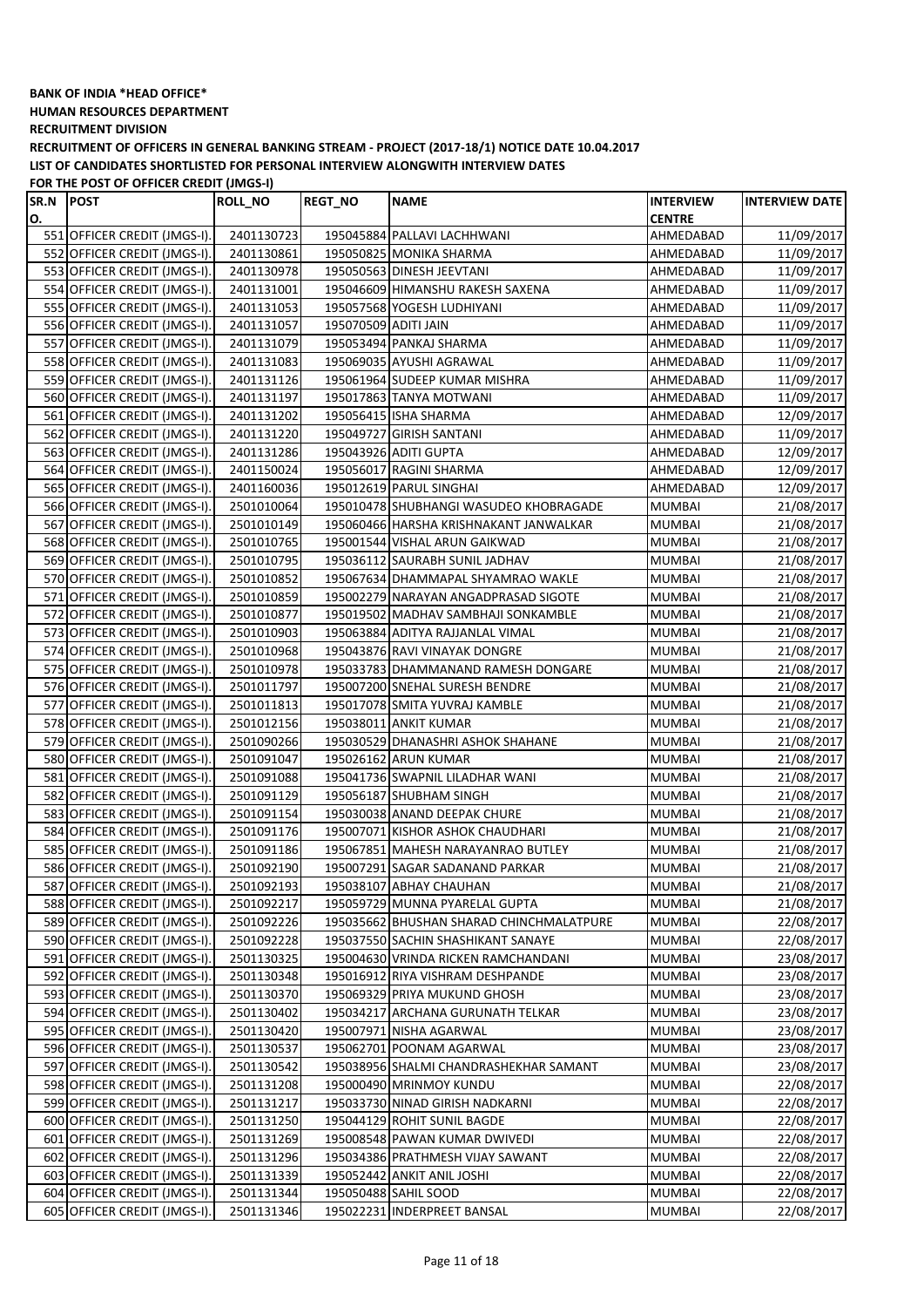**HUMAN RESOURCES DEPARTMENT**

**RECRUITMENT DIVISION**

**RECRUITMENT OF OFFICERS IN GENERAL BANKING STREAM - PROJECT (2017-18/1) NOTICE DATE 10.04.2017 LIST OF CANDIDATES SHORTLISTED FOR PERSONAL INTERVIEW ALONGWITH INTERVIEW DATES**

**FOR THE POST OF OFFICER CREDIT (JMGS-I)**

| SR.N | <b>POST</b>                  | <b>ROLL_NO</b> | <b>REGT NO</b> | <b>NAME</b>                              | <b>INTERVIEW</b> | <b>INTERVIEW DATE</b> |
|------|------------------------------|----------------|----------------|------------------------------------------|------------------|-----------------------|
| О.   |                              |                |                |                                          | <b>CENTRE</b>    |                       |
|      | 606 OFFICER CREDIT (JMGS-I). | 2501131350     |                | 195069283 SWAPNIL VIJAYSINGH PARMAR      | <b>MUMBAI</b>    | 22/08/2017            |
|      | 607 OFFICER CREDIT (JMGS-I). | 2501131418     |                | 195003758 BHANU TEJA CHAPPALLI           | <b>MUMBAI</b>    | 22/08/2017            |
|      | 608 OFFICER CREDIT (JMGS-I). | 2501131464     |                | 195019914 KALPESH RAVILAL PARMAR         | <b>MUMBAI</b>    | 22/08/2017            |
|      | 609 OFFICER CREDIT (JMGS-I). | 2501131475     |                | 195014381 KUMAR GAURAV                   | <b>MUMBAI</b>    | 22/08/2017            |
|      | 610 OFFICER CREDIT (JMGS-I). | 2501131485     |                | 195054683 SIBY JOSEPH PHILIP             | <b>MUMBAI</b>    | 22/08/2017            |
|      | 611 OFFICER CREDIT (JMGS-I). | 2501131489     |                | 195060677 SHEKHAR AGRAWAL                | <b>MUMBAI</b>    | 22/08/2017            |
|      | 612 OFFICER CREDIT (JMGS-I). | 2501131490     |                | 195007452 KANHAIYA JHA                   | <b>MUMBAI</b>    | 22/08/2017            |
|      | 613 OFFICER CREDIT (JMGS-I). | 2501131500     |                | 195052055 ABIRBIRA SAMAL                 | <b>MUMBAI</b>    | 22/08/2017            |
|      | 614 OFFICER CREDIT (JMGS-I). | 2501131505     |                | 195016492 HARSHAD RAM DAFTARI            | <b>MUMBAI</b>    | 22/08/2017            |
|      | 615 OFFICER CREDIT (JMGS-I). | 2501131936     |                | 195025258 PRIYANKA SUNIL SURYAVANSHI     | <b>MUMBAI</b>    | 23/08/2017            |
|      | 616 OFFICER CREDIT (JMGS-I). | 2501131946     |                | 195050807 ASHA MILAP CHAND SHARMA        | <b>MUMBAI</b>    | 23/08/2017            |
|      | 617 OFFICER CREDIT (JMGS-I). | 2501131990     |                | 195040603 SARANYA GOPAKUMAR PANICKER     | <b>MUMBAI</b>    | 23/08/2017            |
|      | 618 OFFICER CREDIT (JMGS-I). | 2501132019     |                | 195024313 RADHIKA SHAMPRASAD             | <b>MUMBAI</b>    | 23/08/2017            |
|      | 619 OFFICER CREDIT (JMGS-I). | 2501132253     |                | 195007305 PARAG PRAKASH GUJAR            | <b>MUMBAI</b>    | 22/08/2017            |
|      | 620 OFFICER CREDIT (JMGS-I). | 2501132254     |                | 195063339 WRICK DUTTA                    | <b>MUMBAI</b>    | 23/08/2017            |
|      | 621 OFFICER CREDIT (JMGS-I). | 2501132282     |                | 195010581 ADITYA NARAYAN AGRAWAL         | <b>MUMBAI</b>    | 23/08/2017            |
|      | 622 OFFICER CREDIT (JMGS-I). | 2501132304     |                | 195043861 GURUSAIHARIKUMAR SREERAMULU DO | MUMBAI           | 23/08/2017            |
|      | 623 OFFICER CREDIT (JMGS-I). | 2501132353     |                | 195053807 GAURAV GIRISH SINGH RATHORE    | <b>MUMBAI</b>    | 23/08/2017            |
|      | 624 OFFICER CREDIT (JMGS-I). | 2501140019     |                | 195058625 KRISHNA SANGHVI                | <b>MUMBAI</b>    | 23/08/2017            |
|      | 625 OFFICER CREDIT (JMGS-I). | 2601010107     |                | 195012427 NILESH LALCHAND BHAGAT         | <b>MUMBAI</b>    | 21/08/2017            |
|      | 626 OFFICER CREDIT (JMGS-I). | 2601010377     |                | 195060619 DEEPAK DURGA PRASAD            | <b>MUMBAI</b>    | 21/08/2017            |
|      | 627 OFFICER CREDIT (JMGS-I). | 2601010464     |                | 195000679 VILAS VITTHALRAO HINGOLE       | <b>MUMBAI</b>    | 21/08/2017            |
|      | 628 OFFICER CREDIT (JMGS-I). | 2601010510     |                | 195050295 SAHIL RAMESH MAGARE            | <b>MUMBAI</b>    | 21/08/2017            |
|      | 629 OFFICER CREDIT (JMGS-I). | 2601010553     |                | 195000766 UMESH SUDHIR JADHAV            | <b>MUMBAI</b>    | 21/08/2017            |
|      | 630 OFFICER CREDIT (JMGS-I). | 2601010584     |                | 195023891 RAJENDRA KONDBARAO PAIKRAO     | <b>MUMBAI</b>    | 21/08/2017            |
|      | 631 OFFICER CREDIT (JMGS-I). | 2601010643     |                | 195065768 MAHENDRA FAKIRRAO KHIRADE      | <b>MUMBAI</b>    | 21/08/2017            |
|      | 632 OFFICER CREDIT (JMGS-I). | 2601090832     |                | 195011473 PAWAN ARUN SONAWANE            | <b>MUMBAI</b>    | 22/08/2017            |
|      | 633 OFFICER CREDIT (JMGS-I). | 2601090843     |                | 195025943 CHETAN SAHEBRAO BANKAR         | <b>MUMBAI</b>    | 22/08/2017            |
|      | 634 OFFICER CREDIT (JMGS-I). | 2601090864     |                | 195034930 RIZWAN AHMED                   | <b>MUMBAI</b>    | 22/08/2017            |
|      | 635 OFFICER CREDIT (JMGS-I). | 2601090868     |                | 195044662 RAHUL DATTATRAY KUMBHAKARNA    | <b>MUMBAI</b>    | 22/08/2017            |
|      | 636 OFFICER CREDIT (JMGS-I). | 2601090885     |                | 195001001 NIKHIL MAROTI INGLE            | <b>MUMBAI</b>    | 22/08/2017            |
|      | 637 OFFICER CREDIT (JMGS-I). | 2601090927     |                | 195018936 VILAS DASHRATH NETNASKAR       | MUMBAI           | 22/08/2017            |
|      | 638 OFFICER CREDIT (JMGS-I). | 2601090946     |                | 195001501 VIPUL SATISH HIRAY             | <b>MUMBAI</b>    | 22/08/2017            |
|      | 639 OFFICER CREDIT (JMGS-I). | 2601090950     |                | 195054157 SAURABH VIVEK SONATKAR         | MUMBAI           | 22/08/2017            |
|      | 640 OFFICER CREDIT (JMGS-I). | 2601090958     |                | 195020754 SHRIVIDYA PRAKASH HUJBAND      | MUMBAI           | 21/08/2017            |
|      | 641 OFFICER CREDIT (JMGS-I). | 2601091087     |                | 195047311 AJAY JAISWAL                   | <b>MUMBAI</b>    | 22/08/2017            |
|      | 642 OFFICER CREDIT (JMGS-I). | 2601091129     |                | 195009523 DEEPALI GANAPATRAO SONAWANE    | <b>MUMBAI</b>    | 21/08/2017            |
|      | 643 OFFICER CREDIT (JMGS-I). | 2601091143     |                | 195003678 AYUSH GUPTA                    | <b>MUMBAI</b>    | 22/08/2017            |
|      | 644 OFFICER CREDIT (JMGS-I). | 2601091194     |                | 195041485 SAURABH SUDHAKAR YADGIRE       | <b>MUMBAI</b>    | 22/08/2017            |
|      | 645 OFFICER CREDIT (JMGS-I). | 2601091231     |                | 195035411 RAVINDRA JAGANNATH OVHAL       | MUMBAI           | 22/08/2017            |
|      | 646 OFFICER CREDIT (JMGS-I). | 2601091234     |                | 195047897 SHITAL PANDURANG GHODE         | MUMBAI           | 21/08/2017            |
|      | 647 OFFICER CREDIT (JMGS-I). | 2601091297     |                | 195006322 RUPESH MURLIDHAR KANKAL        | <b>MUMBAI</b>    | 22/08/2017            |
|      | 648 OFFICER CREDIT (JMGS-I). | 2601091399     |                | 195063525 ABHISHEK MAHADEV BANODE        | <b>MUMBAI</b>    | 22/08/2017            |
|      | 649 OFFICER CREDIT (JMGS-I). | 2601110023     |                | 195022371 DINESH KISHOR NIKAM            | <b>MUMBAI</b>    | 22/08/2017            |
|      | 650 OFFICER CREDIT (JMGS-I). | 2601131441     |                | 195021243 SOWMYA G S                     | <b>MUMBAI</b>    | 23/08/2017            |
|      | 651 OFFICER CREDIT (JMGS-I). | 2601131464     |                | 195062638 ARJUN RAMPRASAD ADALKAR        | MUMBAI           | 23/08/2017            |
|      | 652 OFFICER CREDIT (JMGS-I). | 2601131516     |                | 195068236 DIVYA SANJAY GOHEL             | <b>MUMBAI</b>    | 23/08/2017            |
|      | 653 OFFICER CREDIT (JMGS-I). | 2601131517     |                | 195007947 PRADYOT UDAY BHAT              | MUMBAI           | 23/08/2017            |
|      | 654 OFFICER CREDIT (JMGS-I). | 2601131589     |                | 195043206 VINIT HARSHWARDHAN RATNAPARKHI | MUMBAI           | 23/08/2017            |
|      | 655 OFFICER CREDIT (JMGS-I). | 2601131595     |                | 195069296 CHANDANI RAJNATH RAI           | MUMBAI           | 23/08/2017            |
|      | 656 OFFICER CREDIT (JMGS-I). | 2601131617     |                | 195053262 SUMIT ANANT PAGE               | MUMBAI           | 23/08/2017            |
|      | 657 OFFICER CREDIT (JMGS-I). | 2601131624     |                | 195055362 RUCHA MILIND SURANGE           | MUMBAI           | 23/08/2017            |
|      | 658 OFFICER CREDIT (JMGS-I). | 2601131864     |                | 195044190 RUPESH KUMAR                   | <b>MUMBAI</b>    | 23/08/2017            |
|      | 659 OFFICER CREDIT (JMGS-I). | 2601132053     |                | 195045485 DIGAMBAR DEVIDAS KADAM         | MUMBAI           | 23/08/2017            |
|      | 660 OFFICER CREDIT (JMGS-I). | 2601132179     |                | 195009102 SUNIL PANDURANG BARMADE        | <b>MUMBAI</b>    | 23/08/2017            |

 $\overline{\phantom{a}}$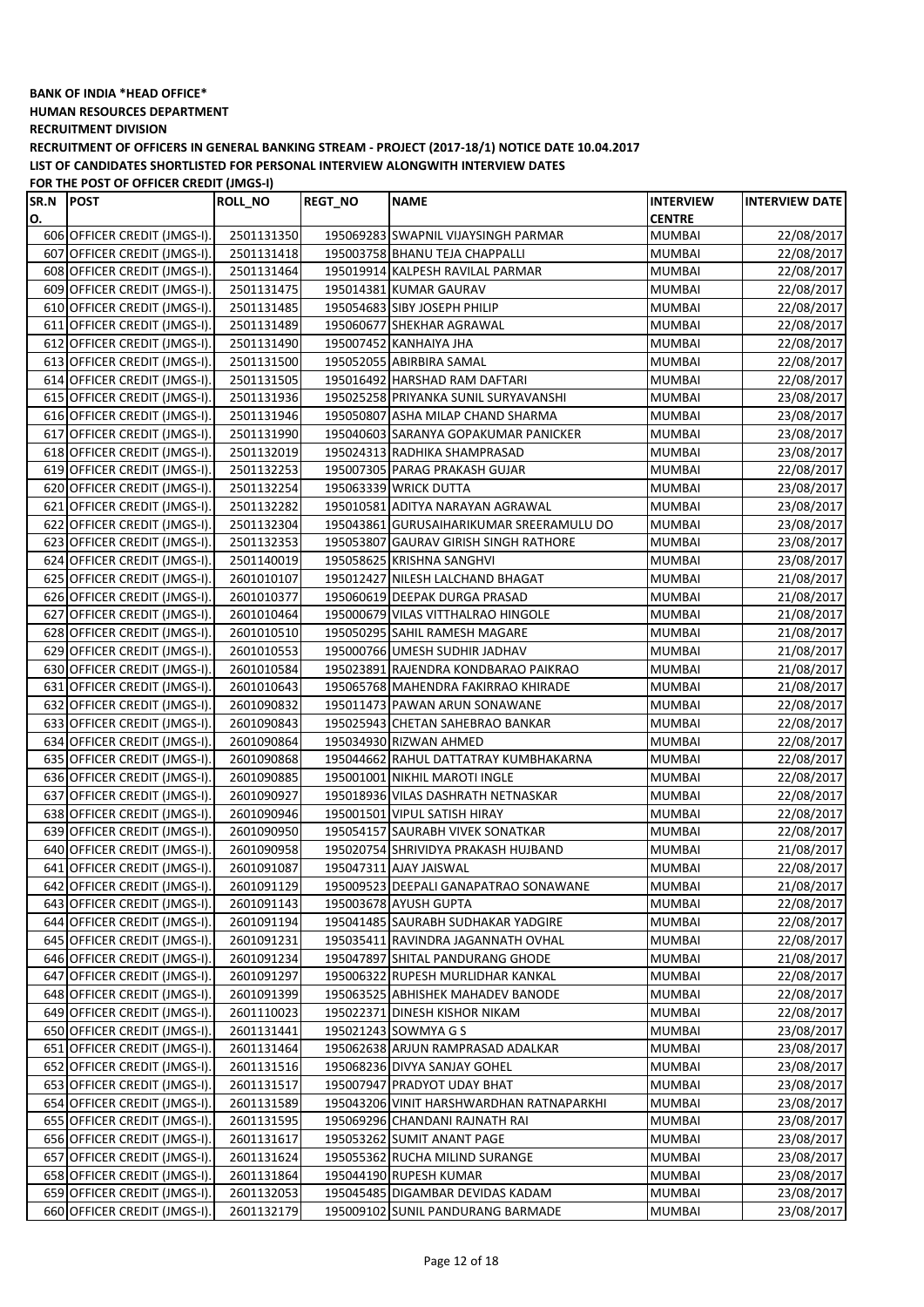**HUMAN RESOURCES DEPARTMENT**

**RECRUITMENT DIVISION**

**RECRUITMENT OF OFFICERS IN GENERAL BANKING STREAM - PROJECT (2017-18/1) NOTICE DATE 10.04.2017 LIST OF CANDIDATES SHORTLISTED FOR PERSONAL INTERVIEW ALONGWITH INTERVIEW DATES**

**FOR THE POST OF OFFICER CREDIT (JMGS-I)**

| SR.N | <b>POST</b>                  | <b>ROLL_NO</b> | <b>REGT_NO</b>   | <b>NAME</b>                              | <b>INTERVIEW</b> | <b>INTERVIEW DATE</b> |
|------|------------------------------|----------------|------------------|------------------------------------------|------------------|-----------------------|
| О.   |                              |                |                  |                                          | <b>CENTRE</b>    |                       |
|      | 661 OFFICER CREDIT (JMGS-I). | 2601132196     |                  | 195030441 DIPAK PRADIP CHAVAN            | MUMBAI           | 23/08/2017            |
|      | 662 OFFICER CREDIT (JMGS-I). | 2601150058     |                  | 195007680 JITENDRA KUMAR                 | MUMBAI           | 23/08/2017            |
|      | 663 OFFICER CREDIT (JMGS-I). | 2601160074     |                  | 195056488 POONAM ASHOKRAO DESHMUKH       | <b>MUMBAI</b>    | 23/08/2017            |
|      | 664 OFFICER CREDIT (JMGS-I). | 2701010031     |                  | 195001920 GANESH CHANDRA SETHI           | KOLKATA          | 15/09/2017            |
|      | 665 OFFICER CREDIT (JMGS-I). | 2701010042     |                  | 195038921 PRIYABRATA SETHY               | KOLKATA          | 15/09/2017            |
|      | 666 OFFICER CREDIT (JMGS-I). | 2701010098     |                  | 195054302 AMARA JENA                     | KOLKATA          | 15/09/2017            |
|      | 667 OFFICER CREDIT (JMGS-I). | 2701010101     |                  | 195033110 DINESH MALLIK                  | <b>KOLKATA</b>   | 15/09/2017            |
|      | 668 OFFICER CREDIT (JMGS-I). | 2701010105     |                  | 195064905 RAJESH KUMAR SETHI             | KOLKATA          | 15/09/2017            |
|      | 669 OFFICER CREDIT (JMGS-I). | 2701010114     |                  | 195010162 ANANTA SAHU                    | KOLKATA          | 15/09/2017            |
|      | 670 OFFICER CREDIT (JMGS-I). | 2701010161     |                  | 195055839 MANAS KUMAR BEHERA             | <b>KOLKATA</b>   | 15/09/2017            |
|      | 671 OFFICER CREDIT (JMGS-I). | 2701050199     |                  | 195007217 KHUSBU TOPNO                   | <b>KOLKATA</b>   | 15/09/2017            |
|      | 672 OFFICER CREDIT (JMGS-I). | 2701050222     |                  | 195011958 TANUSHREE TIRIYA               | <b>KOLKATA</b>   | 15/09/2017            |
|      | 673 OFFICER CREDIT (JMGS-I). | 2701090248     |                  | 195003832 KALYAN CHANDRA DAS             | <b>KOLKATA</b>   | 16/09/2017            |
|      | 674 OFFICER CREDIT (JMGS-I). | 2701090260     |                  | 195023866 KSHYEEROD KUMAR MEHER          | <b>KOLKATA</b>   | 16/09/2017            |
|      | 675 OFFICER CREDIT (JMGS-I). | 2701090273     |                  | 195060150 ABINASH BEHERA                 | <b>KOLKATA</b>   | 16/09/2017            |
|      | 676 OFFICER CREDIT (JMGS-I). | 2701090287     |                  | 195000173 RAKESH KUMAR BEHERA            | <b>KOLKATA</b>   | 16/09/2017            |
|      | 677 OFFICER CREDIT (JMGS-I). | 2701090308     |                  | 195020928 SASWATI SAHOO                  | KOLKATA          | 16/09/2017            |
|      | 678 OFFICER CREDIT (JMGS-I). | 2701090319     |                  | 195018930 ANUP KUMAR SINGH               | KOLKATA          | 16/09/2017            |
|      | 679 OFFICER CREDIT (JMGS-I). | 2701090332     |                  | 195034214 ARJUNA CHARAN SAHOO            | KOLKATA          | 16/09/2017            |
|      | 680 OFFICER CREDIT (JMGS-I). | 2701090382     |                  | 195044929 KALYANI SAHOO                  | KOLKATA          | 16/09/2017            |
|      | 681 OFFICER CREDIT (JMGS-I). | 2701090402     |                  | 195040724 NILIMA BEHERA                  | KOLKATA          | 16/09/2017            |
|      | 682 OFFICER CREDIT (JMGS-I). | 2701090413     |                  | 195030900 SURAJ KUMAR SAHOO              | KOLKATA          | 16/09/2017            |
|      | 683 OFFICER CREDIT (JMGS-I). | 2701090426     |                  | 195046811 SAROJ KUMAR BEHERA             | <b>KOLKATA</b>   | 16/09/2017            |
|      | 684 OFFICER CREDIT (JMGS-I). | 2701090452     |                  | 195013929 RAKESH PADHIARY                | <b>KOLKATA</b>   | 16/09/2017            |
|      | 685 OFFICER CREDIT (JMGS-I). | 2701090453     |                  | 195061317 MANAS RANJAN SAHOO             | KOLKATA          | 16/09/2017            |
|      | 686 OFFICER CREDIT (JMGS-I). | 2701130515     |                  | 195004260 SOUMYA MAHAPATRA               | KOLKATA          | 03/10/2017            |
|      | 687 OFFICER CREDIT (JMGS-I). | 2701130554     |                  | 195034560 HRUSIKESH PADHY                | <b>KOLKATA</b>   | 04/10/2017            |
|      | 688 OFFICER CREDIT (JMGS-I). | 2701130674     |                  | 195043804 SIMANCHALA BALIARSING          | <b>KOLKATA</b>   | 04/10/2017            |
|      | 689 OFFICER CREDIT (JMGS-I). | 2701130687     |                  | 195036432 BHAGYALAXMI NAYAK              | KOLKATA          | 03/10/2017            |
|      | 690 OFFICER CREDIT (JMGS-I). | 2701130707     |                  | 195014927 AMITABH CHAMPATIRAY            | KOLKATA          | 04/10/2017            |
| 691  | OFFICER CREDIT (JMGS-I).     | 2701130818     |                  | 195027609 CHINMAYA KUMAR PRADHAN         | KOLKATA          | 04/10/2017            |
|      | 692 OFFICER CREDIT (JMGS-I). | 2701130842     |                  | 195052753 SADHAN KUMAR PARIDA            | KOLKATA          | 04/10/2017            |
|      | 693 OFFICER CREDIT (JMGS-I). | 2701130873     |                  | 195038285 SUVASISH PUNYAMAYA PANDA       | KOLKATA          | 04/10/2017            |
|      | 694 OFFICER CREDIT (JMGS-I). | 2701130883     |                  | 195000335 SASWAT PATNAIK                 | KOLKATA          | 04/10/2017            |
|      | 695 OFFICER CREDIT (JMGS-I). | 2701130890     |                  | 195057349 AMRIT ROY                      | KOLKATA          | 04/10/2017            |
|      | 696 OFFICER CREDIT (JMGS-I). | 2701130905     |                  | 195063781 ASHIM PATRA                    | KOLKATA          | 04/10/2017            |
|      | 697 OFFICER CREDIT (JMGS-I). | 2701130939     |                  | 195037025 MAHIM RANJAN RAUL              | <b>KOLKATA</b>   | 04/10/2017            |
|      | 698 OFFICER CREDIT (JMGS-I). | 2701150012     |                  | 195023582 RAHUL MAHAPATRA                | KOLKATA          | 04/10/2017            |
|      | 699 OFFICER CREDIT (JMGS-I). | 2701160022     |                  | 195007862 ASHISH NAYAK                   | KOLKATA          | 04/10/2017            |
|      | 700 OFFICER CREDIT (JMGS-I). | 2701160023     |                  | 195058703 CHAUDHURY DAKSHYA PRASAD MISHR | KOLKATA          | 04/10/2017            |
|      | 701 OFFICER CREDIT (JMGS-I). | 2701160024     |                  | 195003891 S MOHIT RANJAN PATRO           | <b>KOLKATA</b>   | 04/10/2017            |
|      | 702 OFFICER CREDIT (JMGS-I). | 2801010066     |                  | 195012789 GURLAL SINGH                   | <b>NEW DELHI</b> | 29/08/2017            |
|      | 703 OFFICER CREDIT (JMGS-I). | 2801010068     |                  | 195006109 AMANDEEP KAUR                  | <b>NEW DELHI</b> | 28/08/2017            |
|      | 704 OFFICER CREDIT (JMGS-I). | 2801010121     |                  | 195032141 AMANDEEP HANSA                 | <b>NEW DELHI</b> | 29/08/2017            |
|      | 705 OFFICER CREDIT (JMGS-I). | 2801090186     |                  | 195021189 SAURABH CHAUHAN                | <b>NEW DELHI</b> | 31/08/2017            |
|      | 706 OFFICER CREDIT (JMGS-I). | 2801090187     |                  | 195019276 JEEWANPREET SINGH              | <b>NEW DELHI</b> | 31/08/2017            |
|      | 707 OFFICER CREDIT (JMGS-I). | 2801090223     |                  | 195029061 MANPREET KAUR                  | NEW DELHI        | 30/08/2017            |
|      | 708 OFFICER CREDIT (JMGS-I). | 2801130345     | 195037135 VANDNA |                                          | <b>NEW DELHI</b> | 19/09/2017            |
|      | 709 OFFICER CREDIT (JMGS-I). | 2801130380     |                  | 195005008 SANDAN MEHRA                   | <b>NEW DELHI</b> | 21/09/2017            |
|      | 710 OFFICER CREDIT (JMGS-I). | 2801130449     |                  | 195038055 SAKSHI BANSAL                  | NEW DELHI        | 19/09/2017            |
|      | 711 OFFICER CREDIT (JMGS-I). | 2801130455     |                  | 195038782 ANIRUDH GUNVANT RATANI         | NEW DELHI        | 21/09/2017            |
|      | 712 OFFICER CREDIT (JMGS-I). | 2801130465     |                  | 195061492 CHARANPREET KAUR               | NEW DELHI        | 19/09/2017            |
|      | 713 OFFICER CREDIT (JMGS-I). | 2801130470     | 195033325 PALAK  |                                          | NEW DELHI        | 19/09/2017            |
|      | 714 OFFICER CREDIT (JMGS-I). | 2801130491     |                  | 195046833 AMOL GHAI                      | <b>NEW DELHI</b> | 21/09/2017            |
|      | 715 OFFICER CREDIT (JMGS-I). | 2901010129     |                  | 195045378 SWATI SINGH                    | AHMEDABAD        | 28/08/2017            |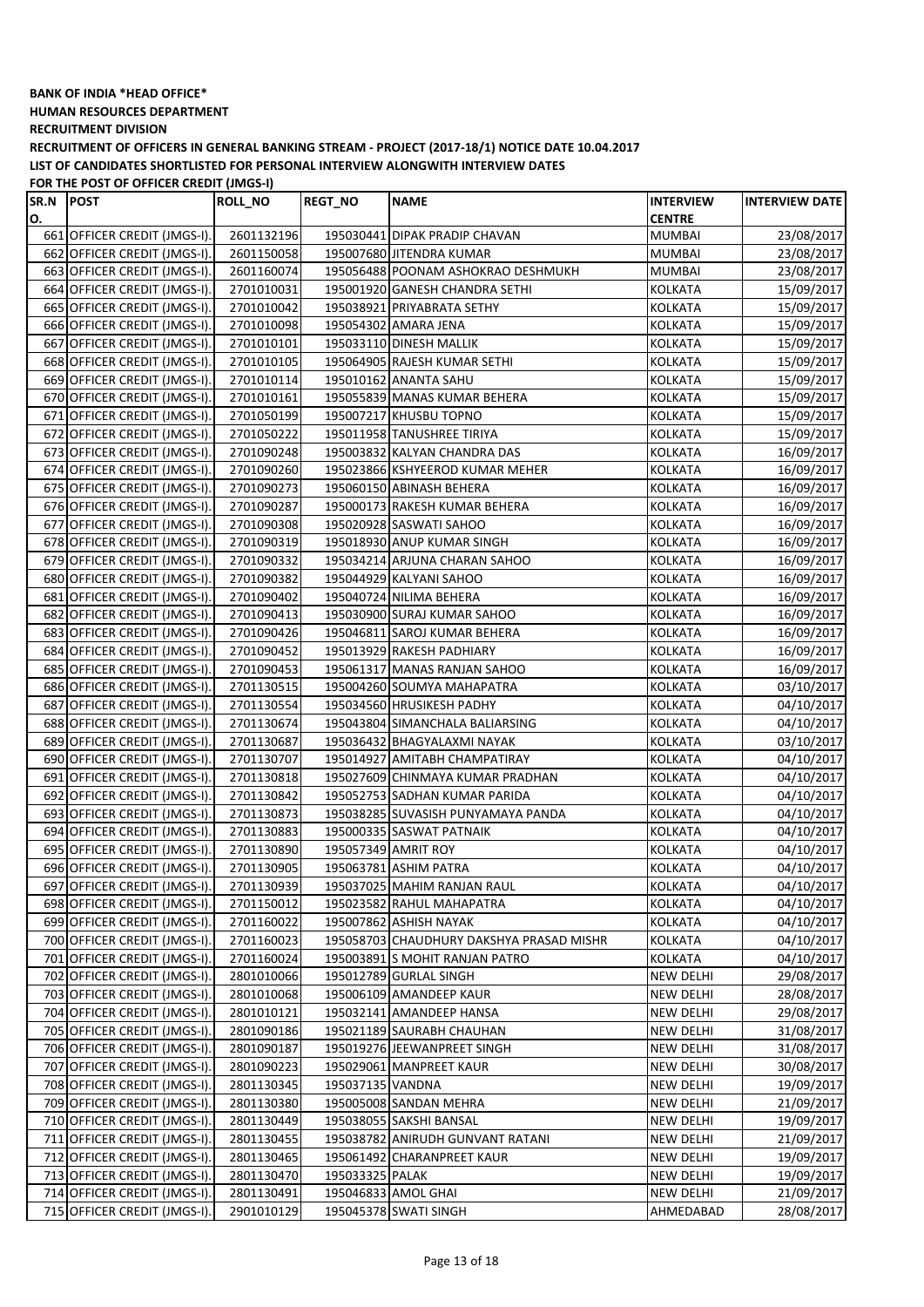**HUMAN RESOURCES DEPARTMENT**

**RECRUITMENT DIVISION**

**RECRUITMENT OF OFFICERS IN GENERAL BANKING STREAM - PROJECT (2017-18/1) NOTICE DATE 10.04.2017 LIST OF CANDIDATES SHORTLISTED FOR PERSONAL INTERVIEW ALONGWITH INTERVIEW DATES**

**FOR THE POST OF OFFICER CREDIT (JMGS-I)**

| SR.N | <b>POST</b>                                                  | <b>ROLL_NO</b>           | <b>REGT_NO</b>   | <b>NAME</b>                   | <b>INTERVIEW</b>       | <b>INTERVIEW DATE</b>    |
|------|--------------------------------------------------------------|--------------------------|------------------|-------------------------------|------------------------|--------------------------|
| O.   |                                                              |                          |                  |                               | <b>CENTRE</b>          |                          |
|      | 716 OFFICER CREDIT (JMGS-I).                                 | 2901010139               |                  | 195050215 JITENDRA VERMA      | AHMEDABAD              | 28/08/2017               |
|      | 717 OFFICER CREDIT (JMGS-I).                                 | 2901010226               |                  | 195018488 POOJA SANWARIA      | AHMEDABAD              | 28/08/2017               |
|      | 718 OFFICER CREDIT (JMGS-I).                                 | 2901010236               |                  | 195023487 MONIKA TANWAR       | AHMEDABAD              | 28/08/2017               |
|      | 719 OFFICER CREDIT (JMGS-I).                                 | 2901010240               |                  | 195001311 RAKESH KUMAR JAYANT | AHMEDABAD              | 28/08/2017               |
|      | 720 OFFICER CREDIT (JMGS-I).                                 | 2901050283               |                  | 195013051 VIRENDRA MEENA      | AHMEDABAD              | 28/08/2017               |
|      | 721 OFFICER CREDIT (JMGS-I).                                 | 2901050308               |                  | 195026717 KAVITA MEENA        | AHMEDABAD              | 28/08/2017               |
|      | 722 OFFICER CREDIT (JMGS-I).                                 | 2901050330               |                  | 195037667 PRAKASH MEENA       | AHMEDABAD              | 28/08/2017               |
|      | 723 OFFICER CREDIT (JMGS-I).                                 | 2901050339               |                  | 195015755 ARVIND MEENA        | AHMEDABAD              | 28/08/2017               |
|      | 724 OFFICER CREDIT (JMGS-I).                                 | 2901050353               |                  | 195020678 SURENDRA SINGH      | AHMEDABAD              | 28/08/2017               |
|      | 725 OFFICER CREDIT (JMGS-I).                                 | 2901050364               |                  | 195018734 JAYESH MEENA        | AHMEDABAD              | 28/08/2017               |
|      | 726 OFFICER CREDIT (JMGS-I).                                 | 2901090399               |                  | 195067547 POOJA SONI          | AHMEDABAD              | 29/08/2017               |
|      | 727 OFFICER CREDIT (JMGS-I).                                 | 2901090411               |                  | 195051395 ROHIT KUMAR SOLANKI | AHMEDABAD              | 29/08/2017               |
|      | 728 OFFICER CREDIT (JMGS-I).                                 | 2901090416               | 195048438 VINAY  |                               | AHMEDABAD              | 29/08/2017               |
|      | 729 OFFICER CREDIT (JMGS-I).                                 | 2901090427               |                  | 195012851 MANISH JANGIR       | AHMEDABAD              | 29/08/2017               |
|      | 730 OFFICER CREDIT (JMGS-I).                                 | 2901090428               |                  | 195011105 RATNESH KUMAR       | AHMEDABAD              | 29/08/2017               |
|      | 731 OFFICER CREDIT (JMGS-I).                                 | 2901090430               |                  | 195013893 HARISH KUMAR        | AHMEDABAD              | 29/08/2017               |
|      | 732 OFFICER CREDIT (JMGS-I).                                 | 2901090438               |                  | 195063827 SARWAN KUMAR JANGIR | AHMEDABAD              | 29/08/2017               |
|      | 733 OFFICER CREDIT (JMGS-I).                                 | 2901090452               |                  | 195001450 MANOJ KUMAR KUMAWAT | AHMEDABAD              | 29/08/2017               |
|      | 734 OFFICER CREDIT (JMGS-I).                                 | 2901090453               |                  | 195017736 VIVEK KUMAR CHHIPA  | AHMEDABAD              | 30/08/2017               |
|      | 735 OFFICER CREDIT (JMGS-I).                                 | 2901090459               |                  | 195065290 SANJAY KHAN         | AHMEDABAD              | 30/08/2017               |
|      | 736 OFFICER CREDIT (JMGS-I).                                 | 2901090495               | 195069388 SARITA |                               | AHMEDABAD              | 29/08/2017               |
|      | 737 OFFICER CREDIT (JMGS-I).                                 | 2901090527               |                  | 195013630 GAURAV TAUNK        | AHMEDABAD              | 30/08/2017               |
|      | 738 OFFICER CREDIT (JMGS-I).                                 | 2901090534               | 195054174 GANESH |                               | AHMEDABAD              | 30/08/2017               |
|      | 739 OFFICER CREDIT (JMGS-I).                                 | 2901090559               |                  | 195066793 ANKITA JANGIR       | AHMEDABAD              | 29/08/2017               |
|      | 740 OFFICER CREDIT (JMGS-I).                                 | 2901090642               |                  | 195041366 RAMAVTAR SAINI      | AHMEDABAD              | 30/08/2017               |
|      | 741 OFFICER CREDIT (JMGS-I).                                 | 2901090699               |                  | 195026326 MANJU BAGRECHA      | AHMEDABAD              | 29/08/2017               |
|      | 742 OFFICER CREDIT (JMGS-I).                                 | 2901090701               |                  | 195027195 KUMARI PINKI        | AHMEDABAD              | 29/08/2017               |
|      | 743 OFFICER CREDIT (JMGS-I).                                 | 2901090709               |                  | 195031789 MANESH KUMARI       | AHMEDABAD              | 29/08/2017               |
|      | 744 OFFICER CREDIT (JMGS-I).                                 | 2901090710               |                  | 195017425 KHEMRAJ OD          | AHMEDABAD              | 30/08/2017               |
|      | 745 OFFICER CREDIT (JMGS-I).                                 | 2901090711               |                  | 195038470 SANJANA FIRODA      | AHMEDABAD              | 29/08/2017               |
|      | 746 OFFICER CREDIT (JMGS-I).                                 | 2901090717               |                  | 195046142 MITESH YADAV        | AHMEDABAD              | 30/08/2017               |
|      | 747 OFFICER CREDIT (JMGS-I).                                 | 2901090737               |                  | 195038070 ABHISHEK SONI       | AHMEDABAD              | 30/08/2017               |
|      | 748 OFFICER CREDIT (JMGS-I).                                 | 2901090740               |                  | 195001539 VIKAS SONI          | AHMEDABAD              | 30/08/2017               |
|      | 749 OFFICER CREDIT (JMGS-I).                                 | 2901090803               |                  | 195021636 ANKITA SONI         | AHMEDABAD              | 29/08/2017               |
|      | 750 OFFICER CREDIT (JMGS-I).                                 | 2901090812               |                  | 195028894 VIJAY KUMAR MAHALA  | AHMEDABAD              | 30/08/2017               |
|      | 751 OFFICER CREDIT (JMGS-I).                                 | 2901090813               |                  | 195052584 SUNIL KUMAR DHAKA   | AHMEDABAD              | 30/08/2017               |
|      | 752 OFFICER CREDIT (JMGS-I).                                 | 2901130839               |                  | 195056865 CHITRALEKHA PARMAR  | AHMEDABAD              | 12/09/2017               |
|      | 753 OFFICER CREDIT (JMGS-I).                                 | 2901130881               |                  | 195048876 SWATI JAIN          | AHMEDABAD              | 12/09/2017               |
|      | 754 OFFICER CREDIT (JMGS-I).                                 | 2901130902               |                  | 195054166 KULDEEP CHOPRA      | AHMEDABAD              | 11/09/2017               |
|      | 755 OFFICER CREDIT (JMGS-I).                                 | 2901130926               |                  | 195049327 KAUMUDI SHARMA      | AHMEDABAD              | 12/09/2017               |
|      | 756 OFFICER CREDIT (JMGS-I).                                 | 2901130957               |                  | 195026649 ARPIT AIRUN         | AHMEDABAD              | 11/09/2017               |
|      | 757 OFFICER CREDIT (JMGS-I).                                 | 2901130979               |                  | 195035430 ALOK TIWARI         | AHMEDABAD              | 12/09/2017               |
|      | 758 OFFICER CREDIT (JMGS-I).                                 | 2901131036               |                  | 195053408 SANJANA SHARMA      | AHMEDABAD              | 12/09/2017               |
|      | 759 OFFICER CREDIT (JMGS-I).                                 | 2901131060               |                  | 195033380 VISHAKHA ARORA      | AHMEDABAD              | 12/09/2017               |
|      | 760 OFFICER CREDIT (JMGS-I).                                 | 2901131069               |                  | 195042744 BHANU MISHRA        | AHMEDABAD              | 12/09/2017               |
|      | 761 OFFICER CREDIT (JMGS-I).                                 | 2901131083               |                  | 195052075 AJAY SHARMA         | AHMEDABAD              | 12/09/2017               |
|      |                                                              |                          |                  | 195058524 RENU SHARMA         |                        |                          |
|      | 762 OFFICER CREDIT (JMGS-I).<br>763 OFFICER CREDIT (JMGS-I). | 2901131116<br>2901131118 |                  | 195001877 SAKSHI JAIN         | AHMEDABAD<br>AHMEDABAD | 12/09/2017<br>12/09/2017 |
|      |                                                              |                          |                  |                               |                        |                          |
|      | 764 OFFICER CREDIT (JMGS-I).                                 | 2901131119               |                  | 195056661 RAHUL JAIN          | AHMEDABAD              | 12/09/2017               |
|      | 765 OFFICER CREDIT (JMGS-I).                                 | 2901131130               |                  | 195060272 TULIKA MISHRA       | AHMEDABAD              | 12/09/2017               |
|      | 766 OFFICER CREDIT (JMGS-I).                                 | 2901131131               |                  | 195046427 SUBHAM JAIN         | AHMEDABAD              | 12/09/2017               |
|      | 767 OFFICER CREDIT (JMGS-I).                                 | 2901131139               |                  | 195003450 KUNAL AGRAWAL       | AHMEDABAD              | 12/09/2017               |
|      | 768 OFFICER CREDIT (JMGS-I).                                 | 2901131145               |                  | 195026639 KRITIKA GANERIWAL   | AHMEDABAD              | 12/09/2017               |
|      | 769 OFFICER CREDIT (JMGS-I).                                 | 2901131154               |                  | 195060210 VIKAS GUPTA         | AHMEDABAD              | 12/09/2017               |
|      | 770 OFFICER CREDIT (JMGS-I).                                 | 2901131170               |                  | 195054172 RAMESH KUMAR SHARMA | AHMEDABAD              | 12/09/2017               |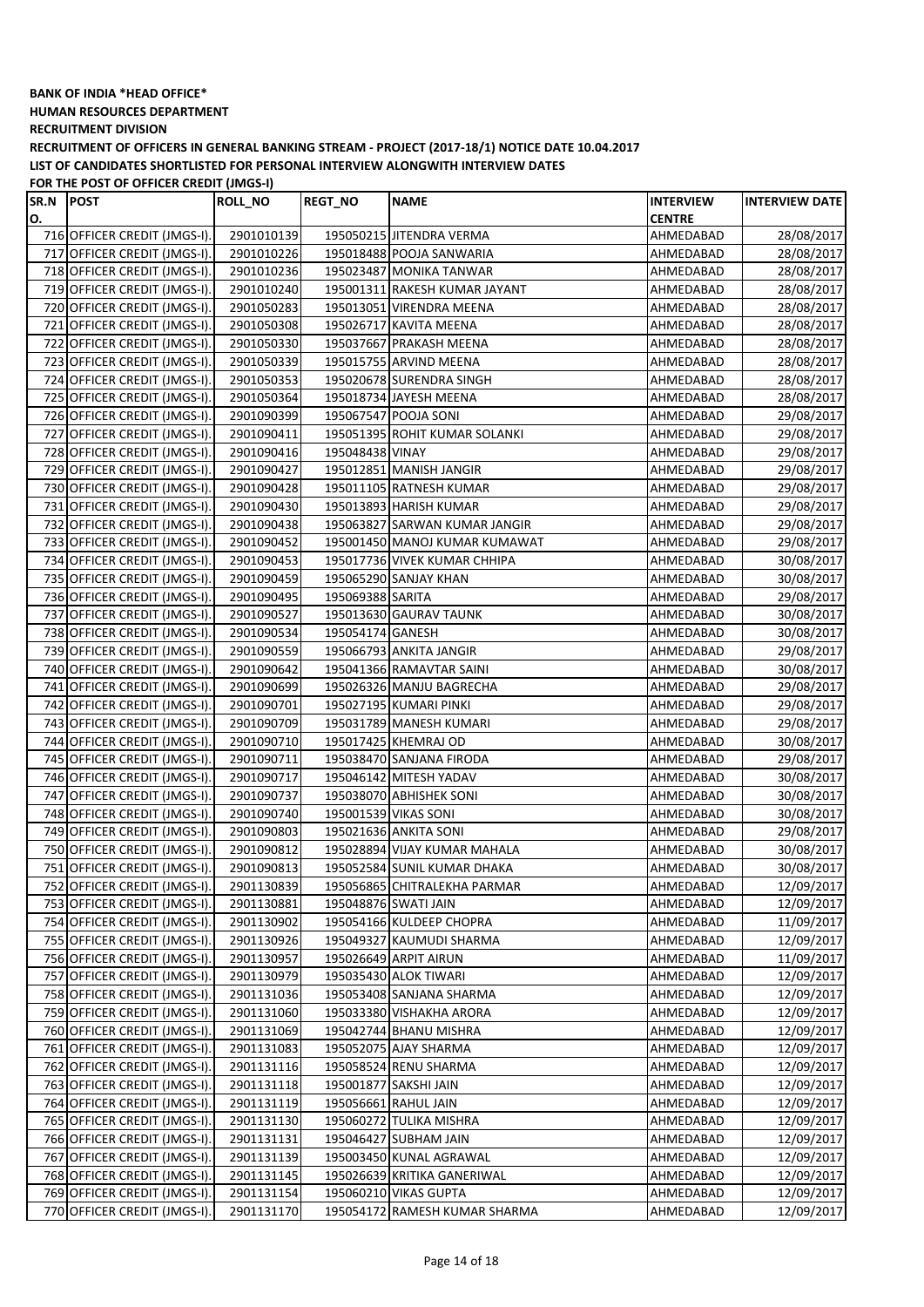**HUMAN RESOURCES DEPARTMENT**

**RECRUITMENT DIVISION**

**RECRUITMENT OF OFFICERS IN GENERAL BANKING STREAM - PROJECT (2017-18/1) NOTICE DATE 10.04.2017 LIST OF CANDIDATES SHORTLISTED FOR PERSONAL INTERVIEW ALONGWITH INTERVIEW DATES**

**FOR THE POST OF OFFICER CREDIT (JMGS-I)**

| SR.N | <b>POST</b>                  | <b>ROLL_NO</b> | <b>REGT_NO</b>       | <b>NAME</b>                             | <b>INTERVIEW</b> | <b>INTERVIEW DATE</b> |
|------|------------------------------|----------------|----------------------|-----------------------------------------|------------------|-----------------------|
| O.   |                              |                |                      |                                         | <b>CENTRE</b>    |                       |
|      | 771 OFFICER CREDIT (JMGS-I). | 2901131200     |                      | 195020910 AWADESH KUMAR PANDIT          | AHMEDABAD        | 12/09/2017            |
|      | 772 OFFICER CREDIT (JMGS-I). | 2901131232     |                      | 195046625 GARIMA CHOUDHARY              | AHMEDABAD        | 12/09/2017            |
|      | 773 OFFICER CREDIT (JMGS-I). | 2901131236     |                      | 195028324 DHEERAJ JAIN                  | AHMEDABAD        | 12/09/2017            |
|      | 774 OFFICER CREDIT (JMGS-I). | 2901131241     |                      | 195027302 SYEDA SHAZIYA NAZ             | AHMEDABAD        | 12/09/2017            |
|      | 775 OFFICER CREDIT (JMGS-I). | 2901131262     |                      | 195026263 ABHISHEK SHARMA               | AHMEDABAD        | 12/09/2017            |
|      | 776 OFFICER CREDIT (JMGS-I). | 2901131280     |                      | 195054097 ABHILASH PAREEK               | AHMEDABAD        | 12/09/2017            |
|      | 777 OFFICER CREDIT (JMGS-I). | 2901131325     |                      | 195054059 SHUBHAM GUPTA                 | AHMEDABAD        | 11/09/2017            |
|      | 778 OFFICER CREDIT (JMGS-I). | 2901131327     |                      | 195029723 NIRMAL ACHARYA                | AHMEDABAD        | 11/09/2017            |
|      | 779 OFFICER CREDIT (JMGS-I). | 2901131332     |                      | 195036027 YATINDRA BANSAL               | AHMEDABAD        | 11/09/2017            |
|      | 780 OFFICER CREDIT (JMGS-I). | 2901131341     |                      | 195035403 ABHISHEK VYAS                 | AHMEDABAD        | 11/09/2017            |
|      | 781 OFFICER CREDIT (JMGS-I). | 2901131346     | 195050239 ITI ANGIRA |                                         | AHMEDABAD        | 12/09/2017            |
|      | 782 OFFICER CREDIT (JMGS-I). | 2901131350     |                      | 195032019 PAYAL RAJAWAT                 | AHMEDABAD        | 12/09/2017            |
|      | 783 OFFICER CREDIT (JMGS-I). | 2901131360     |                      | 195057254 NIKITA MAHESHWARI             | AHMEDABAD        | 11/09/2017            |
|      | 784 OFFICER CREDIT (JMGS-I). | 2901131408     |                      | 195059239 AKANKSHA JAIN                 | AHMEDABAD        | 11/09/2017            |
|      | 785 OFFICER CREDIT (JMGS-I). | 2901131415     |                      | 195051434 RAHUL PAREEK                  | AHMEDABAD        | 11/09/2017            |
|      | 786 OFFICER CREDIT (JMGS-I). | 2901131431     |                      | 195018425 GOVIND AGARWAL                | AHMEDABAD        | 11/09/2017            |
|      | 787 OFFICER CREDIT (JMGS-I). | 2901131440     |                      | 195068175 LALIT KUMAR SHARMA            | AHMEDABAD        | 11/09/2017            |
|      | 788 OFFICER CREDIT (JMGS-I). | 2901131495     |                      | 195005109 MANISH KUMAR SHARMA           | AHMEDABAD        | 11/09/2017            |
|      | 789 OFFICER CREDIT (JMGS-I). | 2901131508     |                      | 195042433 ARUN GUPTA                    | AHMEDABAD        | 11/09/2017            |
|      | 790 OFFICER CREDIT (JMGS-I). | 2901131533     | 195043355 TRIPURA    |                                         | AHMEDABAD        | 11/09/2017            |
|      | 791 OFFICER CREDIT (JMGS-I). | 2901131545     |                      | 195013217 AMISH SHARMA                  | AHMEDABAD        | 11/09/2017            |
|      | 792 OFFICER CREDIT (JMGS-I). | 2901131547     |                      | 195047649 ANKITA JAIN                   | AHMEDABAD        | 11/09/2017            |
|      | 793 OFFICER CREDIT (JMGS-I). |                |                      | 195060048 PAWAN DAGA                    |                  |                       |
|      |                              | 2901131572     |                      |                                         | AHMEDABAD        | 11/09/2017            |
|      | 794 OFFICER CREDIT (JMGS-I). | 2901131589     |                      | 195059172 SAKSHI AGARWAL                | AHMEDABAD        | 11/09/2017            |
|      | 795 OFFICER CREDIT (JMGS-I). | 2901131610     | 195053571 AKSHATA    |                                         | AHMEDABAD        | 11/09/2017            |
|      | 796 OFFICER CREDIT (JMGS-I). | 2901131615     |                      | 195035286 MAHENDRA KUMAR JANGIR         | AHMEDABAD        | 11/09/2017            |
|      | 797 OFFICER CREDIT (JMGS-I). | 2901131666     |                      | 195037786 KESHAV PAREEK                 | AHMEDABAD        | 11/09/2017            |
|      | 798 OFFICER CREDIT (JMGS-I). | 2901131686     |                      | 195030903 SOURABH DOSHI                 | AHMEDABAD        | 11/09/2017            |
|      | 799 OFFICER CREDIT (JMGS-I). | 2901131694     |                      | 195001959 SHIVANGI OJHA                 | AHMEDABAD        | 11/09/2017            |
|      | 800 OFFICER CREDIT (JMGS-I). | 2901131723     |                      | 195066740 JOMON JOSE                    | AHMEDABAD        | 11/09/2017            |
|      | 801 OFFICER CREDIT (JMGS-I). | 2901131728     |                      | 195067303 AKANKSHA TANDON               | AHMEDABAD        | 11/09/2017            |
|      | 802 OFFICER CREDIT (JMGS-I). | 2901150015     |                      | 195011874 PUROHIT RUPESH PRAKASHCHANDRA | AHMEDABAD        | 12/09/2017            |
|      | 803 OFFICER CREDIT (JMGS-I). | 2901160003     |                      | 195009525 VISHNU AGRAWAL                | AHMEDABAD        | 12/09/2017            |
|      | 804 OFFICER CREDIT (JMGS-I). | 3001010032     |                      | 195033413 RAJASEKARAN S                 | CHENNAI          | 28/08/2017            |
|      | 805 OFFICER CREDIT (JMGS-I). | 3001010075     | 195002196 SUDHA S    |                                         | CHENNAI          | 28/08/2017            |
|      | 806 OFFICER CREDIT (JMGS-I). | 3001010092     |                      | 195031992 AVUDAI NAYAGAM S              | CHENNAI          | 28/08/2017            |
|      | 807 OFFICER CREDIT (JMGS-I). | 3001010132     |                      | 195030618 SHANMUGAPRIYA N               | CHENNAI          | 28/08/2017            |
|      | 808 OFFICER CREDIT (JMGS-I). | 3001010133     |                      | 195040554 HARISH KUMAR R                | CHENNAI          | 28/08/2017            |
|      | 809 OFFICER CREDIT (JMGS-I). | 3001010136     | 195011897 JEEVA V    |                                         | CHENNAI          | 28/08/2017            |
|      | 810 OFFICER CREDIT (JMGS-I). | 3001010138     |                      | 195047002 RAJMOHAN R                    | CHENNAI          | 28/08/2017            |
|      | 811 OFFICER CREDIT (JMGS-I). | 3001010156     |                      | 195048418 SANKARA NARAYANA MOORTHY S    | CHENNAI          | 28/08/2017            |
|      | 812 OFFICER CREDIT (JMGS-I). | 3001010273     |                      | 195026445 RAM PRASAD PANJU              | CHENNAI          | 28/08/2017            |
|      | 813 OFFICER CREDIT (JMGS-I). | 3001010281     |                      | 195015601 SAKTHIVEL CHANDRAN            | CHENNAI          | 28/08/2017            |
|      | 814 OFFICER CREDIT (JMGS-I). | 3001050302     |                      | 195036426 PHRANGKUPAR WANKHAR           | CHENNAI          | 29/08/2017            |
|      | 815 OFFICER CREDIT (JMGS-I). | 3001050314     |                      | 195032275 PAMSHANG RUNGSUNG             | CHENNAI          | 29/08/2017            |
|      | 816 OFFICER CREDIT (JMGS-I). | 3001090005     |                      | 195010781 ILANGOVAN V                   | CHENNAI          | 11/09/2017            |
|      | 817 OFFICER CREDIT (JMGS-I). | 3001090322     |                      | 195061009 NEERAJA SIDDHAGANI            | CHENNAI          | 30/08/2017            |
|      | 818 OFFICER CREDIT (JMGS-I). | 3001090362     |                      | 195019253 SAROJ KUMAR HATI              | CHENNAI          | 11/09/2017            |
|      | 819 OFFICER CREDIT (JMGS-I). | 3001090388     |                      | 195046813 NAVEEN KUMAR                  | CHENNAI          | 11/09/2017            |
|      | 820 OFFICER CREDIT (JMGS-I). | 3001090403     |                      | 195068827 MOHAMED SALEEM R              | CHENNAI          | 11/09/2017            |
|      | 821 OFFICER CREDIT (JMGS-I). | 3001090414     |                      | 195037240 MIHIR KHATOI                  | CHENNAI          | 11/09/2017            |
|      | 822 OFFICER CREDIT (JMGS-I). | 3001090443     |                      | 195025939 SARANYA VELUSAMY              | CHENNAI          | 30/08/2017            |
|      | 823 OFFICER CREDIT (JMGS-I). | 3001090461     |                      | 195001426 VENKATACHALAM P               | CHENNAI          | 11/09/2017            |
|      | 824 OFFICER CREDIT (JMGS-I). | 3001090512     |                      | 195042051 R MASANAM                     | CHENNAI          | 11/09/2017            |
|      | 825 OFFICER CREDIT (JMGS-I). | 3001090570     |                      | 195059447 S P SUBHA VIGNESH             | CHENNAI          | 11/09/2017            |
|      |                              |                |                      |                                         |                  |                       |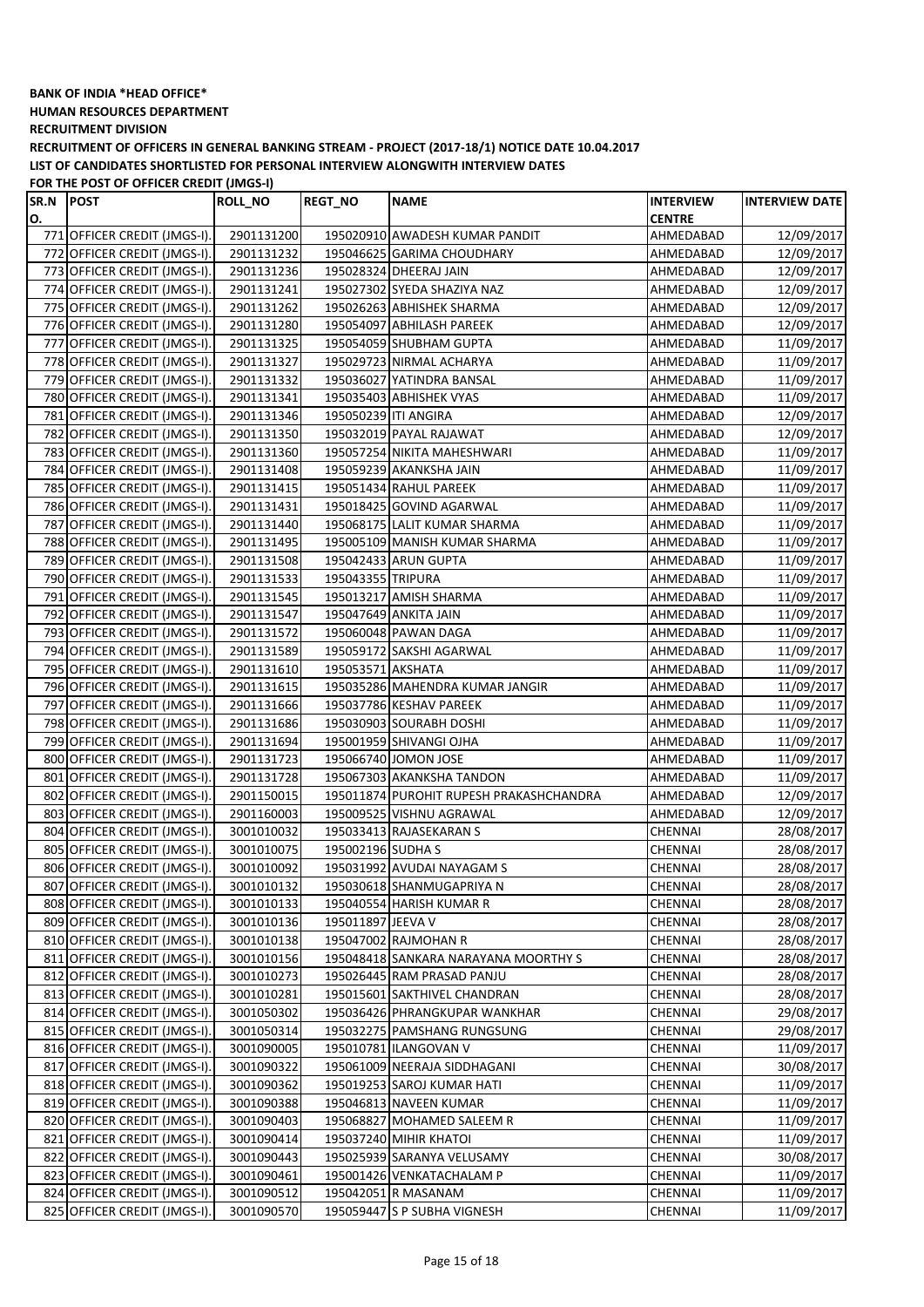**HUMAN RESOURCES DEPARTMENT**

**RECRUITMENT DIVISION**

**RECRUITMENT OF OFFICERS IN GENERAL BANKING STREAM - PROJECT (2017-18/1) NOTICE DATE 10.04.2017 LIST OF CANDIDATES SHORTLISTED FOR PERSONAL INTERVIEW ALONGWITH INTERVIEW DATES**

| SR.N POST |                              | <b>ROLL_NO</b> | <b>REGT_NO</b>     | <b>NAME</b>                              | <b>INTERVIEW</b> | <b>INTERVIEW DATE</b> |
|-----------|------------------------------|----------------|--------------------|------------------------------------------|------------------|-----------------------|
| O.        |                              |                |                    |                                          | <b>CENTRE</b>    |                       |
|           | 826 OFFICER CREDIT (JMGS-I). | 3001090590     |                    | 195007700 SUVATHI A                      | CHENNAI          | 30/08/2017            |
|           | 827 OFFICER CREDIT (JMGS-I). | 3001090662     |                    | 195037124 SRIVIDHYA MURUGAN              | CHENNAI          | 30/08/2017            |
|           | 828 OFFICER CREDIT (JMGS-I). | 3001090683     |                    | 195060158 A SARBESWARA PATRA             | CHENNAI          | 11/09/2017            |
|           | 829 OFFICER CREDIT (JMGS-I). | 3001130723     |                    | 195034599 BALAAUDITYA KONDAVETI          | CHENNAI          | 12/09/2017            |
|           | 830 OFFICER CREDIT (JMGS-I). | 3001130739     |                    | 195014899 NATARAJ P V                    | CHENNAI          | 12/09/2017            |
|           | 831 OFFICER CREDIT (JMGS-I). | 3001130825     |                    | 195035840 KRISHNA PRASAD KODOTH          | CHENNAI          | 12/09/2017            |
|           | 832 OFFICER CREDIT (JMGS-I). | 3001130835     |                    | 195062848 JONNY KUMAR                    | <b>NEW DELHI</b> | 19/09/2017            |
|           | 833 OFFICER CREDIT (JMGS-I). | 3101010136     |                    | 195022765 SANGEETHA C                    | <b>CHENNAI</b>   | 28/08/2017            |
|           | 834 OFFICER CREDIT (JMGS-I). | 3101050159     |                    | 195033661 SUGANYA GANDHI C               | CHENNAI          | 29/08/2017            |
|           | 835 OFFICER CREDIT (JMGS-I). | 3101090309     |                    | 195003772 DAVID CLINTON K                | <b>CHENNAI</b>   | 11/09/2017            |
|           | 836 OFFICER CREDIT (JMGS-I). | 3101090312     |                    | 195057282 DHANYA BHARATHI A              | CHENNAI          | 30/08/2017            |
|           | 837 OFFICER CREDIT (JMGS-I)  | 3101090379     |                    | 195017718 VISHNU M S                     | CHENNAI          | 11/09/2017            |
|           | 838 OFFICER CREDIT (JMGS-I). | 3101090435     |                    | 195001826 PONNARASU LOGANATHAN           | CHENNAI          | 11/09/2017            |
|           | 839 OFFICER CREDIT (JMGS-I). | 3101130479     |                    | 195000463 KARTHICK CHANDRAKUMARAN        | <b>CHENNAI</b>   | 11/09/2017            |
|           | 840 OFFICER CREDIT (JMGS-I). | 3101130488     |                    | 195047185 ASWATHI RAMGOPAL MENON         | <b>CHENNAI</b>   | 12/09/2017            |
|           | 841 OFFICER CREDIT (JMGS-I). | 3101130508     | 195058490 SRUTHY M |                                          | CHENNAI          | 12/09/2017            |
|           | 842 OFFICER CREDIT (JMGS-I). | 3101130548     |                    | 195054435 KARTHIK G                      | CHENNAI          | 11/09/2017            |
|           | 843 OFFICER CREDIT (JMGS-I). | 3201010115     |                    | 195015022 DINESHSUNDARAM S               | CHENNAI          | 28/08/2017            |
|           | 844 OFFICER CREDIT (JMGS-I). | 3201050150     |                    | 195048445 B LENIN RAJ MOHAN              | CHENNAI          | 29/08/2017            |
|           | 845 OFFICER CREDIT (JMGS-I). | 3201090159     |                    | 195040071 SATHESHWARAN M                 | CHENNAI          | 11/09/2017            |
|           | 846 OFFICER CREDIT (JMGS-I). | 3201090231     |                    | 195048865 VIJAYAN G J                    | <b>CHENNAI</b>   | 11/09/2017            |
|           | 847 OFFICER CREDIT (JMGS-I). | 3201090232     |                    | 195034772 KARTHIKEYAN THANGARAJU         | CHENNAI          | 11/09/2017            |
|           | 848 OFFICER CREDIT (JMGS-I). | 3201090252     |                    | 195049273 VENKATESH P                    | CHENNAI          | 11/09/2017            |
|           | 849 OFFICER CREDIT (JMGS-I). | 3201090291     |                    | 195026801 PONRATHI S                     | CHENNAI          | 30/08/2017            |
|           | 850 OFFICER CREDIT (JMGS-I). | 3201090324     |                    | 195042259 KALAIVANI PALANIAPPAN          | <b>CHENNAI</b>   | 30/08/2017            |
|           | 851 OFFICER CREDIT (JMGS-I). | 3201120004     |                    | 195016848 RAKESHBHARATHRAM BHARATHIDASAN | CHENNAI          | 11/09/2017            |
|           | 852 OFFICER CREDIT (JMGS-I). |                |                    |                                          | <b>CHENNAI</b>   |                       |
|           |                              | 3201130003     | 195002248 VINOTH R |                                          |                  | 11/09/2017            |
|           | 853 OFFICER CREDIT (JMGS-I). | 3201130383     | 195026773 OMKHAR S |                                          | CHENNAI          | 11/09/2017            |
|           | 854 OFFICER CREDIT (JMGS-I). | 3201130414     |                    | 195025172 PRASANNA B                     | <b>CHENNAI</b>   | 11/09/2017            |
|           | 855 OFFICER CREDIT (JMGS-I). | 3301010065     |                    | 195018395 YATENDRA KUMAR                 | <b>NEW DELHI</b> | 29/08/2017            |
|           | 856 OFFICER CREDIT (JMGS-I). | 3301010073     |                    | 195004525 HARSHA CHOUDHARY               | <b>NEW DELHI</b> | 29/08/2017            |
| 857       | OFFICER CREDIT (JMGS-I).     | 3301010077     |                    | 195050356 HEMU PRIYA                     | <b>NEW DELHI</b> | 29/08/2017            |
|           | 858 OFFICER CREDIT (JMGS-I). | 3301010116     |                    | 195003247 NIHARIKA GAUTAM                | <b>NEW DELHI</b> | 29/08/2017            |
|           | 859 OFFICER CREDIT (JMGS-I). | 3301010146     |                    | 195013808 AMIT RAWAT                     | NEW DELHI        | 29/08/2017            |
|           | 860 OFFICER CREDIT (JMGS-I). | 3301010162     |                    | 195022009 MONIKA GAUTAM                  | NEW DELHI        | 29/08/2017            |
|           | 861 OFFICER CREDIT (JMGS-I). | 3301010172     |                    | 195061061 NITIN KATHRYA                  | <b>NEW DELHI</b> | 29/08/2017            |
|           | 862 OFFICER CREDIT (JMGS-I). | 3301010180     |                    | 195053609 SACHIN RAWAT                   | <b>NEW DELHI</b> | 29/08/2017            |
|           | 863 OFFICER CREDIT (JMGS-I). | 3301010182     |                    | 195000032 SAURABH SINGH                  | NEW DELHI        | 29/08/2017            |
|           | 864 OFFICER CREDIT (JMGS-I). | 3301010183     |                    | 195024721 SUMIT KUMAR BHARTI             | NEW DELHI        | 29/08/2017            |
|           | 865 OFFICER CREDIT (JMGS-I). | 3301010196     |                    | 195006661 ABHIJEET BISWAS                | <b>NEW DELHI</b> | 29/08/2017            |
|           | 866 OFFICER CREDIT (JMGS-I). | 3301010201     |                    | 195065625 KUMARI PRATIMA                 | <b>NEW DELHI</b> | 29/08/2017            |
|           | 867 OFFICER CREDIT (JMGS-I). | 3301010212     |                    | 195061872 POOJA ANAND                    | NEW DELHI        | 29/08/2017            |
|           | 868 OFFICER CREDIT (JMGS-I). | 3301010239     |                    | 195064725 HIMANSHU SONKER                | <b>NEW DELHI</b> | 29/08/2017            |
|           | 869 OFFICER CREDIT (JMGS-I). | 3301010266     |                    | 195022165 ANUP KUMAR GAURAV              | <b>NEW DELHI</b> | 29/08/2017            |
|           | 870 OFFICER CREDIT (JMGS-I). | 3301010280     |                    | 195014253 MANISH KUMAR                   | <b>NEW DELHI</b> | 29/08/2017            |
|           | 871 OFFICER CREDIT (JMGS-I). | 3301010281     |                    | 195053957 DIVYA ALOK SANT                | NEW DELHI        | 29/08/2017            |
|           | 872 OFFICER CREDIT (JMGS-I). | 3301010297     |                    | 195038544 SAURABH ANAND                  | NEW DELHI        | 29/08/2017            |
|           | 873 OFFICER CREDIT (JMGS-I). | 3301050323     |                    | 195065301 GEETA RANA                     | NEW DELHI        | 29/08/2017            |
|           | 874 OFFICER CREDIT (JMGS-I). | 3301050332     |                    | 195069950 PAWAN KUMAR NAYAK              | <b>NEW DELHI</b> | 29/08/2017            |
|           | 875 OFFICER CREDIT (JMGS-I). | 3301090344     |                    | 195059205 AHMAD AAZIB                    | NEW DELHI        | 31/08/2017            |
|           | 876 OFFICER CREDIT (JMGS-I). | 3301090350     |                    | 195030361 DEVESH KUMAR SAXENA            | NEW DELHI        | 31/08/2017            |
|           | 877 OFFICER CREDIT (JMGS-I). | 3301090356     |                    | 195032533 SUMENDRA SINGH                 | NEW DELHI        | 31/08/2017            |
|           | 878 OFFICER CREDIT (JMGS-I). | 3301090403     |                    | 195004319 ANKUR JAISWAL                  | NEW DELHI        | 31/08/2017            |
|           | 879 OFFICER CREDIT (JMGS-I). | 3301090418     |                    | 195034608 NEELAM KUMARI                  | NEW DELHI        | 30/08/2017            |
|           | 880 OFFICER CREDIT (JMGS-I). | 3301090427     | 195031740 NAMITA   |                                          | <b>NEW DELHI</b> | 30/08/2017            |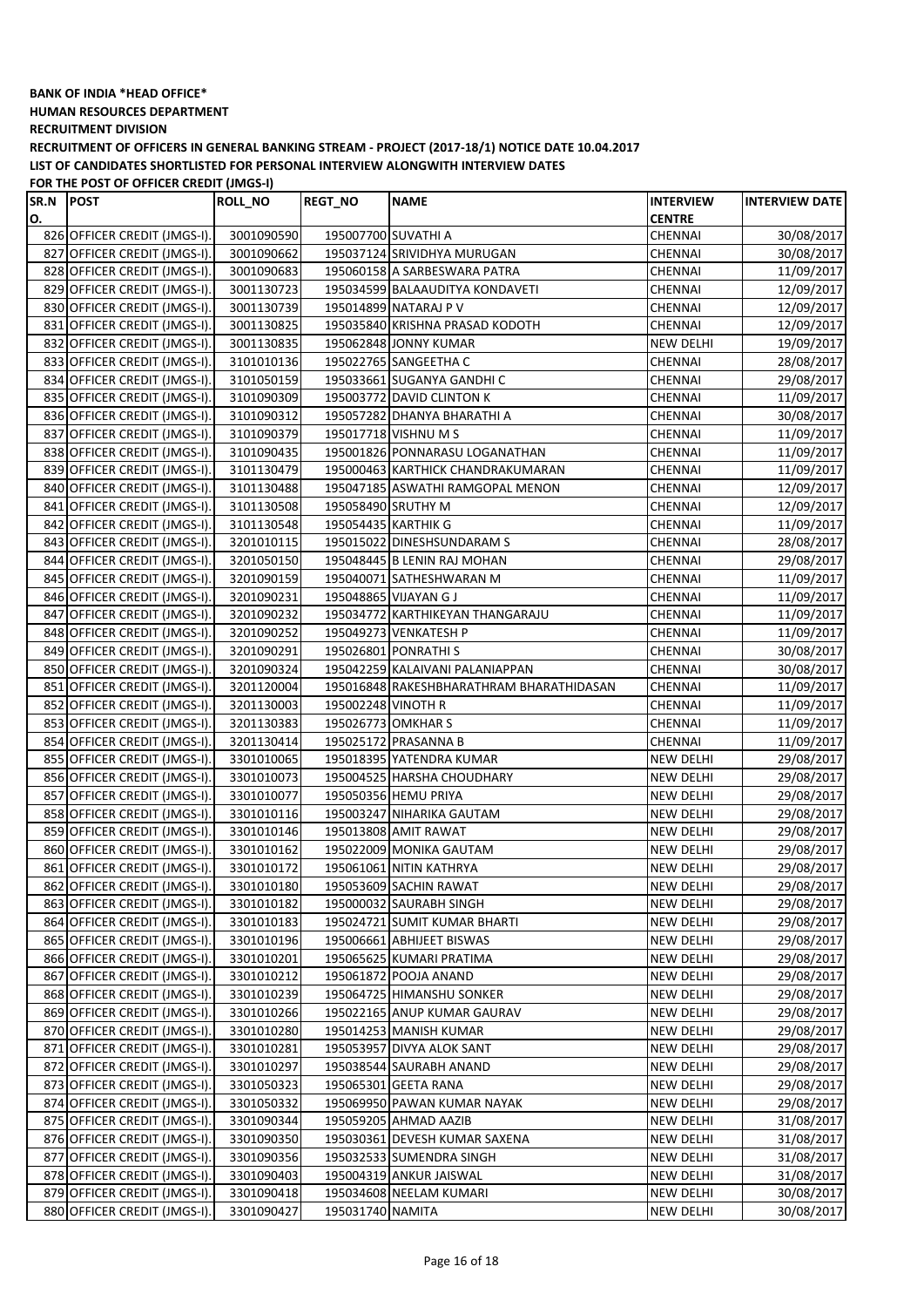**HUMAN RESOURCES DEPARTMENT**

**RECRUITMENT DIVISION**

**RECRUITMENT OF OFFICERS IN GENERAL BANKING STREAM - PROJECT (2017-18/1) NOTICE DATE 10.04.2017 LIST OF CANDIDATES SHORTLISTED FOR PERSONAL INTERVIEW ALONGWITH INTERVIEW DATES**

| SR.N | <b>POST</b>                  | <b>ROLL_NO</b> | <b>REGT_NO</b>        | <b>NAME</b>                          | <b>INTERVIEW</b> | <b>INTERVIEW DATE</b> |
|------|------------------------------|----------------|-----------------------|--------------------------------------|------------------|-----------------------|
| О.   |                              |                |                       |                                      | <b>CENTRE</b>    |                       |
|      | 881 OFFICER CREDIT (JMGS-I). | 3301090461     |                       | 195017654 RENU SINGH                 | NEW DELHI        | 30/08/2017            |
|      | 882 OFFICER CREDIT (JMGS-I). | 3301090473     |                       | 195024967 SHAILENDRA KUMAR MAURYA    | NEW DELHI        | 31/08/2017            |
|      | 883 OFFICER CREDIT (JMGS-I). | 3301090486     |                       | 195036270 AMAR SONI                  | NEW DELHI        | 31/08/2017            |
|      | 884 OFFICER CREDIT (JMGS-I). | 3301090505     |                       | 195011847 RAVI RAJ RASTOGI           | NEW DELHI        | 31/08/2017            |
|      | 885 OFFICER CREDIT (JMGS-I). | 3301090506     |                       | 195027081 NILOFAR EHSAN ANSARI       | NEW DELHI        | 30/08/2017            |
|      | 886 OFFICER CREDIT (JMGS-I). | 3301090539     |                       | 195055078 GAUTAM RAJPUT              | <b>NEW DELHI</b> | 31/08/2017            |
|      | 887 OFFICER CREDIT (JMGS-I). | 3301090547     |                       | 195030543 DURGA PRASAD YADAV         | NEW DELHI        | 31/08/2017            |
|      | 888 OFFICER CREDIT (JMGS-I). | 3301090556     |                       | 195015388 SUPRIYA KUSHWAHA           | <b>NEW DELHI</b> | 30/08/2017            |
|      | 889 OFFICER CREDIT (JMGS-I). | 3301090559     |                       | 195040522 HARSHITA KATIYAR           | <b>NEW DELHI</b> | 30/08/2017            |
|      | 890 OFFICER CREDIT (JMGS-I). | 3301090561     |                       | 195009343 RAJ ISHWAR THAKUR          | <b>NEW DELHI</b> | 31/08/2017            |
|      | 891 OFFICER CREDIT (JMGS-I). | 3301090587     |                       | 195043755 ANOOP PATEL                | <b>NEW DELHI</b> | 31/08/2017            |
|      | 892 OFFICER CREDIT (JMGS-I). | 3301090601     |                       | 195040528 KIRTIKA KATIYAR            | <b>NEW DELHI</b> | 30/08/2017            |
|      | 893 OFFICER CREDIT (JMGS-I). | 3301090616     |                       | 195062523 SWETANK SINGH YADAV        | <b>NEW DELHI</b> | 31/08/2017            |
|      | 894 OFFICER CREDIT (JMGS-I). | 3301090623     |                       | 195038710 NEHA KUSHWAHA              | NEW DELHI        | 30/08/2017            |
|      | 895 OFFICER CREDIT (JMGS-I). | 3301090636     |                       | 195025262 MANEESH GUPTA              | NEW DELHI        | 31/08/2017            |
|      | 896 OFFICER CREDIT (JMGS-I). | 3301090658     |                       | 195008398 NITESH KUMAR               | <b>NEW DELHI</b> | 31/08/2017            |
|      | 897 OFFICER CREDIT (JMGS-I). | 3301130709     |                       | 195032723 MOHIT SHARMA               | <b>NEW DELHI</b> | 21/09/2017            |
|      | 898 OFFICER CREDIT (JMGS-I). | 3301130715     |                       | 195016382 APARNA RAI                 | NEW DELHI        | 19/09/2017            |
|      | 899 OFFICER CREDIT (JMGS-I). | 3301130747     |                       | 195025872 PRACHI KESHARI             | NEW DELHI        | 19/09/2017            |
|      | 900 OFFICER CREDIT (JMGS-I). | 3301130759     | 195059537 NEHA JAIN   |                                      | <b>NEW DELHI</b> | 19/09/2017            |
|      | 901 OFFICER CREDIT (JMGS-I). | 3301130773     |                       | 195067954 SHRUTI TRIPATHI            | <b>NEW DELHI</b> | 19/09/2017            |
|      | 902 OFFICER CREDIT (JMGS-I). | 3301130788     |                       | 195016828 SHREYA JAISWAL             | NEW DELHI        | 19/09/2017            |
|      | 903 OFFICER CREDIT (JMGS-I). | 3301130802     |                       | 195021888 URVASHI SEHGAL             | <b>NEW DELHI</b> | 19/09/2017            |
|      | 904 OFFICER CREDIT (JMGS-I). | 3301130814     |                       | 195044742 PRIYANKA SINGH             | NEW DELHI        | 19/09/2017            |
|      | 905 OFFICER CREDIT (JMGS-I). | 3301130823     |                       | 195003951 DEEPAK KUMAR SINGH         | <b>NEW DELHI</b> | 21/09/2017            |
|      | 906 OFFICER CREDIT (JMGS-I). | 3301130843     |                       | 195005526 BHUVNENDRA GOYAL           | <b>NEW DELHI</b> | 21/09/2017            |
|      | 907 OFFICER CREDIT (JMGS-I). | 3301130862     |                       | 195001124 SACHIN KUMAR MISHRA        | NEW DELHI        | 19/09/2017            |
|      | 908 OFFICER CREDIT (JMGS-I). | 3301130911     |                       | 195000785 TANU KHATRI                | <b>NEW DELHI</b> | 19/09/2017            |
|      | 909 OFFICER CREDIT (JMGS-I). | 3301130961     | 195068492 TRIPTI BIST |                                      | <b>NEW DELHI</b> | 19/09/2017            |
|      | 910 OFFICER CREDIT (JMGS-I). | 3301130973     |                       | 195012716 TULIKA BANSAL              | <b>NEW DELHI</b> | 19/09/2017            |
|      | 911 OFFICER CREDIT (JMGS-I). | 3301131021     |                       | 195022664 SIDDHARTH DIXIT            | <b>NEW DELHI</b> | 19/09/2017            |
|      | 912 OFFICER CREDIT (JMGS-I). | 3301131044     |                       | 195011585 AMIT SRIVASTAVA            | NEW DELHI        | 19/09/2017            |
|      | 913 OFFICER CREDIT (JMGS-I). | 3301131052     |                       | 195019672 NITESH KUMAR OJHA          | NEW DELHI        | 19/09/2017            |
|      | 914 OFFICER CREDIT (JMGS-I). | 3301131073     |                       | 195002348 PRASHANT SINGH RAGHUBANSHI | NEW DELHI        | 19/09/2017            |
|      | 915 OFFICER CREDIT (JMGS-I). | 3301131087     |                       | 195066946 VIPUL PATHAK               | NEW DELHI        | 19/09/2017            |
|      | 916 OFFICER CREDIT (JMGS-I). | 3301131100     |                       | 195060093 SUBHAGYA MISHRA            | NEW DELHI        | 19/09/2017            |
|      | 917 OFFICER CREDIT (JMGS-I). | 3301131194     |                       | 195060248 SHUBHAM KESHARWANI         | <b>NEW DELHI</b> | 19/09/2017            |
|      | 918 OFFICER CREDIT (JMGS-I). | 3301131226     |                       | 195021457 MALVIKA MEHTA              | NEW DELHI        | 19/09/2017            |
|      | 919 OFFICER CREDIT (JMGS-I). | 3301131257     |                       | 195045489 PRIYA PANDEY               | <b>NEW DELHI</b> | 19/09/2017            |
|      | 920 OFFICER CREDIT (JMGS-I). | 3301131283     |                       | 195060577 SAURAV JHUNJHUNWALA        | <b>NEW DELHI</b> | 19/09/2017            |
|      | 921 OFFICER CREDIT (JMGS-I). | 3301131287     |                       | 195009527 SOMESH PANDEY              | NEW DELHI        | 19/09/2017            |
|      | 922 OFFICER CREDIT (JMGS-I). | 3401010019     |                       | 195006301 USHMITA SINGHANIA          | NEW DELHI        | 29/08/2017            |
|      | 923 OFFICER CREDIT (JMGS-I). | 3401010075     |                       | 195000352 ANKIT BANSI                | <b>NEW DELHI</b> | 29/08/2017            |
|      | 924 OFFICER CREDIT (JMGS-I). | 3401050085     |                       | 195030124 PARAS BAMPAL               | <b>NEW DELHI</b> | 29/08/2017            |
|      | 925 OFFICER CREDIT (JMGS-I). | 3401050088     |                       | 195052823 ABHINAV SINGH PANGTEY      | <b>NEW DELHI</b> | 29/08/2017            |
|      | 926 OFFICER CREDIT (JMGS-I). | 3401090097     |                       | 195055726 SHIV KUMAR                 | <b>NEW DELHI</b> | 31/08/2017            |
|      | 927 OFFICER CREDIT (JMGS-I). | 3401090136     |                       | 195046970 ABDUL SAMAD SUBHANI        | <b>NEW DELHI</b> | 31/08/2017            |
|      | 928 OFFICER CREDIT (JMGS-I). | 3401130164     |                       | 195051287 ARCHIT MEHROTRA            | NEW DELHI        | 19/09/2017            |
|      | 929 OFFICER CREDIT (JMGS-I). | 3401130184     |                       | 195010314 SHEETAL SINGH NEGI         | <b>NEW DELHI</b> | 19/09/2017            |
|      | 930 OFFICER CREDIT (JMGS-I). | 3401130208     |                       | 195046627 NETRA KUMARI NAGARKOTI     | NEW DELHI        | 19/09/2017            |
|      | 931 OFFICER CREDIT (JMGS-I). | 3401130222     |                       | 195065942 GIRISH CHANDRA             | NEW DELHI        | 19/09/2017            |
|      | 932 OFFICER CREDIT (JMGS-I). | 3501010025     |                       | 195025340 DEBASISH BURMAN            | KOLKATA          | 15/09/2017            |
|      | 933 OFFICER CREDIT (JMGS-I). | 3501010069     |                       | 195028879 VASKAR BARMAN              | KOLKATA          | 15/09/2017            |
|      | 934 OFFICER CREDIT (JMGS-I). | 3501010077     |                       | 195001300 PARTHA PRAMANICK           | KOLKATA          | 15/09/2017            |
|      | 935 OFFICER CREDIT (JMGS-I). | 3501010084     |                       | 195065934 ABHIK BISWAS               | KOLKATA          | 15/09/2017            |